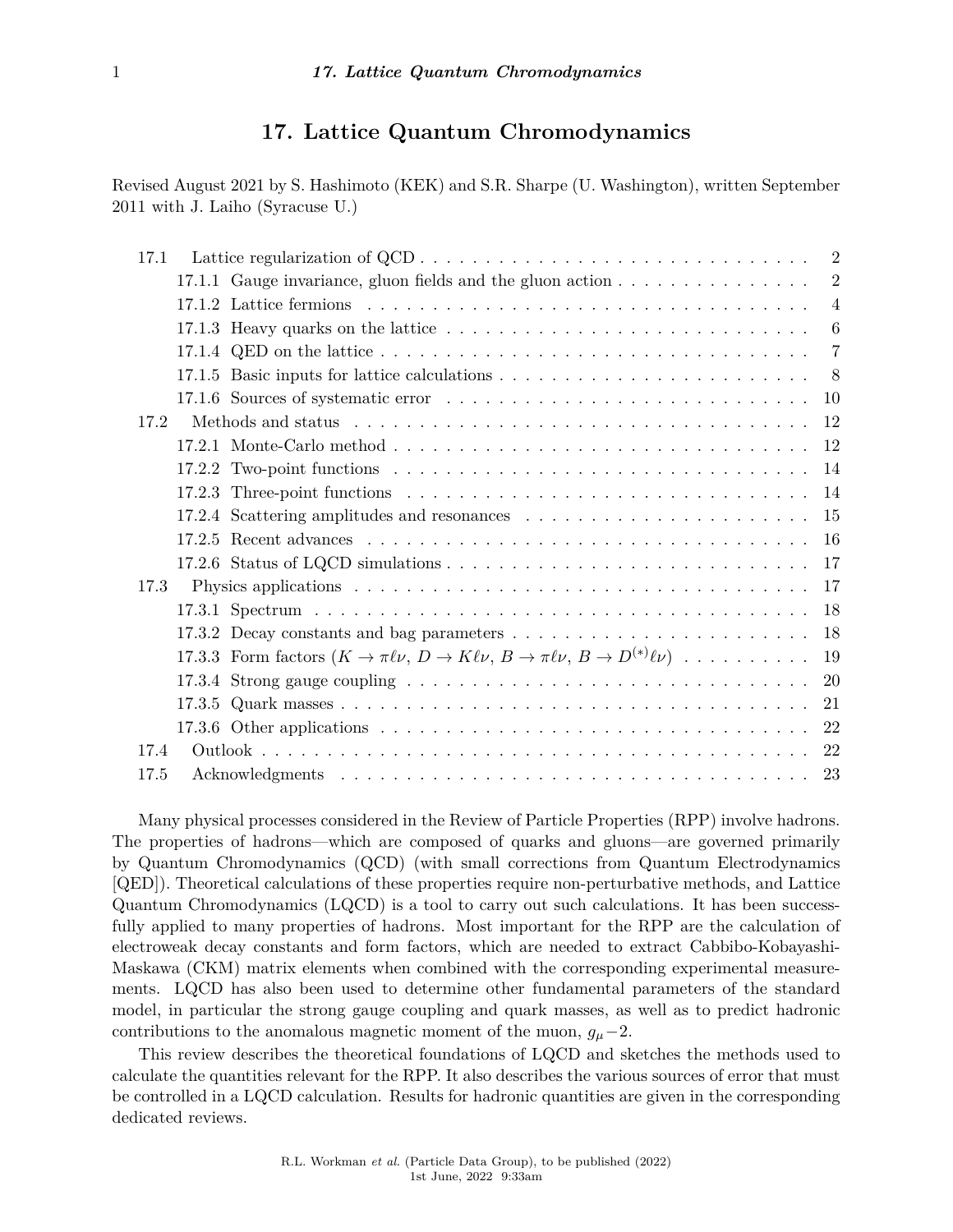# <span id="page-1-0"></span>**17.1 Lattice regularization of QCD**

Gauge theories form the building blocks of the Standard Model. While the  $SU(2)$  and  $U(1)$ parts have weak couplings and can be studied accurately with perturbative methods, the SU(3) component—QCD—is only amenable to a perturbative treatment at high energies. The growth of the gauge coupling in the infrared—the flip-side of asymptotic freedom—requires the use of non-perturbative methods to determine the low energy properties of QCD. Lattice gauge theory, proposed by K. Wilson in 1974 [\[1\]](#page-22-1), provides such a method, for it gives a non-perturbative definition of vector-like gauge field theories such as QCD. In lattice regularized QCD—commonly called lattice QCD or LQCD—Euclidean space-time is discretized, usually on a hypercubic lattice with lattice spacing *a*, with quark fields placed on sites and gauge fields on the links between sites. The lattice spacing plays the role of the ultraviolet regulator, rendering the quantum field theory finite. The continuum theory is recovered by taking the limit of vanishing lattice spacing, which can be reached by tuning the bare gauge coupling to zero according to the renormalization group.

Unlike dimensional regularization, which is commonly used in continuum QCD calculations, the definition of LQCD does not rely on the perturbative expansion. Indeed, LQCD allows nonperturbative calculations by numerical evaluation of the path integral that defines the theory.

Practical LQCD calculations are limited by the availability of computational resources and the efficiency of algorithms. Because of this, LQCD results come with both statistical and systematic errors, the former arising from the use of Monte-Carlo integration, the latter, for example, from the use of non-zero values of *a*. There are also different ways in which the QCD action can be discretized, and all must give consistent results in the continuum limit,  $a \to 0$ . It is the purpose of this review to provide an outline of the methods of LQCD, with particular focus on applications to particle physics, and an overview of the various sources of error. This should allow the reader to better understand the LQCD results that are presented in other reviews, primarily those on "Quark Masses," "Quark Model," "Quantum Chromodynamics," "CKM quark-mixing matrix," "*Vud*, *Vus*, Cabibbo angle and CKM Unitarity," "Leptonic Decays of Charged Pseudoscalar Mesons," " $B^0$ - $\bar{B}^0$ Mixing," and "Semileptonic *b*-Hadron Decays, Determination of *Vcb* and *Vub*." For more extensive explanations the reader should consult the available textbooks or lecture notes, the most up-to-date of which are Refs. [\[2–](#page-22-2)[4\]](#page-22-3).

#### <span id="page-1-1"></span>**17.1.1** *Gauge invariance, gluon fields and the gluon action*

A key feature of the lattice formulation of QCD is that it preserves gauge invariance. This is in contrast to perturbative calculations, where gauge fixing is an essential step. The preservation of gauge invariance leads to considerable simplifications, e.g., restricting the form of operators that can mix under renormalization.

The gauge transformations of lattice quark fields are just as in the continuum:  $q(x) \rightarrow$  $V(x)q(x)$  and  $\bar{q}(x) \longrightarrow \bar{q}(x)V^{\dagger}(x)$ , with  $V(x)$  an arbitrary element of SU(3). The only difference is that the Euclidean space-time positions x are restricted to lie on the sites of the lattice, i.e.  $x = a(n_1, n_2, n_3, n_4)$  for a hypercubic lattice, with the  $n_j$  being integers. Quark bilinears involving different lattice points can be made gauge invariant by introducing the gluon field  $U_{\mu}(x)$ . For example, for adjacent points the bilinear is  $\bar{q}(x)U_{\mu}(x)q(x+a\hat{\mu})$ , with  $\hat{\mu}$  the unit vector in the  $\mu$ 'th direction. (This form is used in the construction of the lattice covariant derivative.) This is illustrated in Fig. 17.1. The gluon field (or "gauge link") is an element of the group,  $SU(3)$ , in contrast to the continuum field  $A_\mu$  which takes values in the Lie algebra. The bilinear is invariant if  $U_{\mu}$  transforms as  $U_{\mu}(x) \to V(x)U_{\mu}(x)V^{\dagger}(x+a\hat{\mu})$ . The lattice gluon field is naturally associated with the link joining  $x$  and  $x + a\hat{\mu}$ , and corresponds in the continuum to a Wilson line connecting these two points,  $P \exp(i \int_x^{x+a\hat{\mu}} dx_\mu A_\mu^{\text{cont}}(x))$  (where P indicates a path-ordered integral, and the superscript on  $A_\mu$  indicates that it is a continuum field). The trace of a product of the  $U_\mu(x)$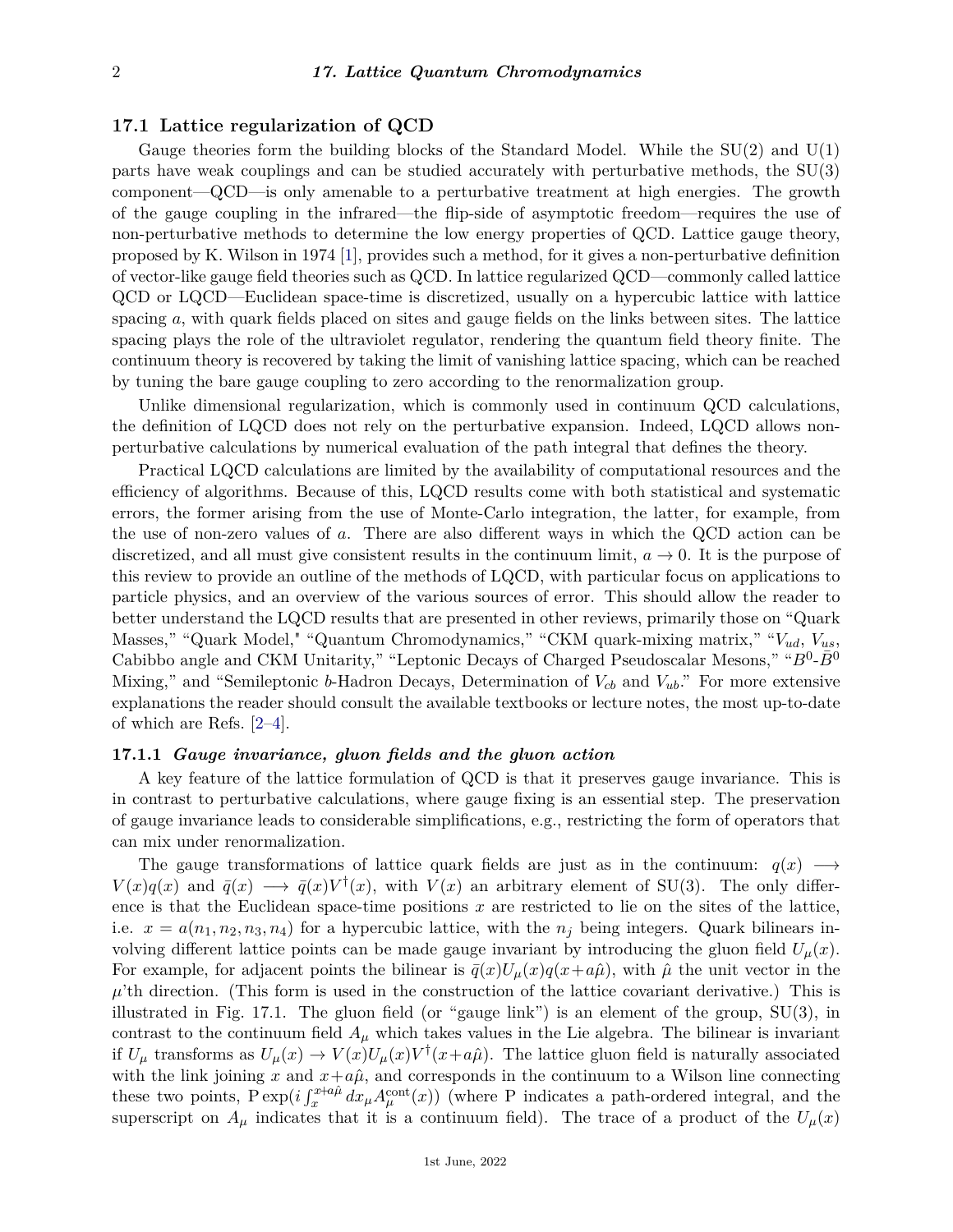around any closed loop is easily seen to be gauge invariant and is the lattice version of a Wilson loop.



**Figure 17.1:** Sketch of a two-dimensional slice through the  $\mu - \nu$  plane of a lattice, showing gluon fields lying on links and forming either the plaquette product appearing in the gauge action or a component of the covariant derivative connecting quark and antiquark fields.

The simplest possible gauge action, usually called the Wilson gauge action, is given by the product of gauge links around elementary plaquettes:

$$
S_g = \beta \sum_{x,\mu,\nu} \left[ 1 - \frac{1}{3} \text{Re} \text{Tr} [U_\mu(x) U_\nu(x + a\hat{\mu}) U_\mu^\dagger(x + a\hat{\nu}) U_\nu^\dagger(x)] \right]. \tag{17.1}
$$

This is illustrated in Fig. 17.1. For small *a*, assuming that the fields are slowly varying, one can expand the action in powers of *a* using  $U_{\mu}(x) = \exp(iaA_{\mu}(x))$ . Keeping only the leading non-vanishing term, and replacing the sum with an integral, one finds the continuum form,

$$
S_g \longrightarrow \int d^4x \frac{1}{4g_{\text{lat}}^2} \text{Tr}[F_{\mu\nu}^2(x)],
$$
  
\n
$$
(F_{\mu\nu} = \partial_\mu A_\nu - \partial_\nu A_\mu + i[A_\mu, A_\nu])
$$
\n(17.2)

as long as one chooses  $\beta = 6/g_{\text{lat}}^2$  for the lattice coupling. In this expression,  $g_{\text{lat}}$  is the bare gauge coupling in the lattice scheme, which can be related (by combining continuum and lattice perturbation theory) to a more conventional gauge coupling such as that in the MS scheme (see Sec. 17.3.4 below).

In practice, the lattice spacing *a* is non-zero, leading to discretization errors. In particular, the lattice breaks Euclidean rotational invariance (which is the Euclidean version of Lorentz invariance) down to a discrete hypercubic subgroup. One wants to reduce discretization errors as much as possible. A very useful tool for understanding and then reducing discretization errors is the Symanzik effective action: the interactions of quarks and gluons with momenta low compared to the lattice cutoff  $(|p| \ll 1/a)$  are described by a continuum action consisting of the standard continuum terms (e.g., the gauge action given in Eq. (17.2)) augmented by higher dimensional operators suppressed by powers of *a* [\[5\]](#page-22-4). For the Wilson lattice gauge action, the leading corrections come in at  $\mathcal{O}(a^2)$ . They take the form  $\sum_{j} a^2 c_j O_6^{(j)}$  $\binom{(j)}{6}$ , with the sum running over all dimension-six operators  $O_6^{(j)}$  $_6^{(J)}$  allowed by the *lattice* symmetries, and *c<sup>j</sup>* unknown coefficients. Some of these operators violate Euclidean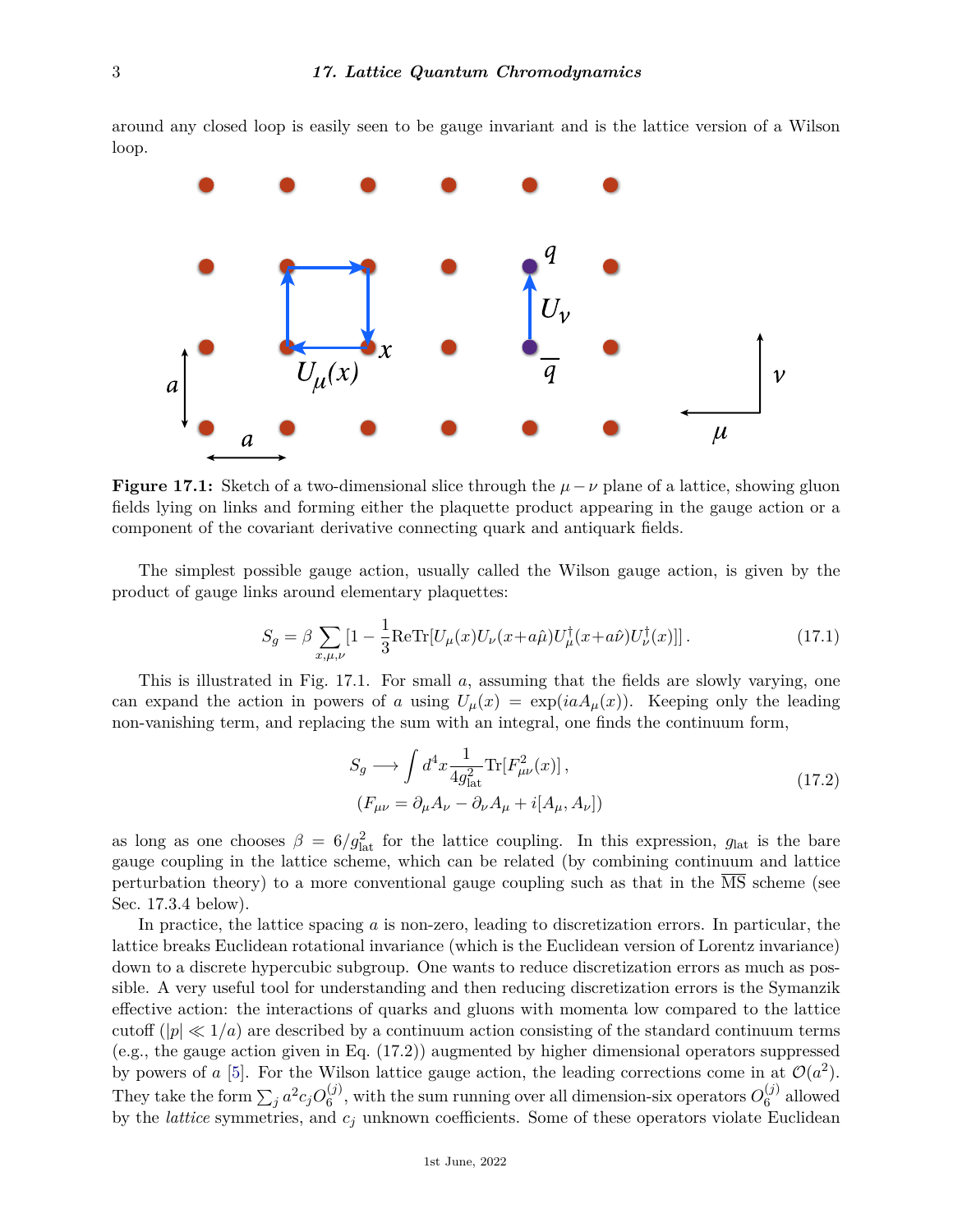rotational invariance, and all of them lead to discretization errors of the form  $a^2\Lambda^2$  (up to  $\log(a)$ ) corrections that will be discussed below), where  $\Lambda$  is a typical momentum scale for the quantity being calculated. These errors can, however, be reduced by adding corresponding operators to the lattice action and tuning their coefficients to eliminate the dimension-six operators in the effective action to a given order in perturbation theory or even non-perturbatively. This is the idea of the Symanzik improvement program [\[5\]](#page-22-4). In the case of the gauge action, one adds Wilson loops involving six gauge links (as opposed to the four links needed for the original plaquette action, Eq. (17.1)) to define the  $\mathcal{O}(a^2)$  improved (or "Symanzik") action [\[6\]](#page-22-5). In practical implementations, the improvement is either at tree-level (so that residual errors are proportional to  $\alpha_s a^2$ , where the coupling is evaluated at a scale  $\sim 1/a$ ), or at one loop order (errors proportional to  $\alpha_s^2 a^2$ ). Another popular choice is motivated by studies of renormalization group (RG) flow. It has the same terms as the  $\mathcal{O}(a^2)$  improved action but with different coefficients, and is called the RG-improved or "Iwasaki" action [\[7\]](#page-22-6).

# <span id="page-3-0"></span>**17.1.2** *Lattice fermions*

Discretizing the fermion action turns out to involve subtle issues, and the range of actions being used is more extensive than for gauge fields. Recall that the continuum fermion action is  $S_f = \int d^4x \bar{q} [iD_\mu \gamma_\mu + m_q]q$ , where  $D_\mu = \partial_\mu + iA_\mu$  is the gauge-covariant derivative. The simplest discretization replaces the derivative with a symmetric difference:

$$
D_{\mu}q(x) \longrightarrow \frac{1}{2a} [U_{\mu}(x)q(x+a\hat{\mu}) - U_{\mu}(x-a\hat{\mu})^{\dagger}q(x-a\hat{\mu})]. \tag{17.3}
$$

The factors of  $U_{\mu}$  ensure that  $D_{\mu}q(x)$  transforms under gauge transformations in the same way as  $q(x)$ , so that the discretized version of  $\bar{q}(x)D_{\mu}\gamma_{\mu}q(x)$  is gauge invariant. The choice in Eq. (17.3) leads to the so-called naive fermion action. This, however, suffers from the fermion doubling problem—in *d* dimensions it describes 2 *d* equivalent fermion fields in the continuum limit. The appearance of the extra "doubler" fermions is related to the deeper theoretical problem of formulating chirally symmetric fermions on the lattice. This is encapsulated by the Nielsen-Ninomiya theorem [\[8\]](#page-22-7): one cannot define lattice fermions having exact, continuum-like chiral symmetry without producing doublers. Naive lattice fermions do have chiral symmetry but at the cost of introducing 15 unwanted doublers (for  $d = 4$ ).

There are a number of different strategies for dealing with the doubling problem, each with their own theoretical and computational advantages and disadvantages. Wilson fermions [\[1\]](#page-22-1) add a term proportional to  $a\bar{q}\Delta q$  to the fermion action (the "Wilson term"—in which  $\Delta$  is a covariant lattice Laplacian). This gives a mass of  $\mathcal{O}(1/a)$  to the doublers, so that they decouple in the continuum limit. The Wilson term, however, violates chiral symmetry, and also introduces discretization errors linear in *a*. A commonly used variant that eliminates the  $\mathcal{O}(a)$  discretization error is the  $\mathcal{O}(a)$ improved Wilson (or "clover") action [\[9\]](#page-22-8). In this application of Symanzik improvement, methods have been developed to remove  $\mathcal{O}(a)$  terms non-perturbatively using auxiliary simulations to tune parameters [\[10\]](#page-22-9). Such "non-perturbetive improvement" is of great practical importance as it brings the discretization error from the fermion action down to the same level as that from the gauge action.

The advantages of Wilson fermions are their theoretical simplicity and relatively low computational cost. Their main disadvantage is the lack of chiral symmetry, which makes them difficult to use in cases where mixing with wrong chirality operators can occur, particularly if this involves divergences proportional to powers of 1*/a*. A related problem is the presence of potential numerical instabilities due to spurious near-zero modes of the lattice Dirac operator. There are, however, studies that successfully ameliorate these problems and increase the range of quantities for which Wilson fermions can be used (see, e.g., Refs. [\[11–](#page-22-10)[14\]](#page-22-11)).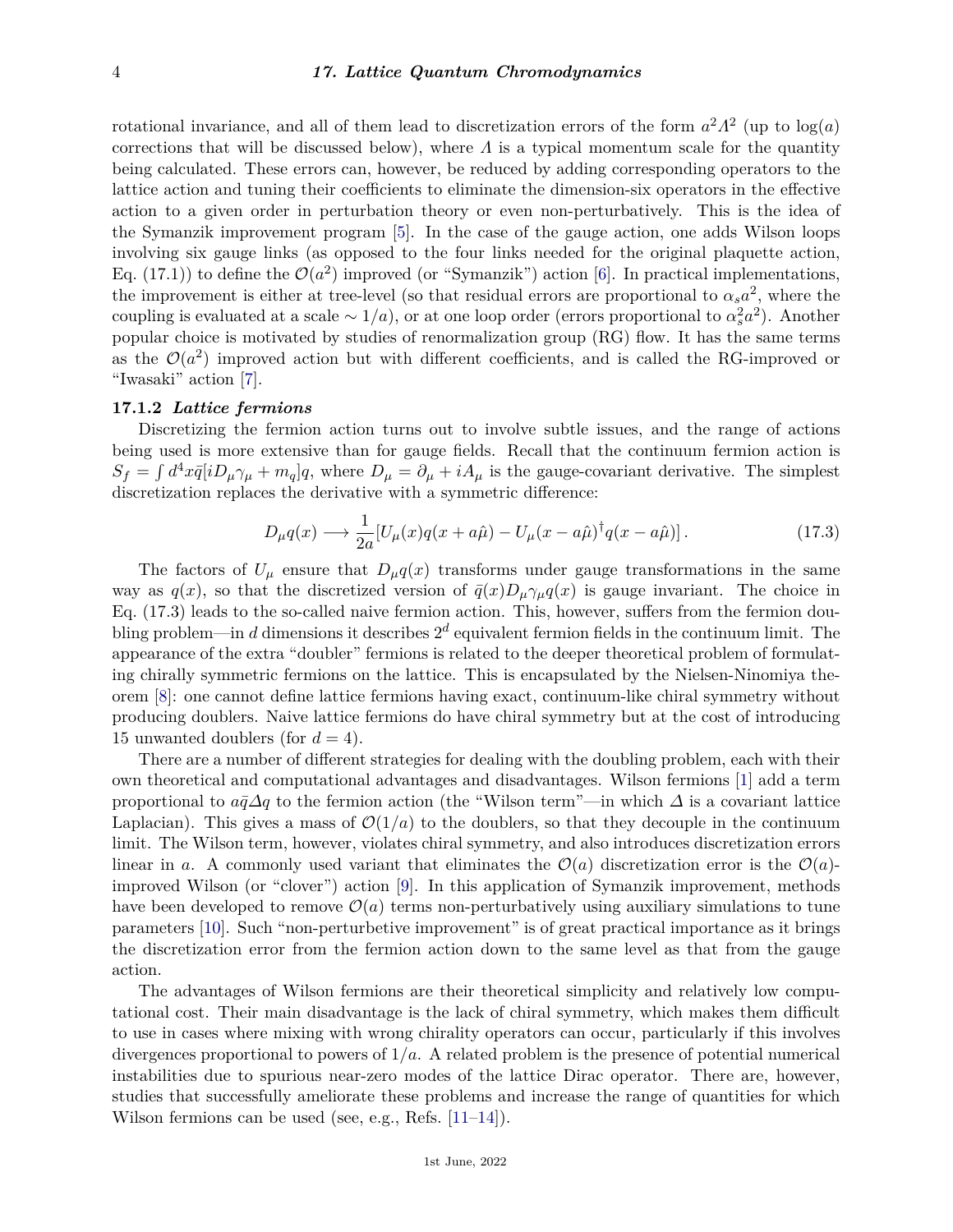#### 5 *17. Lattice Quantum Chromodynamics*

Twisted-mass fermions [\[15\]](#page-22-12) are a variant of Wilson fermions in which two flavors are treated together with an isospin-breaking mass term (the "twisted mass" term). The main advantage of this approach is that all errors linear in *a* are automatically removed (without the need for tuning of parameters) by a clever choice of twisted mass and operators [\[16\]](#page-22-13). A disadvantage is the presence of isospin breaking effects (such as a splitting between charged and neutral pion masses even when up and down quarks are degenerate), which, however, vanish as  $a^2\Lambda^2$  in the continuum limit. Strange and charm quarks can be added as a second pair, with a term added to split their masses [\[17,](#page-22-14) [18\]](#page-22-15).

Staggered fermions are a reduced version of naive fermions in which there is only a single fermion Dirac component on each lattice site, with the full Dirac structure built up from neighboring sites [\[19\]](#page-22-16). They have the advantages of being somewhat faster to simulate than Wilson-like fermions, of preserving some chiral symmetry, and of having discretization errors of  $\mathcal{O}(a^2)$ . Their disadvantage is that they retain some of the doublers  $(3 \text{ for } d = 4)$ . The action thus describes four degenerate fermions in the continuum limit. These are usually called "tastes", to distinguish them from physical flavors, and the corresponding SU(4) symmetry is referred to as the "taste symmetry". The preserved chiral symmetry in this formulation has non-singlet taste. Practical applications usually introduce one staggered fermion for each physical flavor, and remove contributions from the unwanted tastes by taking the fourth-root of the fermion determinant appearing in the path integral. The validity of this "rooting" procedure is not obvious because taste symmetry is violated for non-zero lattice spacing. Theoretical arguments, supported by numerical evidence, suggest that the procedure is valid as long as one takes the continuum limit before approaching the light quark mass region [\[20\]](#page-22-17). Additional issues arise for the valence quarks (those appearing in quark propagators, as described in Sec. 17.2 below), where rooting is not possible, and one must ignore the extra tastes, or account for them by including appropriate factors [\[21\]](#page-22-18), which can be nontrivial in applications involving baryons [\[22\]](#page-22-19).

Just as for Wilson fermions, the staggered action can be improved, so as to reduce discretization errors. The Asqtad (*a*-squared tadpole improved) action [\[23\]](#page-22-20) was used until recently in many large scale simulations [\[24\]](#page-22-21). More recent calculations use the HISQ (highly improved staggered quark) action, introduced in Ref. [\[25\]](#page-22-22). At tree-level it removes both  $\mathcal{O}(a^2)$  errors and, to lowest order in the quark speed  $v/c$ ,  $\mathcal{O}([am]^4)$  errors. It also substantially reduces effects caused by taste-symmetry breaking. This makes it attractive not only for light quarks, but means that it is also quite accurate for heavy quarks because it suppresses  $(am)^n$  errors. It is being used to directly simulate charm quarks and to approach direct simulations of bottom quarks (see, e.g., [\[26–](#page-23-0)[28\]](#page-23-1)).

There is an important class of lattice fermions, "Ginsparg-Wilson fermions," that possess a continuum-like chiral symmetry without introducing unwanted doublers. The lattice Dirac operator *D* for these fermions satisfies the Ginsparg-Wilson relation  $D\gamma_5 + \gamma_5 D = aD\gamma_5 D$  [\[29\]](#page-23-2). In the continuum, the right-hand-side vanishes, leading to chiral symmetry. On the lattice, it is nonvanishing, but with a particular form (with two factors of *D*) that restricts the violations of chiral symmetry in Ward-Takahashi identities to short-distance terms that do not contribute to physical matrix elements [\[30\]](#page-23-3). In fact, one can define a modified chiral transformation on the lattice (by including dependence on the gauge fields) such that Ginsparg-Wilson fermions have an exact chiral symmetry for on-shell quantities [\[31\]](#page-23-4). The net result is that such fermions essentially have the same properties under chiral transformations as do continuum fermions, including the index theorem [\[30\]](#page-23-3). Their leading discretization errors are of  $\mathcal{O}(a^2)$ .

Two types of Ginsparg-Wilson fermions are currently being used in large-scale numerical simulations. The first is Domain-wall fermions (DWF). These are defined on a five-dimensional space, in which the fifth dimension is fictitious [\[32\]](#page-23-5). The action is chosen so that the low-lying modes are chiral, with left- and right-handed modes localized on opposite four-dimensional surfaces. For an infinite fifth dimension, these fermions satisfy the Ginsparg-Wilson relation. In practice, the fifth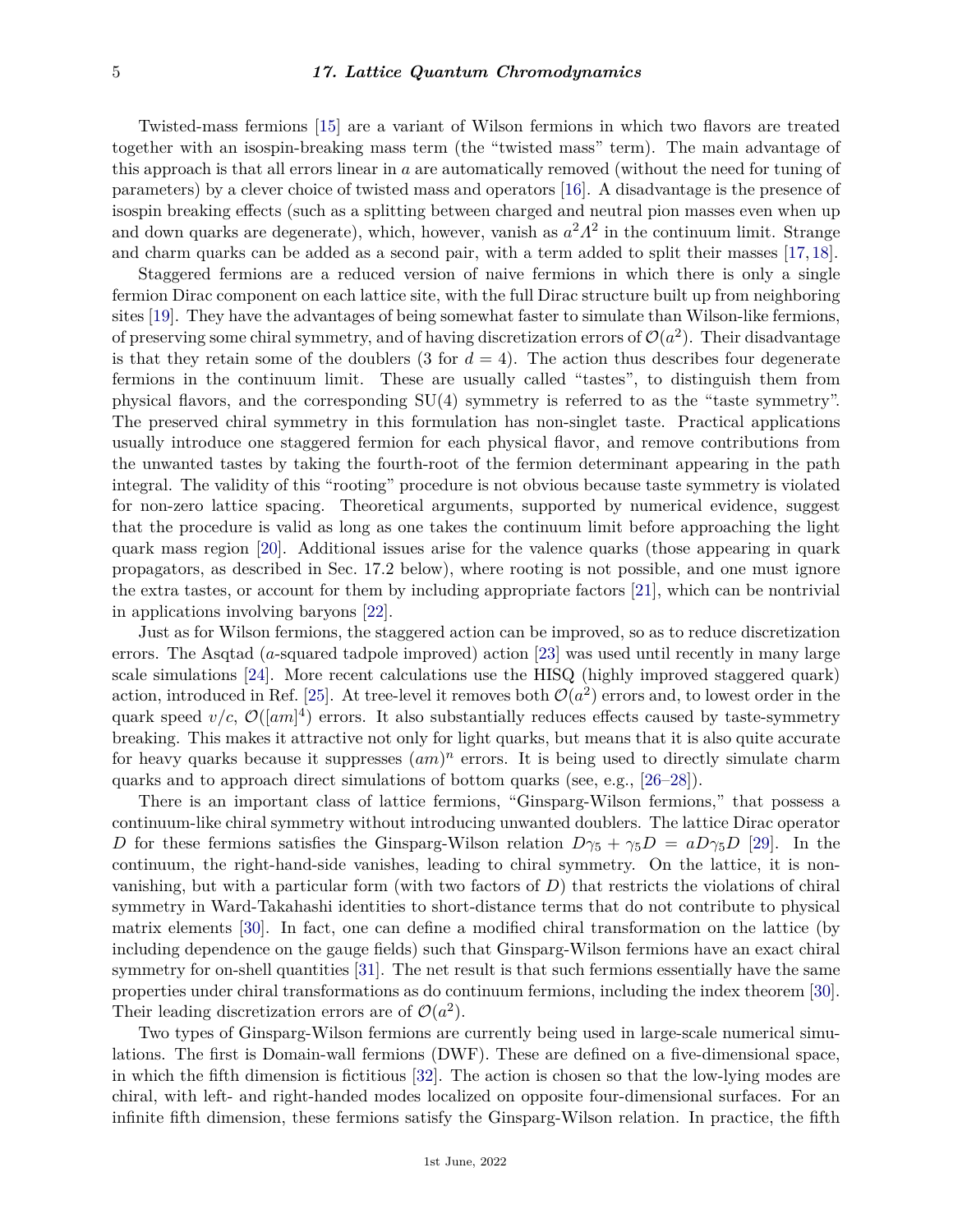dimension is kept finite, and there remains a small, controllable violation of chiral symmetry. The second type is Overlap fermions. These appeared from a completely different context and have an explicit form that exactly satisfies the Ginsparg-Wilson relation [\[33\]](#page-23-6). Their numerical implementation requires an approximation of the matrix sign function of a Wilson-like fermion operator, and various approaches are being used. In fact, it is possible to rewrite these approximations in terms of a five-dimensional formulation, showing that the DWF and Overlap approaches are essentially equivalent [\[34,](#page-23-7)[35\]](#page-23-8). Numerically, the five-dimensional approach appears to be more computationally efficient.

The various lattice fermion formulations are often combined with the technique of link smearing. Here one couples the fermions to a smoother gauge link, defined by averaging with adjacent links in a gauge invariant manner. Several closely related implementations are being used. All reduce the coupling of fermions to the short-distance fluctuations in the gauge field, leading to an improvement in the numerical stability and speed of algorithms. One cannot perform this smearing too aggressively, however, since the smearing may distort short distance physics and enhance discretization errors.

As noted above, each fermion formulation has its own advantages and disadvantages. For instance, domain-wall and overlap fermions are theoretically preferred as they have chiral symmetry without doublers, but their computational cost is greater than for other choices. If the physics application of interest and the target precision do not require near-exact chiral symmetry, there is no strong motivation to use these expensive formulations. On the other hand, there is a class of applications (including the calculation of the *∆I* = 1*/*2 amplitude for *K* → *ππ* decays and the S-parameter [\[36\]](#page-23-9)) where chiral symmetry plays an essential role and for which the use of Ginsparg-Wilson fermions is strongly favored.

### <span id="page-5-0"></span>**17.1.3** *Heavy quarks on the lattice*

The fermion formulations described in the previous subsection can be used straightforwardly only for quarks whose masses are small compared to the lattice cutoff,  $m_q \leq 1/a$ . This is because there are discretization errors proportional to powers of  $am_q$ , and if  $am_q \gtrsim 1$  these errors are large and uncontrolled. Present LQCD simulations typically have cutoffs in the range of 1*/a* = 2−4 GeV (corresponding to  $a \approx 0.1 - 0.05$  fm). Thus, while for the up, down and strange quarks one has  $am_q \ll 1$ , for bottom quarks (with  $m_b \approx 4.5$  GeV) one must use alternative approaches. Charm quarks ( $m_c \approx 1.5$  GeV) are an intermediate case, allowing simulations using both direct and alternative approaches.

For the charm quark, the straightforward approach is to simultaneously reduce the lattice spacing and to improve the fermion action so as to reduce the size of errors proportional to powers of *amc*. This approach has been followed successfully using the HISQ, twisted-mass and domainwall actions [\[25,](#page-22-22) [26,](#page-23-0) [28,](#page-23-1) [37,](#page-23-10) [38\]](#page-23-11). It is important to note, however, that reducing *a* increases the computational cost because an increased number of lattice points are needed for the same physical volume. One cannot reduce the spatial size below 2–3 fm without introducing finite volume errors. Present lattices have typical sizes of  $\sim 64^3 \times 128$  (with the long direction being Euclidean time), and thus allow a lattice cutoff up to  $1/a \sim 4$  GeV.

This approach can, to some extent, be extended to the bottom quark, by the use of simulations with small lattice spacings [\[27\]](#page-23-12). This has been pursued with the HISQ action [\[39\]](#page-23-13), using lattices of size up to  $144^3 \times 288$  and lattice spacings down to  $a \approx 0.03$  fm  $(1/a \approx 6.6$  GeV). Extrapolation in *m<sup>b</sup>* is still needed [\[40\]](#page-23-14), however, and this makes use of the mass dependence predicted by Heavy Quark Effective Theory (HQET).

Alternative approaches for discretizing heavy quarks are motivated by effective field theories. For a bottom quark in heavy-light hadrons, one can use HQET to expand about the infinite quark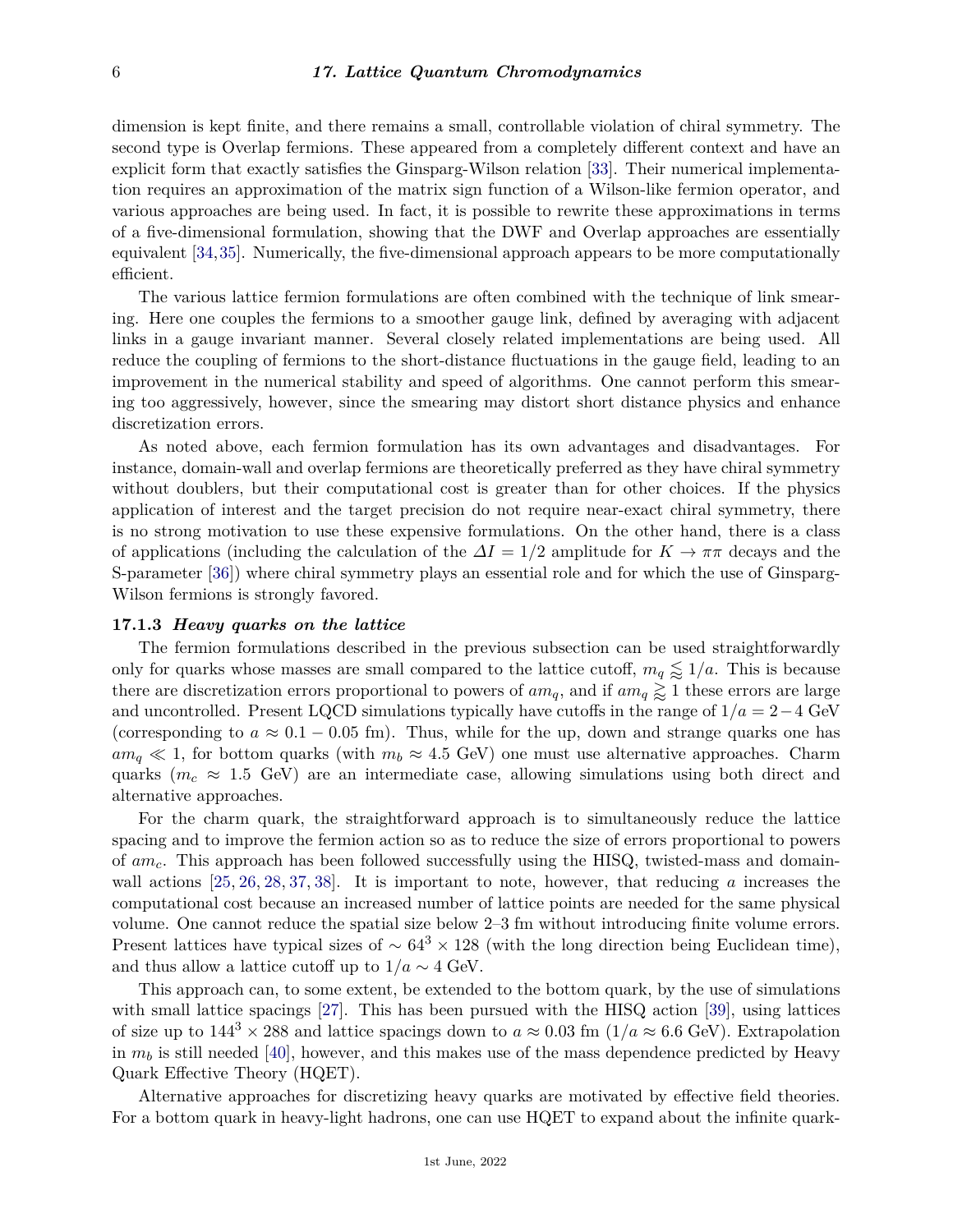mass limit. In this limit, the bottom quark is a static color source, and one can straightforwardly write the corresponding lattice action [\[41\]](#page-23-15). Corrections, proportional to powers of  $1/m_b$ , can be introduced as operator insertions, with coefficients that can be determined non-perturbatively using existing techniques [\[42\]](#page-23-16). This method allows the continuum limit to be taken controlling all  $1/m_b$ corrections.

Another way of introducing the  $1/m_b$  corrections is to include the relevant terms in the effective action. This leads to a non-relativistic QCD (NRQCD) action, in which the heavy quark is described by a two-component spinor [\[43\]](#page-23-17). This approach has the advantage over HQET that it can also be used for heavy-heavy systems, such as the Upsilon states. Moreover, the bottom quark can be treated without any extrapolation in  $m_b$ . A disadvantage is that some of the parameters in this effective theory are determined perturbatively (at tree-level or at one-loop [\[44\]](#page-23-18)), which limits the precision of the final results. Although discretization effects can be controlled with good numerical precision for a range of lattice spacings, these artifacts cannot be extrapolated away by taking the lattice spacing to zero. This is because NRQCD is a nonrelativistic effective field theory and so ceases to work when the cutoff  $\pi/a$  becomes much larger than the heavy-quark mass. In practice these effects are accounted for in the error budget.

This problem can be avoided if one uses HQET power counting to analyze and reduce discretization effects for heavy quarks while using conventional fermion actions [\[45\]](#page-23-19). For instance, one can tune the parameters of an improved Wilson quark action so that the leading HQET corrections to the static quark limit are correctly accounted for. As the lattice spacing becomes finer, the action smoothly goes over to that of a light Wilson quark action, where the continuum limit can be taken as usual. In principle, one can improve the action in the heavy quark regime up to arbitrarily high orders using HQET, but so far large-scale simulations have typically used clover improved Wilson quarks, where tuning the parameters of the action corresponds to including all corrections through next-to-leading order in HQET. Three different methods for tuning the parameters of the clover action are being used: the Fermilab [\[45\]](#page-23-19), Tsukuba [\[46\]](#page-23-20) and Columbia [\[47\]](#page-23-21) approaches. An advantage of this HQET approach is that the *c* and *b* quarks can be treated on the same footing. Parameter tuning has been done perturbatively, as in NRQCD, or using non-perturbative tuning of some of the parameters [\[48,](#page-23-22) [49\]](#page-23-23). One can improve the effective theory including the terms beyond the next-to-leading order. The Oktay-Kronfeld action that includes dimension-six and -seven operators has been constructed [\[50\]](#page-23-24) and used in large-scale numerical calculations [\[51\]](#page-23-25).

Another approach is the "ratio method" introduced in Ref. [\[52\]](#page-23-26). Here one uses quarks with masses lying at, or slightly above, the charm mass  $m<sub>c</sub>$ , which can be simulated with a relativistic action, and extrapolates to *m<sup>b</sup>* incorporating the behavior predicted by HQET. The particular implementation relies on the use of ratios. As an example, consider the *B* meson decay constant *fB*. According to HQET, this scales as  $1/\sqrt{m_B}$  for  $m_B \gg A_{\rm QCD}$ , up to a logarithmic dependence that is calculable in perturbative QCD (but will be suppressed in the following). Here  $m_B$  is the *B* meson mass, which differs from  $m_b$  by  $\sim A_{\rm QCD}$ . One considers the ratio  $y(\lambda, m_{b'}) \equiv f_{B''} \sqrt{m_{B''}}/f_{B'} \sqrt{m_{B'}}$ for fictitious *B* mesons containing *b* quarks with unphysical masses  $m_{b'}$  and  $m_{b''} = \lambda m_{b'}$ . HQET implies that  $y(\lambda, m_{b})$  approaches unity for large  $m_{b'}$  and any fixed  $\lambda > 1$ . The ratios are evaluated on the lattice for the sequence of masses  $m_{b'} = m_c, \lambda m_c, \lambda^2 m_c$ , all well below the physical  $m_b$ , and for each the continuum limit is taken. The form of the ratio for larger values of  $m_{b'}$  is obtained by fitting, incorporating the constraints implied by HQET. The result for  $f_B\sqrt{m_B}$  is then obtained as a product of *y*'s with  $f_D \sqrt{m_D}$ .

# <span id="page-6-0"></span>**17.1.4** *QED on the lattice*

Quarks in nature are electrically charged, and the resultant coupling to photons leads to shifts in the properties of hadrons that are generically of  $\mathcal{O}(\alpha_{EM})$ . Thus, for example, the proton mass is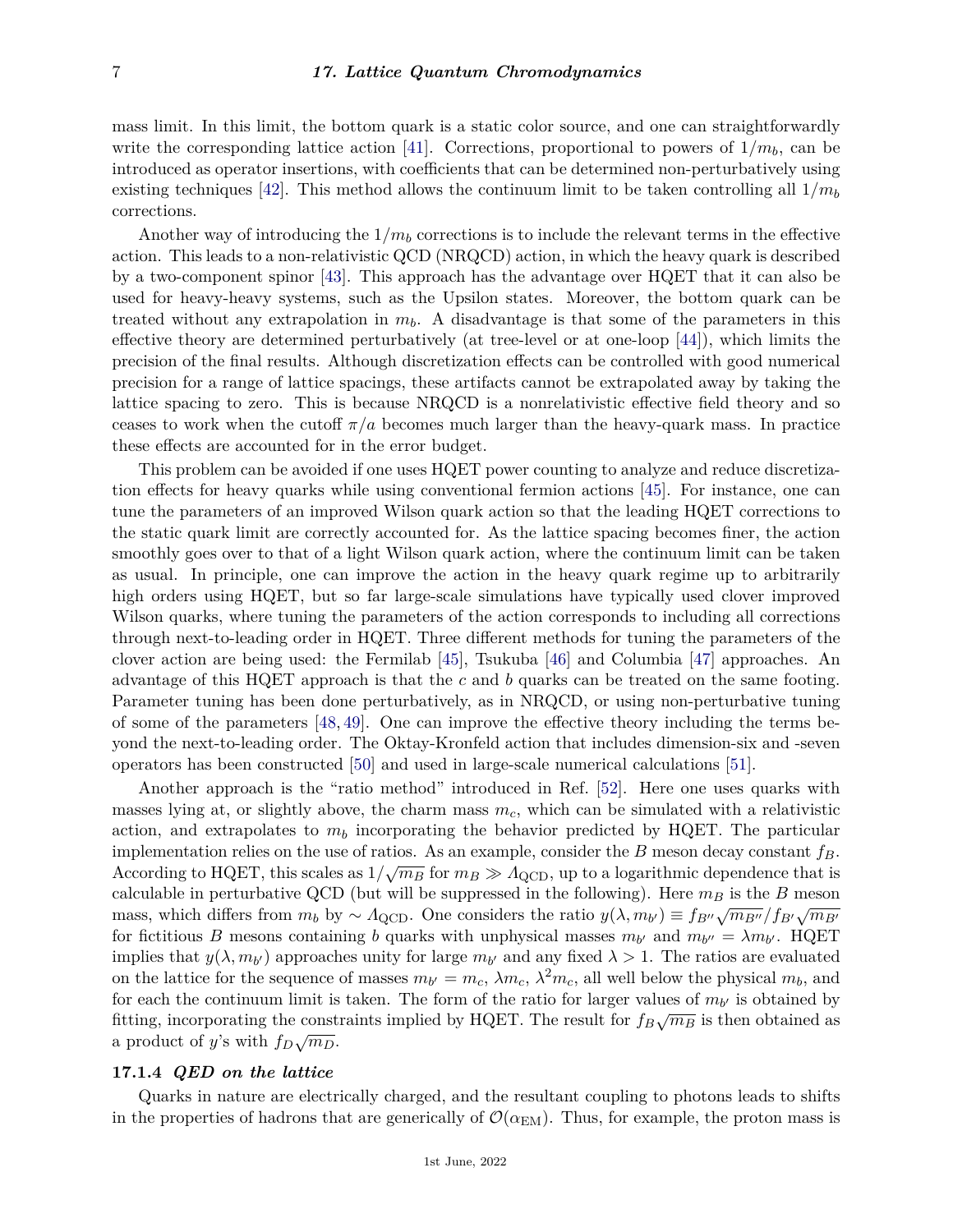increased by ∼ 1 MeV relative to that of the neutron due to its overall charge although this effect is more than compensated for by the ∼ 2*.*5 MeV relative decrease due to the up quark being lighter than the down quark [\[53\]](#page-23-27). This example shows that once pure QCD, isospin-symmetric lattice calculations reach percent level accuracy, further improvement requires the inclusion of effects due to both electromagnetism and the up-down mass difference. This level of accuracy has in fact been obtained for various quantities, e.g., light hadron masses and decay constants (see Ref. [\[54\]](#page-23-28)), and simulations including QED in addition to QCD are becoming more common.

The extension of lattice methods to include QED is straightforward, although some new subtleties arise. The essential change is that the quark must now propagate through a background field containing both gluons and photons. The gauge field  $U_{\mu}$  that appears in the covariant derivative of Eq. (17.3) is extended from an SU(3) matrix to one living in U(3):  $U_{\mu} \to U_{\mu} e^{i a q e A_{\mu}^{\text{EM}}}$ . Here  $A_{\mu}^{\text{EM}}$ is the photon field, *e* the electromagnetic coupling, and *q* the charge of the quark, e.g.,  $q = 2/3$ for up and −1*/*3 for down and strange quarks. The lattice action for the photon that is typically used is a discretized version of the continuum action Eq. (17.2), rather than the form used for the gluons, Eq. (17.1). This "non-compact" action has the advantage that it is quadratic in  $A_{\mu}^{\text{EM}}$ , which simplifies the QED part of the generation of configurations.

One subtlety that arises is that Gauss' law forbids a charged particle in a box with periodic boundary conditions. This finite volume effect can be overcome by including a uniform background charge, and this can be shown to be equivalent to removing the zero-momentum mode from the photon field. This is an example of the enhanced finite-volume effects that arise in the presence of the massless photon.

Simulations including QED have progressed over the last few years, and now a full inclusion of QED has been achieved for a range of quark masses approaching the physical values [\[53,](#page-23-27) [55–](#page-23-29)[57\]](#page-24-0). Alternative approaches have also been used: reweighting the QCD fields *a posteriori* [\[58,](#page-24-1) [59\]](#page-24-2), and keeping only the linear term in an expansion in  $\alpha_{\text{EM}}$  about the QCD only case [\[60\]](#page-24-3). In addition, some calculations have included QED effects for the valence quarks but not the sea quarks (the "electroquenched approximation") [\[61](#page-24-4)[–65\]](#page-24-5).

The QED corrections to processes including leptons, such as the leptonic and semileptonic decays of hadrons, involve additional diagrams in which a photon propagator bridges between a hadron and a lepton. Such diagrams induce infrared divergences that cancel against soft photon radiation (Bloch-Nordsieck theorem [\[66\]](#page-24-6)). Methods have been developed to implement this cancellation in lattice calculations, treating the soft photon analytically [\[67\]](#page-24-7), with first results reported recently for leptonic pion and kaon decays [\[68,](#page-24-8)[69\]](#page-24-9). An application to semi-leptonic decays has also been discussed [\[70,](#page-24-10) [71\]](#page-24-11).

# <span id="page-7-0"></span>**17.1.5** *Basic inputs for lattice calculations*

Since LQCD is nothing but a regularization of QCD, the renormalizability of QCD implies that the number of input parameters in LQCD is the same as for continuum QCD—the strong gauge coupling  $\alpha_s = g^2/(4\pi)$ , the quark masses for each flavor, and the *CP* violating phase  $\theta$ . The  $\theta$ parameter is usually assumed to be zero, while the other parameters must be determined using experimental inputs.

### 17.1.5.1 *Lattice spacing*

In QCD, the gauge coupling is a function of scale. With lattice regularization, this scale is the inverse lattice spacing  $1/a$ , and choosing the bare gauge coupling is equivalent to fixing the lattice spacing.

In principle, *a* can be determined using any dimensionful quantity measured by experiments. For example, using the mass of hadron *H* one has  $a = (am_H)^{\text{lat}}/m_H^{\text{exp}}$ . One chooses quantities that can be calculated accurately on the lattice, and that are only weakly dependent on the light quark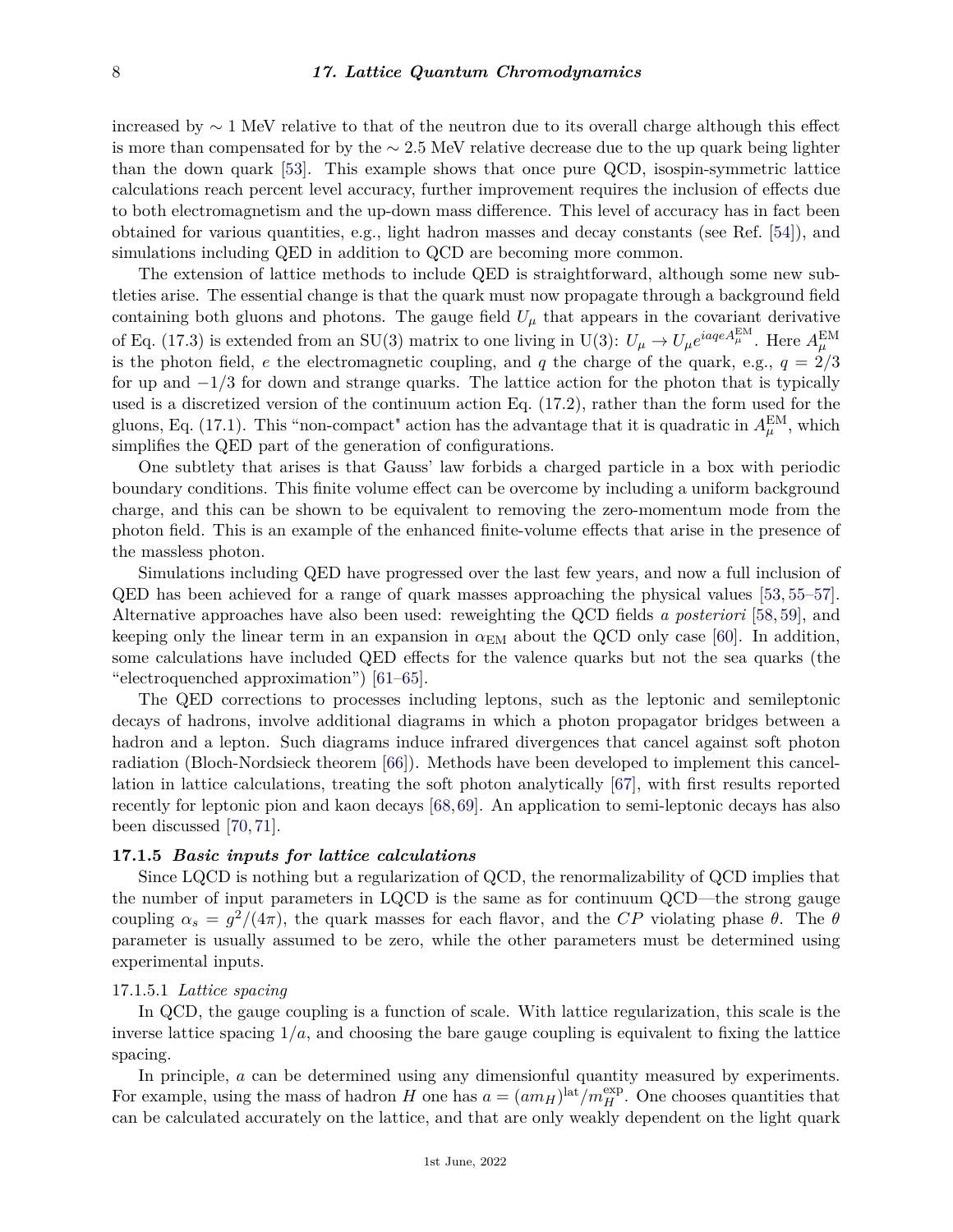masses. The latter property minimizes errors from extrapolating or interpolating to the physical light quark masses or from mistuning of these masses.

Commonly used choices are the spin-averaged 1S-1P or 1S-2S splittings in the Upsilon system, the mass of the  $\Omega^-$  baryon, and the pion decay constant  $f_\pi$ . Ultimately, all choices must give consistent results for *a*, and that this is the case provides a highly non-trivial check of both the calculational method and of QCD.

Many recent lattice calculations use intermediate length scales in place of a direct determination of the lattice spacing. These length scales, which we denote  $\mathcal{R}$ , have the advantage that they can be precisely, and relatively cheaply, computed numerically. Examples are  $r_0$ , derived from the heavy quark potential  $[72]$ , and  $t_0$  and  $w_0$ , determined from the gradient flow of the gauge field  $[73]$ . These scales are used in the following manner, explained here in the context of calculating a quantity *Q* with mass dimension *d* (e.g. a decay constant for which  $d = 1$ ). In the first step, one calculates the dimensionless quantities  $a^dQ$  and  $\mathcal{R}/a$  in a given lattice calculation, and forms the product  $(a^d Q) \times (\mathcal{R}/a)^d = Q\mathcal{R}^d$ . In a second step, one uses results available from previous dedicated lattice calculations that have determined  $R$  in physical units (i.e. fm) by relating them to physical quantities as discussed above. Then one obtains  $Q = (Q\mathcal{R}^d)/\mathcal{R}^d$ . The results of this second step are reviewed in the latest edition of the Flavor Lattice Averaging Group (FLAG) report [\[74\]](#page-24-14).

### 17.1.5.2 *Light quark masses*

In LQCD simulations, the up, down and strange quarks are usually referred to as the light quarks, in the sense that  $m_q < \Lambda_{\text{QCD}}$ . (The standard definition of  $\Lambda_{\text{QCD}}$  is given in the "Quantum" Chromodynamics" review; in this review we are using it only to indicate the approximate nonperturbative scale of QCD.) This condition is stronger than that used above to distinguish quarks with small discretization errors,  $m_q < 1/a$ . Loop effects from light quarks must be included in the simulations to accurately represent QCD. At present, most simulations are done in the isospin symmetric limit  $m_u = m_d \equiv m_\ell \langle m_s \rangle$ , and are often referred to as " $N_f = 2 + 1$ " simulations. Increasingly, simulations also include loops of charm quarks (denoted  $N_f = 2 + 1 + 1$  simulations), although the effect of charmed sea quarks on low-energy physics is generically expected to be at the sub-percent level [\[75–](#page-24-15)[79\]](#page-24-16). Precision is now reaching the point where isospin breaking effects must be included. To do so without approximation requires simulating with nondegenerate up and down quarks (leading to  $N_f = 1 + 1 + 1$  or  $1 + 1 + 1 + 1$  simulations) as well as including electromagnetism (as described above). This has been done in Ref. [\[53\]](#page-23-27). Alternatively, one can use the perturbative approach mentioned above, expanding about the isospin symmetric theory and working to linear order in  $\alpha_{EM}$  and  $m_u - m_d$  [\[60,](#page-24-3)[80\]](#page-24-17).

We now describe the tuning of  $m_\ell$ ,  $m_s$  and  $m_c$  to their physical values. (For brevity, we ignore isospin violation in the following discussion.) The most commonly used quantities for these tunings are, respectively,  $m_{\pi}$ ,  $m_K$  and  $m_{\eta_c}$ . If the scale is being set by  $m_{\Omega}$ , then one adjusts the lattice quark masses until the ratios  $m_{\pi}/m_{\Omega}$ ,  $m_K/m_{\Omega}$  and  $m_{\eta_c}/m_{\Omega}$  take their physical values. In the past, most calculations needed to extrapolate to the physical value of  $m_\ell$  (typically using forms based on chiral perturbation theory [ChPT]), while simulating directly at or near to the physical values of *m<sup>s</sup>* and *mc*. Present calculations are increasingly done with physical or near physical values of  $m_{\ell}$ , requiring at most only a short extrapolation or interpolation.

#### 17.1.5.3 *Heavy quark masses*

The *b* quark is usually treated only as a valence quark, with no loop effects included. The errors introduced by this approximation can be estimated to be  $\sim \alpha_s(m_b) \Lambda_{\rm QCD}^2/m_b^2$  and are likely to be very small. In the past, the same approximation has been made for the *c* quark, leading to errors  $\sim \alpha_s(m_c) \Lambda_{\text{QCD}}^2/m_c^2$ . (See Ref. [\[75\]](#page-24-15) for a quantitative estimate of the effects of including the charm quark on some low energy physical quantities, and Ref. [\[81\]](#page-24-18) for similar estimates for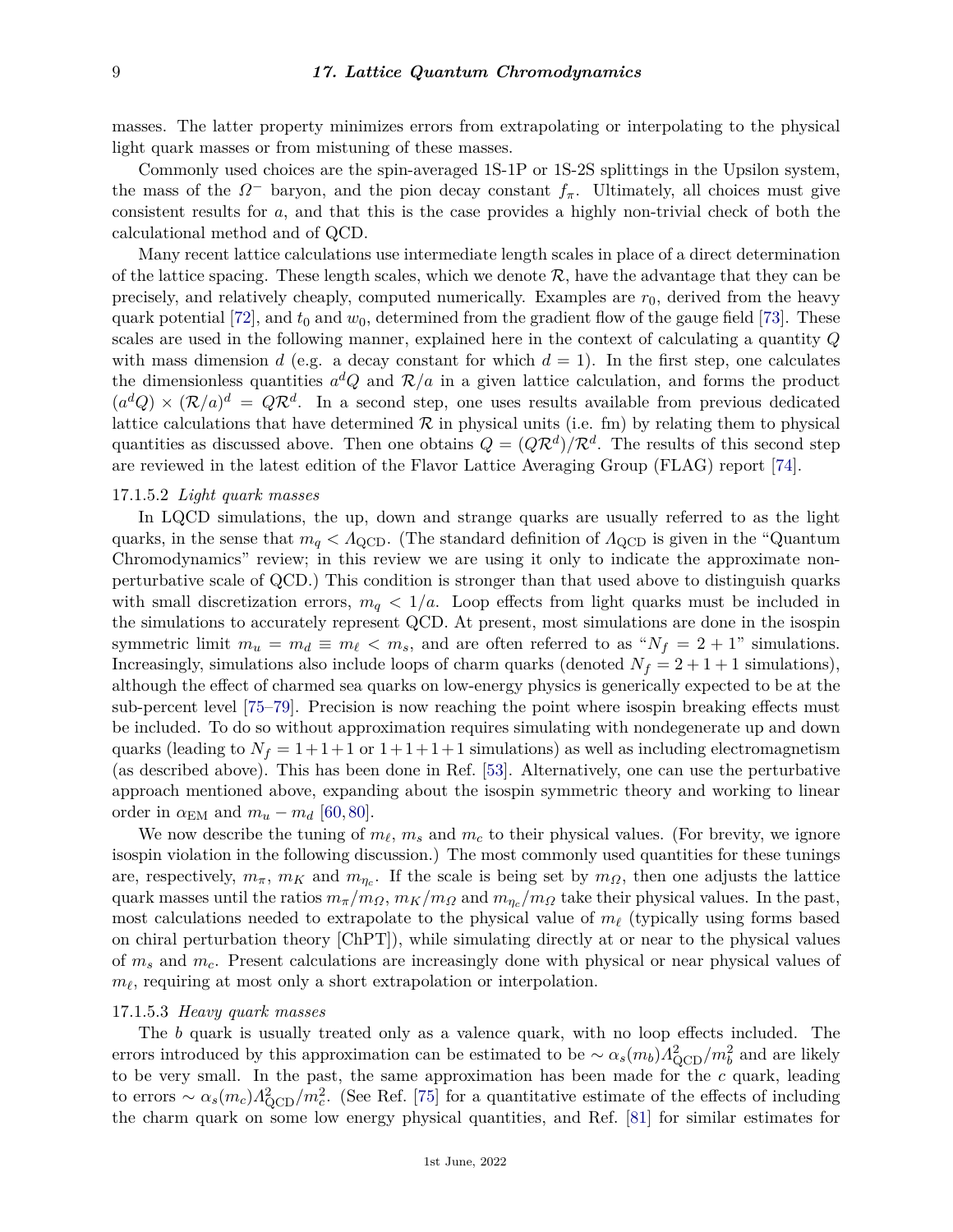*B*-meson matrix elements.) For high precision, however, dynamical charm quarks are necessary, and some of the most recent simulations now include them.

The *b* quark mass can be tuned by setting heavy-heavy (*Υ*) or heavy-light (*B*) meson masses to their experimental values. Consistency between these two determinations provides an important check that the determination of parameters in the heavy quark lattice formulations is being done correctly (see, e.g., Ref. [\[27,](#page-23-12) [82,](#page-24-19) [83\]](#page-24-20))

### <span id="page-9-0"></span>**17.1.6** *Sources of systematic error*

Lattice results have statistical and systematic errors that must be quantified for any calculation in order for the result to be a useful input to phenomenology. The statistical error is due to the use of Monte Carlo importance sampling to evaluate the path integral (a method discussed below). There are, in addition, a number of systematic errors that are always present to some degree in lattice calculations, although the size of any given error depends on the particular quantity under consideration and the parameters of the ensembles being used. The most common lattice errors are reviewed below.

Although not strictly a systematic error, it is important to note that the presence of long autocorrelations in the sequence of lattice configurations generated by the Monte Carlo method can lead to underestimates of statistical errors [\[84\]](#page-24-21). It is known that the global topological charge of the gauge fields decorrelates very slowly with certain algorithms [\[84,](#page-24-21)[85\]](#page-24-22). The effect of poorly sampling topological charge is expected to be most significant for the pion mass and related quantities [\[86–](#page-24-23)[88\]](#page-24-24). This issue becomes more relevant as the precision of the final results increases.

# 17.1.6.1 *Continuum limit*

Physical results are obtained in the limit that the lattice spacing *a* goes to zero. The Symanzik effective theory (SET) determines the scaling of lattice artefacts with *a*. Most lattice calculations use improved actions with leading discretizations errors of  $\mathcal{O}(\alpha_s aA)$ ,  $\mathcal{O}(a^2 A^2)$ , or  $\mathcal{O}(\alpha_s a^2 A^2)$ , where *Λ* is a typical momentum scale in the system. Knowledge of the scaling of the leading discretization errors allows controlled extrapolation to  $a = 0$  when multiple lattice spacings are available, as in current state-of-the-art calculations. Residual errors arise from the exclusion of subleading *a* dependence from the fits, either that due to prefactors containing powers of  $log(a)$ , or from higher powers of *a*. The former can, in principle, be understood using the SET, and first studies of this in pure gauge QCD have been undertaken [\[89\]](#page-24-25).

For many quantities the typical momentum scale in the system is  $\sim A_{\text{QCD}} \approx 300$  MeV. Discretization errors are expected to be larger for quantities involving larger scales, for example form factors or decays involving particles with momenta larger than  $Λ$ <sub>QCD</sub>.

#### 17.1.6.2 *Infinite volume limit*

LQCD calculations are necessarily carried out in finite space-time boxes, leading to departures of physical quantities (masses, decay constants, etc.) from their measured, infinite volume values. These finite-volume shifts are an important systematic that must be estimated and minimized.

Typical lattices are asymmetric, with  $N_s$  points in the three spatial directions and  $N_t$  in the (Euclidean) temporal direction. The spatial and temporal sizes in physical units are thus  $L_s = aN_s$ and  $L_t = aN_t$ , respectively. (Anisotropic lattice spacings are also sometimes used, as discussed below in Sec. 17.2.2.) Typically,  $L_t \geq 2L_s$ , a longer temporal direction being used to allow excitedstate contributions to correlators to decay. This means that the dominant impact of using finite volume is from the presence of a finite spatial box.

High-precision LQCD calculations are of quantities involving no more than a single stronglyinteracting particle in initial and final states (with the exception of the  $K \to \pi \pi$  decay amplitudes). For such quantities, once the volume exceeds about  $2 \text{ fm}$  (so that the particle is not "squeezed"),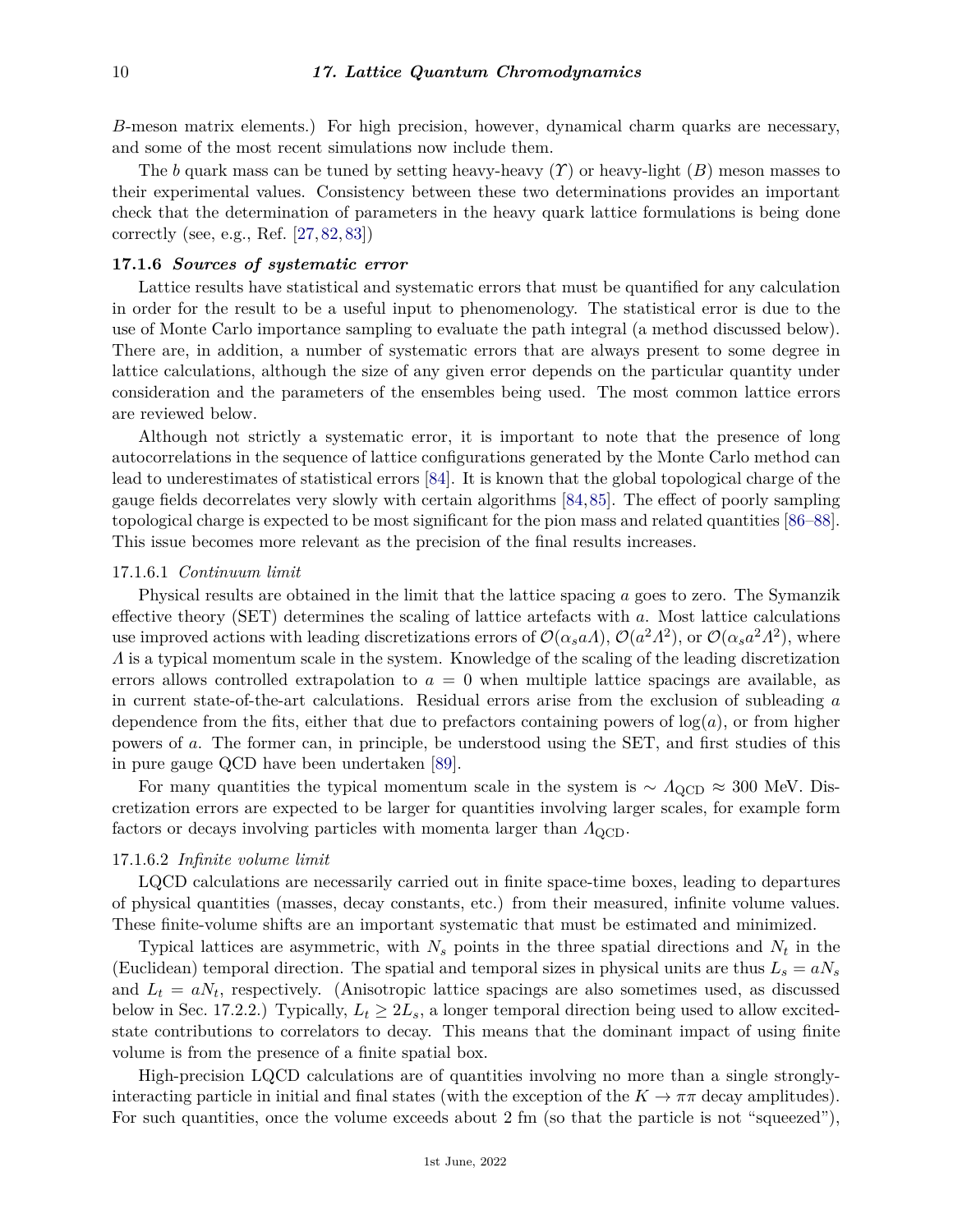the dominant finite-volume effect comes from virtual pions wrapping around the lattice in the spatial directions. This effect is exponentially suppressed as the volume becomes large, roughly as  $\sim \exp(-m_{\pi}L_s)$ , and has been estimated using ChPT [\[90\]](#page-24-26) or other methods [\[91\]](#page-24-27). The estimates suggest that finite volume shifts are sub-percent effects when  $m_{\pi}L_s \gtrsim 4$ , and most large-scale simulations use lattices satisfying this condition. This becomes challenging as one approaches the physical pion mass, for which  $L_s \gtrsim 5$  fm is required.

Finite volume errors are usually determined by repeating the simulations on two or more different volumes (with other parameters fixed). If different volumes are not available, the ChPT estimate can be used, often inflated to account for the fact that the ChPT calculation is truncated at some order.

In the future, LQCD calculations involving more than a single hadron will become increasingly precise. Examples include the calculation of resonance parameters and the above-mentioned  $K \rightarrow$  $\pi\pi$  amplitudes. Finite volume effects are much larger in these cases, with power-law terms (e.g.,  $1/L_s^3$ ) in addition to exponential dependence. Indeed, as will be discussed in Sec. 17.2.4, one can use the volume dependence to indirectly extract infinite-volume quantities such as scattering lengths. Doing so, however, requires a set of lattice volumes satisfying  $m_{\pi}L_s \gtrsim 4$  and is thus more challenging than for single-particle quantities.

#### 17.1.6.3 *Chiral extrapolation*

Until recently, an important source of systematic error in LQCD calculations was the need to extrapolate in  $m_u$  and  $m_d$  (or, equivalently, in  $m_\pi$ ). This extrapolation was usually done using functional forms based on ChPT, or with analytic functions, with the difference between different fits used as an estimate of the systematic error, which was often substantial. Increasingly, however, calculations work directly at, or very close to, the physical quark masses. This either removes entirely, or greatly reduces, the uncertainties in the extrapolation, such that this error is subdominant.

### 17.1.6.4 *Operator matching*

Many of the quantities that LQCD can precisely calculate involve hadronic matrix elements of operators from the electroweak Hamiltonian. Examples include the pion and kaon decay constants, semileptonic form factors and the kaon mixing parameter  $B_K$  (the latter defined in Eq. (17.13)). The operators in the lattice matrix elements are defined in the lattice regularization scheme. To be used in tests of the Standard Model, however, they must be matched to the continuum regularization scheme in which the corresponding Wilson coefficients have been calculated. The only case in which such matching is not needed is if the operator is a conserved or partially conserved current. Similar matching is also needed for the conversion of lattice bare quark masses to those in the continuum MS scheme.

Several methods are used to calculate the matching factors: perturbation theory (usually to oneor two-loop order), non-perturbative renormalization (NPR) using Landau-gauge quark and gluon external states [\[92\]](#page-25-0), NPR using gauge-invariant methods based on the Schrödinger functional [\[93\]](#page-25-1), NPR using gauge-invariant short-distance hadron correlators [\[94\]](#page-25-2), and NPR using gauge-invariant heavy-heavy correlators [\[28,](#page-23-1) [95\]](#page-25-3). The NPR methods replace truncation errors (which can only be approximately estimated) by statistical and systematic errors that can be determined reliably and systematically reduced.

An issue that arises in some of such calculations (e.g., for quark masses and *BK*) is that, using NPR with Landau-gauge quark and gluon external states, one ends up with operators regularized in a MOM-like scheme (or a Schrödinger-functional scheme), rather than the  $\overline{\text{MS}}$  scheme mostly used for calculating the Wilson coefficients. To make contact with this scheme requires a purely continuum perturbative matching calculation supplemented by the operator product expansion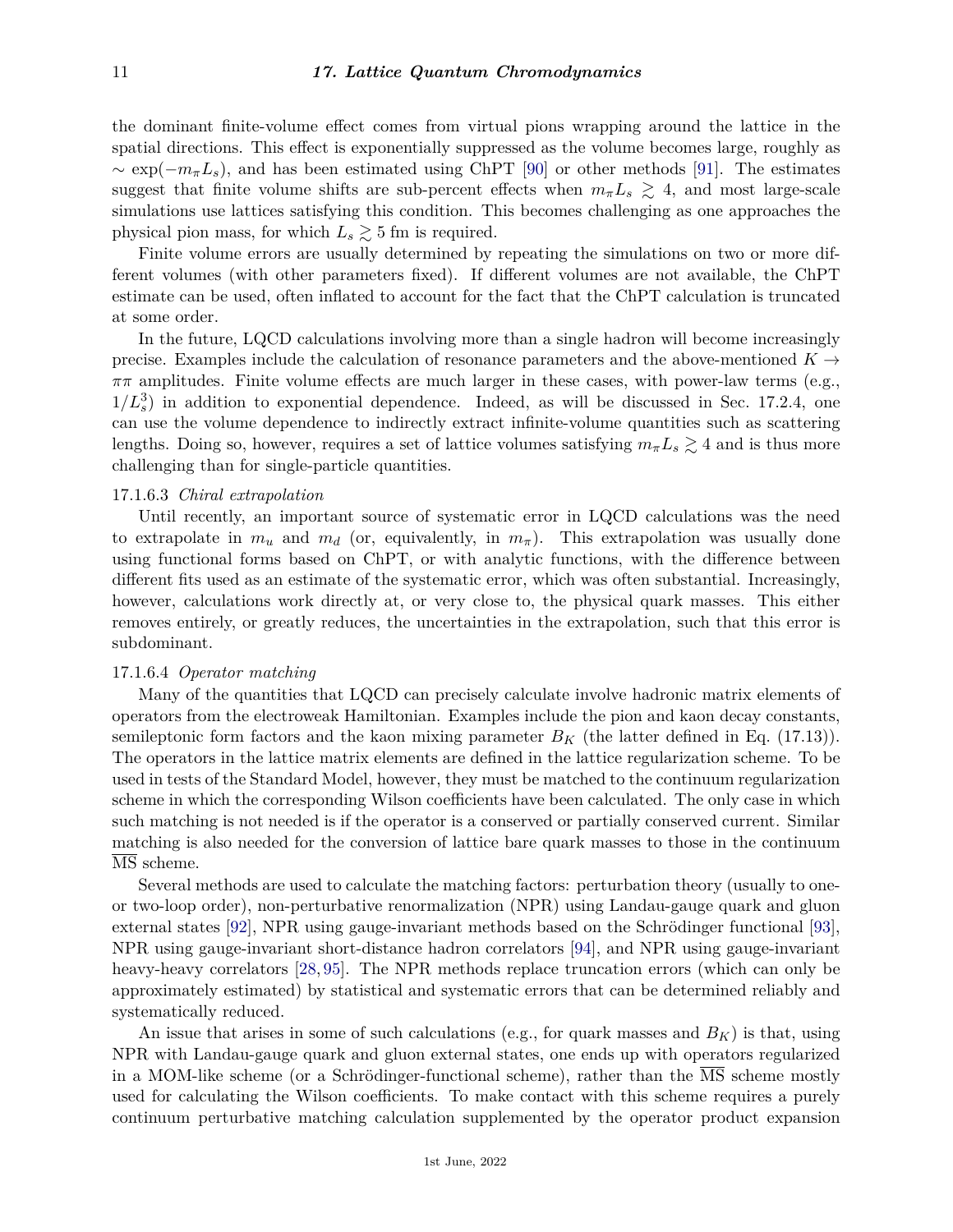(OPE). (The importance of power corrections is emphasized in [\[96\]](#page-25-4).) The resultant truncation error of perturbative expansion and OPE can be minimized by pushing up the momentum scale at which the matching is done using step-scaling techniques as part of the NPR calculation [\[97\]](#page-25-5).

It should also be noted that this final step in the conversion to the MS scheme could be avoided if continuum calculations used a MOM-like scheme or if one imposes a renormalization condition for quantities that are calculable both in the  $\overline{\text{MS}}$  scheme and in LQCD, such as the hadron correlators at short distances (see, e.g., Ref. [\[98\]](#page-25-6)).

# <span id="page-11-0"></span>**17.2 Methods and status**

Once the lattice action is chosen, it is straightforward to define the quantum theory using the path integral formulation. The Euclidean-space partition function is

$$
Z = \int [dU] \prod_{f} [dq_f][d\bar{q}_f] e^{-S_g[U] - \sum_{f} \bar{q}_f(D[U] + m_f)q_f}, \qquad (17.4)
$$

where link variables are integrated over the SU(3) manifold,  $q_f$  and  $\bar{q}_f$  are Grassmann (anticommuting) quark and antiquark fields of flavor  $f$ , and  $D[U]$  is the chosen lattice Dirac operator with *m<sup>f</sup>* the quark mass in lattice units. Integrating out the quark and antiquark fields, one arrives at a form suitable for simulation:

$$
Z = \int [dU]e^{-S_g[U]} \prod_f \det(D[U] + m_f).
$$
 (17.5)

The building blocks for calculations are expectation values of multi-local gauge-invariant operators, also known as "correlation functions",

$$
\langle \mathcal{O}(U, q, \bar{q}) \rangle = (1/Z) \int [dU] \prod_f [dq_f][d\bar{q}_f] \mathcal{O}(U, q, \bar{q}) e^{-S_g[U] - \sum_f \bar{q}_f(D[U] + m_f)q_f} \,. \tag{17.6}
$$

If the operators depend on the (anti-)quark fields  $q_f$  and  $\bar{q}_f$ , then integrating these fields out leads not only to the fermion determinant but also, through Wick's theorem, to a series of quark "propagators",  $(D[U] + m_f)^{-1}$ , connecting the positions of the fields.

This set-up allows one to choose, by hand, the masses of the quarks in the determinant (the sea quarks) differently from those in the propagators (valence quarks). This is called "partial quenching", and is used by some calculations as a way of obtaining more data points from which to extrapolate both sea and valence quarks to their physical values.

# <span id="page-11-1"></span>**17.2.1** *Monte-Carlo method*

Since the number of integration variables *U* is huge  $(N_s^3 \times N_t \times 4 \times 9)$ , direct numerical integration is impractical and one has to use Monte-Carlo techniques. In this method, one generates a Markov chain of gauge configurations (a "configuration" being the set of *U*'s on all links) distributed according to the probability measure  $[dU]e^{-S_g[U]} \prod_f \det(D[U] + m_f)$ . Once the configurations are generated, expectation values  $\langle \mathcal{O}(U, q, \bar{q}) \rangle$  are calculated by averaging over those configurations. In this way the configurations can be used for many different calculations, and there are several large collections of ensembles of configurations (with a range of values of *a*, lattice sizes and quark masses) that are publicly available through the International Lattice Data Grid (ILDG). As the number of the configurations,  $N$ , is increased, the error decreases as  $1/\sqrt{N}$ .

The most challenging part of the generation of gauge configurations is the need to include the fermion determinant. Direct evaluation of the determinant is not feasible, as it requires  $\mathcal{O}((N_s^3 \times$  $(N_t)^3$ ) computations. Instead, one rewrites it in terms of "pseudofermion" fields  $\phi$  (auxiliary fermion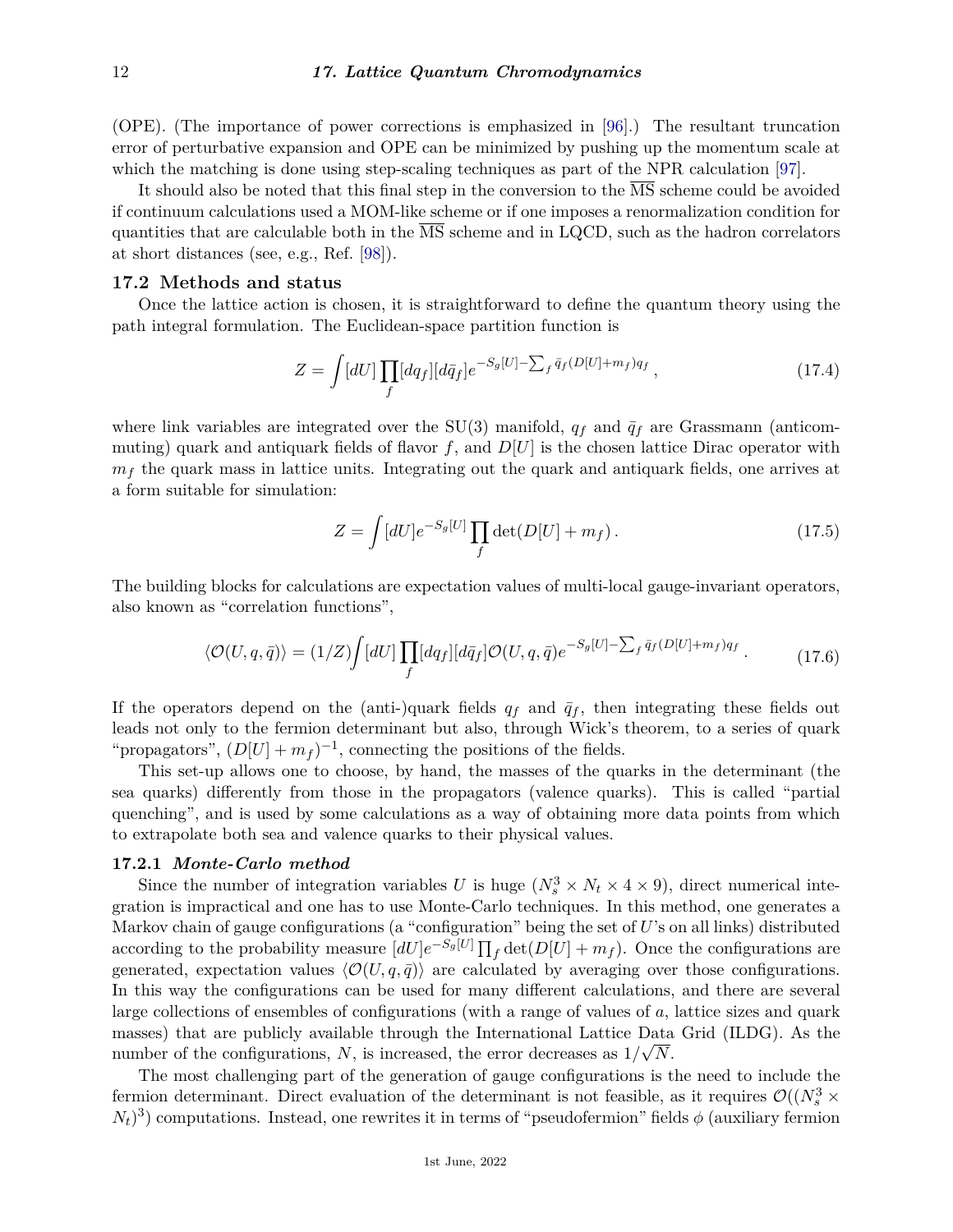fields with bosonic statistics). For example, for two degenerate quarks one has

$$
\det(D[U] + m_f)^2 = \int [d\phi] e^{-\phi^{\dagger}(D[U] + m_f)^{-2}\phi}.
$$
 (17.7)

By treating the pseudofermions as additional integration variables in the path integral, one obtains a totally bosonic representation. The price one pays is that the pseudofermion effective action is highly non-local since it includes the inverse Dirac operator  $(D[U] + m_f)^{-1}$ . Thus, the large sparse matrix  $(D|U| + m)$  has to be inverted every time one needs an evaluation of the effective action.

Present simulations generate gauge configurations using the Hybrid Monte Carlo (HMC) algorithm [\[99\]](#page-25-7), or variants thereof. This algorithm combines molecular dynamics (MD) evolution in a fictitious time (which is also discretized) with a Metropolis "accept-reject" step. It makes a global update of the configuration, and is made exact by the Metropolis step. In its original form it can be used only for two degenerate flavors, but extensions (particularly the rational HMC [\[100\]](#page-25-8)) are available for single flavors. Considerable speed-up of the algorithms has been achieved over the last two decades using a variety of techniques.

All these algorithms spend the bulk of their computational time on the repeated inversion of  $(D|U| + m)$  acting on a source (which is required at every step of the MD evolution). Inversions are done using a variety of iterative algorithms, e.g., the conjugate gradient algorithm. In this class of algorithms, computational cost is proportional to the condition number of the matrix, which is the ratio of maximum and minimum eigenvalues. For  $(D|U| + m)$  the smallest eigenvalue is  $\approx m$ , so the condition number and cost are inversely proportional to the quark mass. This is a major reason why simulations at the physical quark mass are challenging.

Recent algorithmic improvements have significantly reduced this problem. The main idea is to separate different length scales. Since the low eigenvalues of  $(D|U| + m)$  are associated with long wavelength quark modes, one may project the problem onto that of a coarse-grained lattice by averaging the field within a block of sublattices and carrying out the inversion on this coarse lattice. The result is then fed back to the original lattice as an efficient *preconditioner* for the iterative solver, and the whole procedure may be nested multiple times. Variants of such methods have been implemented, specifically domain-decomposition [\[11,](#page-22-10) [12\]](#page-22-23), deflation [\[101–](#page-25-9)[104\]](#page-25-10) and multigrid [\[105,](#page-25-11) [106\]](#page-25-12). They are increasingly used in large-scale lattice simulations.

A practical concern is the inevitable presence of correlations between configurations in the Markov chain. These are characterized by an autocorrelation length in the fictitious MD time. One aims to use configurations separated in MD time by greater than this autocorrelation length. In practice, it is difficult to measure this length accurately, see, e.g., [\[107\]](#page-25-13), and this leads to some uncertainty in the resulting statistical errors, as well as the possibility of insufficient equilibration.

The computational cost of gauge generation grows with the lattice volume,  $V_{\text{lat}} = N_s^3 N_t$ , as  $V_{\text{lat}}^{1+\delta}$ . Here  $\delta = 1/4$  for the HMC algorithm [\[108\]](#page-25-14) and can be reduced slightly using modern variants. Such growth with  $V_{\text{lat}}$  provides a (time-dependent) limit on the largest lattice volumes that can be simulated. At present, the largest lattices being used have  $N_s = 144$  and  $N_t = 288$ . Typically, one aims to create an ensemble of  $\sim 10^3$  statistically independent configurations at each choice of parameters  $(a, m_q \text{ and } V_{\text{lat}})$ . For most physical quantities of interest, this is sufficient to make the resulting statistical errors smaller than or comparable to the systematic errors.

In the past, the cost of generating gauge configurations was larger than that of performing "measurements" on those configurations. However, as the number of quantities being calculated and their complexity has increased, the balance has shifted to the point that the total cost of measurements exceeds that of generation.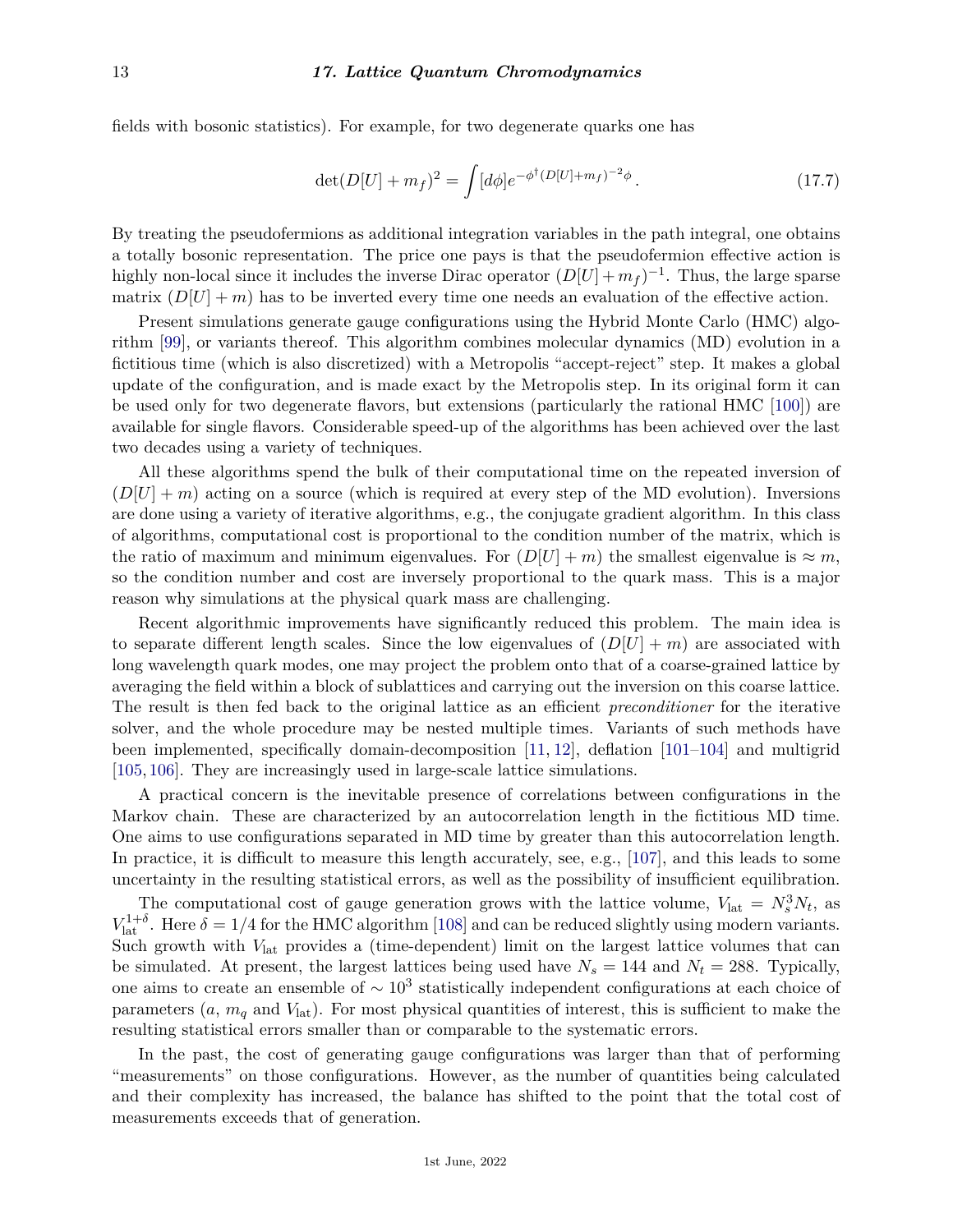### <span id="page-13-0"></span>**17.2.2** *Two-point functions*

One can extract properties of stable hadrons using two-point correlation functions,  $\langle O_X(x) O^\dagger_X$  $_Y^{\intercal}(0)\rangle.$ Here  $O_{X,Y}(x)$  are operators that have non-zero overlaps with the hadronic state of interest  $|H\rangle$ , *i.e.*  $\langle 0|O_{X,Y}(x)|H\rangle \neq 0$ . One usually Fourier transforms in the spatial directions and considers correlators as a function of Euclidean time:

$$
C_{XY}(t; \mathbf{p}) = \sum_{x} \langle O_X(t, x) O_Y^{\dagger}(0) \rangle e^{-i \mathbf{p} \cdot x}.
$$
 (17.8)

(Here and throughout this section all quantities are expressed in dimensionless lattice units, so that, for example,  $p = ap_{\text{phys}}$ .) By inserting a complete set of states having spatial momentum  $p$ , the two-point function can be written as

$$
C_{XY}(t; \mathbf{p}) = \sum_{i=0}^{\infty} \frac{1}{2E_i(\mathbf{p})} \langle 0|O_X(0)|H_i(\mathbf{p})\rangle \langle H_i(\mathbf{p})|O_Y^{\dagger}(0)|0\rangle e^{-E_i(\mathbf{p})t}, \qquad (17.9)
$$

where the energy of the *i*-th state  $E_i(\textbf{\textit{p}})$  appears as an eigenvalue of the time evolution operator  $e^{-Ht}$ in the Euclidean time direction. The factor of  $1/[2E_i(\boldsymbol{p})]$  is due to the relativistic normalization used for the states. For large enough *t*, the dominant contribution is that of the lowest energy state  $|H_0(\mathbf{p})\rangle$ :

$$
C_{XY}(t) \stackrel{t \to \infty}{\longrightarrow} \frac{1}{2E_0(\boldsymbol{p})} \langle 0|O_X(0)|H_0(\boldsymbol{p})\rangle \langle H_0(\boldsymbol{p})|O_Y^{\dagger}(0)|0\rangle e^{-E_0(\boldsymbol{p})t}.
$$
\n(17.10)

One can thus obtain the energy  $E_0(\mathbf{p})$ , which equals the hadron mass  $m_H$  when  $\vec{p} = 0$ , and the product of matrix elements  $\langle 0|O_X(0)|H_i(\boldsymbol{p})\rangle \langle H_i(\boldsymbol{p})|O_N^\dagger$  $\bar{Y}^{(0)}|0\rangle.$ 

This method can be used to determine the masses of all the stable mesons and baryons by making appropriate choices of operators. For example, if one uses the axial current,  $O_X = O_Y$  $A_{\mu} = d\gamma_{\mu}\gamma_5 u$ , then one can determine  $m_{\pi^+}$  from the rate of exponential fall-off, and in addition the decay constant  $f_{\pi}$  from the coefficient of the exponential.

The expression given above for the correlator  $C_{XY}(t; p)$  shows how, in principle, one can determine the energies of the excited hadron states having the same quantum numbers as the operators  $O_{X,Y}$ , by fitting the correlation function to a sum of exponentials, which is also important to precisely determine the ground-state exponential. In practice, in order to reliably identify the excited state, one often needs to use a large basis of operators and to adopt the variational approach such as that of Ref. [\[109\]](#page-25-15). One can also use an anisotropic lattice in which *a<sup>t</sup>* , the lattice spacing in the time direction, is smaller than its spatial counterpart *as*. Using a combination of these and other technical improvements extensive excited-state spectra have been obtained [\[110–](#page-25-16)[115\]](#page-25-17).

A complication arises for states with high spins  $(j \geq 4$  for bosons) because the spatial rotation group on the lattice is a discrete subgroup of the continuum group  $SO(3)$ . This implies that lattice operators, even when chosen to lie in irreducible representations of the lattice rotation group, have overlap with states that have a number of values of *j* in the continuum limit [\[116\]](#page-25-18). For example  $j = 0$  operators can also create mesons with  $j = 4$ . Methods to overcome this problem in practice are available [\[110,](#page-25-16) [117\]](#page-25-19) and have been used successfully.

# <span id="page-13-1"></span>**17.2.3** *Three-point functions*

Hadronic matrix elements needed to calculate semileptonic form factors and neutral meson mixing amplitudes can be computed from three-point correlation functions. We discuss here, as a representative example, the  $D \to K$  amplitude. As in the case of two-point correlation functions one constructs operators  $O<sub>D</sub>$  and  $O<sub>K</sub>$  having overlap, respectively, with the *D* and *K* mesons. We are interested in calculating the matrix element  $\langle K|V_\mu|D\rangle$ , with  $V_\mu = \bar{c}\gamma_\mu s$  the vector current calculations of this contribution.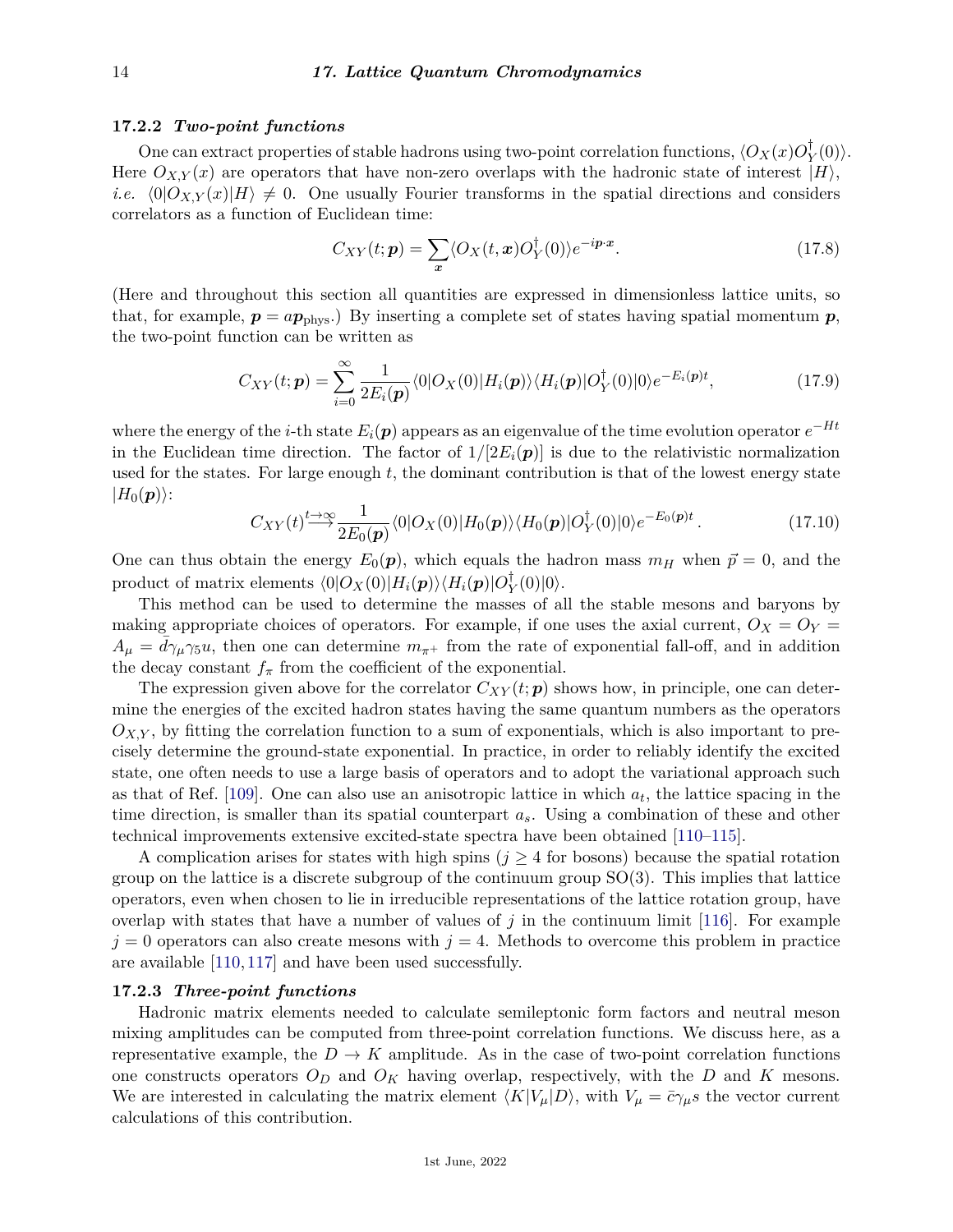To obtain this, we use the three-point correlator

$$
C_{KV_{\mu}D}(t_x, t_y; \mathbf{p}) = \sum_{x,y} \langle O_K(t_x, x) V_{\mu}(0) O_D^{\dagger}(t_y, y) \rangle e^{-ip \cdot x}, \qquad (17.11)
$$

and focus on the limit  $t_x \to \infty$ ,  $t_y \to -\infty$ . In this example we set the *D*-meson at rest while the kaon carries three-momentum *p*. Momentum conservation then implies that the weak operator *V*<sup>*µ*</sup> inserts three-momentum −*p*. Inserting a pair of complete sets of states between each pair of operators, we find

$$
C_{KV_{\mu}D}(t_x, t_y; \mathbf{p}) = \sum_{i,j} \frac{1}{2m_{D_i}2E_{K_j}(\mathbf{p})} e^{-m_{D_i}t_x - E_{K_j}(\mathbf{p})|t_y|}
$$

$$
\times \langle 0|O_K(0)|K_i(\mathbf{p})\rangle \langle K_i(\mathbf{p})|V_{\mu}(0)|D_j(\mathbf{0})\rangle \langle D_j(\mathbf{0})|O_D^{\dagger}(0)|0\rangle. \tag{17.12}
$$

The matrix element  $\langle K_i(\mathbf{p})|V_\mu(0)|D_i(0)\rangle$  can then be extracted, since all other quantities in this expression can be obtained from two-point correlation functions. Typically, one is interested in the weak matrix elements of ground states, such as the lightest pseudoscalar mesons. In the limit of large separation between the three operators in Euclidean time, the three-point correlation function yields the weak matrix element of the transition between ground states.

#### <span id="page-14-0"></span>**17.2.4** *Scattering amplitudes and resonances*

The methods described thus far yield matrix elements involving single, stable particles (where by stable we mean here absolutely stable to strong interaction decays). Most of the particles listed in the Review of Particle Properties are, however, unstable—they are resonances decaying into final states consisting of multiple strongly interacting particles. LQCD simulations cannot directly calculate resonance properties, but methods have been developed to do so indirectly for resonances coupled to two-particle final states in the elastic regime, starting from the seminal work of Lüscher [\[118\]](#page-25-20).

The difficulty faced by LQCD calculations is that, to obtain resonance properties, or, more generally, scattering phase-shifts, one must calculate multiparticle scattering amplitudes in momentum space and put the external particles on their mass-shells. This requires analytically continuing from Euclidean to Minkowski momenta. Although it is straightforward in LQCD to generalize the methods described above to calculate four- and higher-point correlation functions, one necessarily obtains them at a discrete and finite set of Euclidean momenta. Analytic continuation to  $p_E^2 = -m^2$  is then an ill-posed and numerically unstable problem. The same problem arises for single-particle states, but can be largely overcome by picking out the exponential fall-off of the Euclidean correlator, as described above. With a multi-particle state there is no corresponding trick, except for two particles at threshold [\[119\]](#page-25-21), although recent ideas using smeared correlators and advanced spectral-reconstruction methods offer hope for future progress [\[120–](#page-25-22)[123\]](#page-25-23).

What LQCD can calculate are the energies of the eigenstates of the QCD Hamiltonian in a finite box. The energies of states containing two stable particles, e.g., two pions, clearly depend on the interactions between the particles. It is possible to invert this dependence and, with plausible assumptions, determine the scattering phase-shifts at a discrete set of momenta from a calculation of the two-particle energy levels for a variety of spatial volumes [\[118\]](#page-25-20). This is a challenging calculation, but it has been carried through in several channels with quark masses approaching physical values. Channels studied include  $\pi \pi$  (for *I* = 2, 1 and 0), *KK*, *Kπ*,  $\pi \omega$ ,  $\pi \phi$ , *KD*, *DD*<sup>\*</sup> and *B*π. For recent comprehensive reviews see [\[124\]](#page-26-0). Extensions to nucleon interactions are also being actively studied [\[125\]](#page-26-1). The formalism has been generalized to three spinless particles (both identical and nondegenerate) [\[126\]](#page-26-2), and has been applied to three pions and kaons at maximal isospin [\[127\]](#page-26-3). For recent reviews, see [\[128\]](#page-26-4).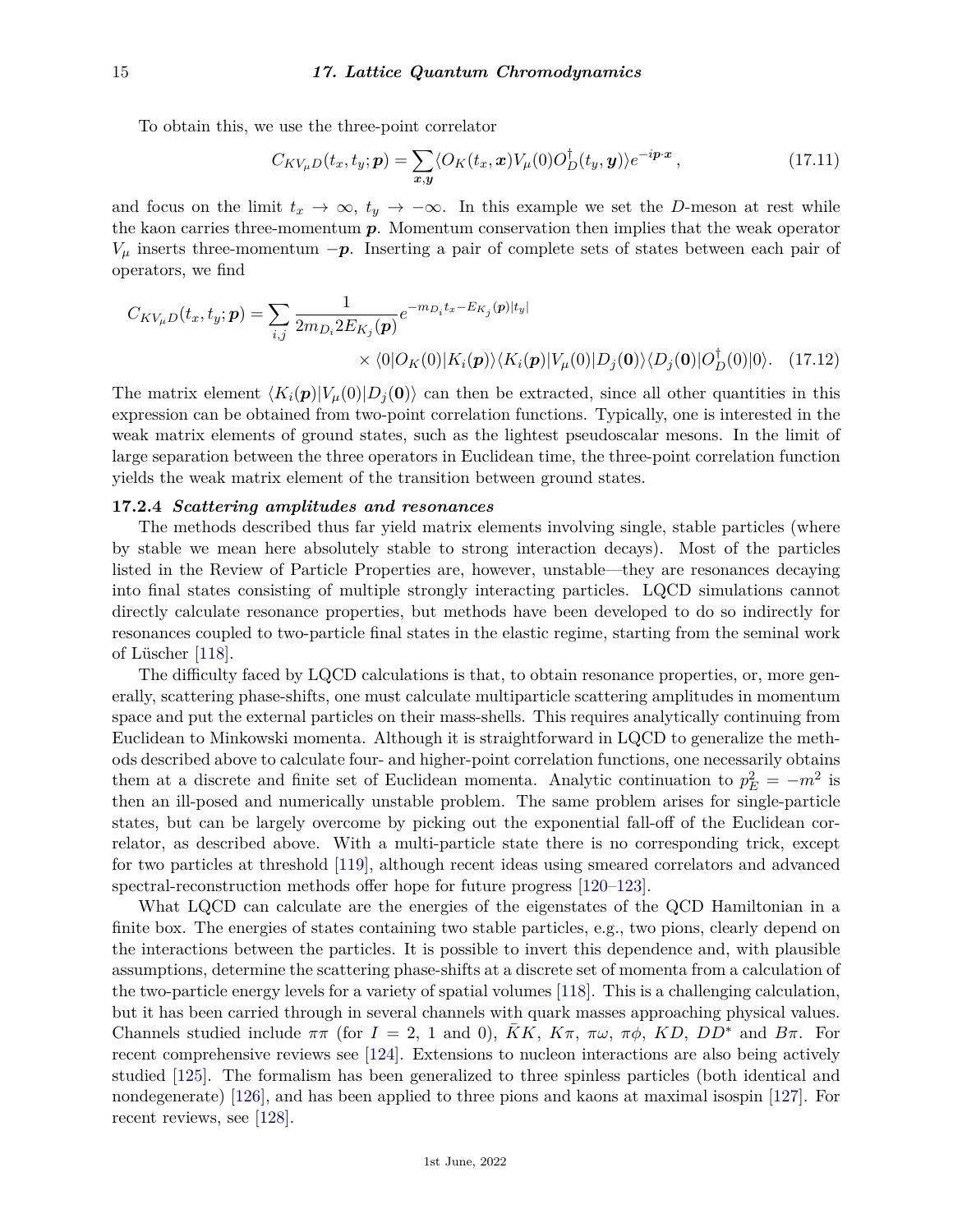It is also possible to extend the methodology to calculate electroweak decay amplitudes to two particles below the inelastic threshold, e.g.,  $A(K \to \pi \pi)$  [\[129\]](#page-26-5). Results for both the  $\Delta I = 3/2$ and 1*/*2 amplitudes with physical quark masses have been obtained [\[130–](#page-26-6)[132\]](#page-26-7), the former now including a controlled continuum limit [\[133\]](#page-26-8). First results for the  $CP$ -violating quantity  $\epsilon'$  have been obtained [\[131,](#page-26-9) [132\]](#page-26-7).

Partial extensions of the formalism above the elastic threshold have been worked out, in particular for the case of multiple two-particle channels [\[134\]](#page-26-10). Another theoretical extension is to allow the calculation of form factors between a stable particle and a resonance [\[135\]](#page-26-11) , and between two reso-nances [\[136\]](#page-26-12). The former has been used to calculate the  $\gamma \pi \to \rho$  amplitude, albeit for unphysically large quark masses [\[137\]](#page-26-13). Finally, the formalism for using LQCD to calculate electroweak decays or transitions to three particles, e.g  $\gamma^* \to 3\pi$  and  $K \to 3\pi$ , has recently been worked out [\[138,](#page-26-14)[139\]](#page-26-15).

While a systematic extension to decays with many multiparticle channels, e.g., hadronic *B* decays, has, however, yet to be formulated, some interesting new ideas have been recently proposed [\[140,](#page-26-16) [141\]](#page-26-17), including a method to compute inclusive decay rates or cross sections [\[142,](#page-26-18) [143\]](#page-26-19).

#### <span id="page-15-0"></span>**17.2.5** *Recent advances*

In some physics applications, one is interested in the two-point correlation function  $\langle O_X(x) O^\dagger_{\bf \lambda} \rangle$  $_Y^{\intercal}(0)\rangle$ for all values of the separation *x*, not just its asymptotic form for large separations (which is used to determine the hadron spectrum as sketched above). A topical example is the hadronic vacuum polarization function  $\Pi_{\mu\nu}(x) = \langle V_\mu(x)V_\nu(0) \rangle$  and its Fourier transform  $\Pi_{\mu\nu}(q^2)$ . Since the lattice is in Euclidean space-time, only space-like momenta,  $q^2 = -Q^2 < 0$ , are accessible. Nevertheless, this quantity is of significant interest. It is related by a dispersion relation to the cross section for  $e^+e^-$  → hadrons, and is needed for a first-principles calculation of the "hadronic vacuum polarization" contribution to the muon anomalous magnetic moment  $a_{\mu}$ . There are a number of lattice calculations of this contribution (see, e.g., Refs. [\[144–](#page-26-20)[160\]](#page-27-0) following the pioneering work Ref. [\[161\]](#page-27-1); see also Ref. [\[162\]](#page-27-2) for the summary of the status as of March 2020). Since the relevant scale is set by the muon mass  $m_{\mu}$ , this quantity is most sensitive to the low-energy region  $Q^2 \simeq m_{\mu}^2$  of  $\Pi_{\mu\nu}(-Q^2)$ , where the long-range contribution of multibody states become relevant. The lattice calculation is challenging because of this and also because the necessary precision is high (below  $1\%$ ). Many systematic effects must be carefully studied and controlled in order to achieve this precision, including finite volume errors [\[163,](#page-27-3) [164\]](#page-27-4), isospin breaking [\[156,](#page-27-5) [165,](#page-27-6) [166\]](#page-27-7), quark-line disconnected diagrams [\[150,](#page-27-8) [156,](#page-27-5) [166\]](#page-27-7), and QED corrections [\[156,](#page-27-5) [166\]](#page-27-7). Very recently, a lattice calculation has achieved the required sub-percent precision [\[167\]](#page-27-9), a level that is comparable to the determination from the  $e^+e^-$  data. The result is, however, in tension with the data-driven approach, disagreeing with intermediate quantities by as much as  $3.7\sigma$ . More calculations are anticipated to appear in the near future.

Calculations of the light-by-light scattering contribution to  $a_{\mu}$  are also underway. These involve the calculations of four-point correlation functions with various external momenta. Ingenious methods to evaluate the contribution to  $a_\mu$  have been developed by two groups and the results are in good agreement [\[168–](#page-27-10)[175\]](#page-27-11).

A summary of the theoretical studies needed to provide the hadronic quantities related to *a<sup>µ</sup>* has been given by the "Muon  $g - 2$  Theory Initiative" [\[162\]](#page-27-2). This work quotes a conservative average of all results for  $a_\mu$  available before April 2019, and thus does not include the result from Ref. [\[167\]](#page-27-9).

There are other processes for which lattice calculations can make a significant contribution to establishing a quantitative understanding. One example is the long-distance contribution to the neutral kaon mass splitting,  $\Delta M_K$ . This also requires the evaluation of a four-point function, constructed from the two-point functions described above by the insertion of two electroweak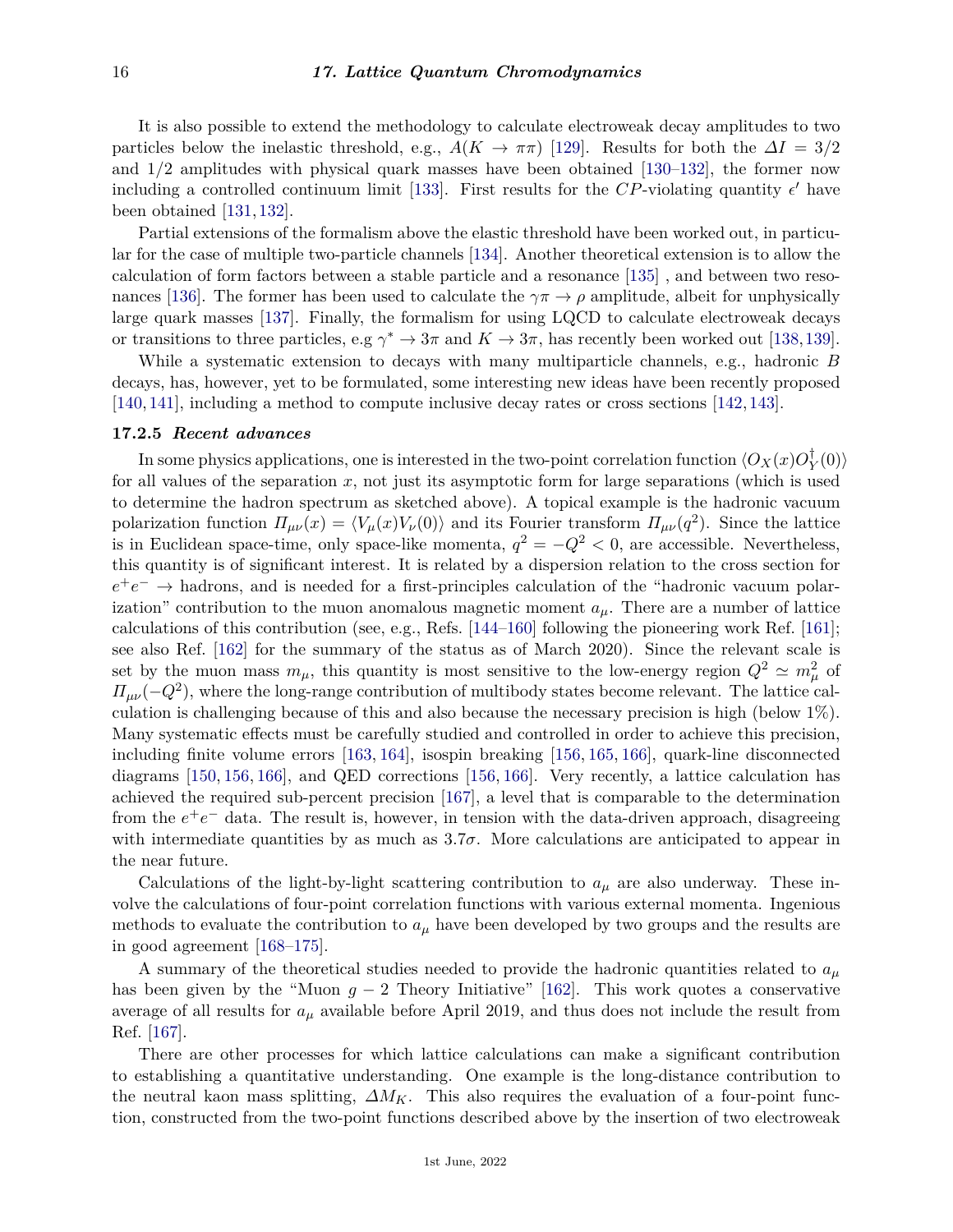Hamiltonians [\[176,](#page-27-12)[177\]](#page-27-13). Rare kaon decays  $K \to \pi \ell^+ \ell^-$  and  $K \to \pi \nu \bar{\nu}$  are also important processes for which first lattice studies have appeared [\[178–](#page-27-14)[183\]](#page-28-0). Radiative leptonic decays of pion and kaon,  $\pi \to \ell \nu \gamma$  and  $K \to \ell \nu \gamma$ , also include two operator insertions, i.e. an electroweak Hamiltonian and an electromagnetic current, and similar techniques developed for the rare decays can be applied. First lattice results have appeared [\[184,](#page-28-1) [185\]](#page-28-2).

#### <span id="page-16-0"></span>**17.2.6** *Status of LQCD simulations*

Until the 1990s, most large-scale lattice simulations were limited to the "quenched" approximation, wherein the fermion determinant is omitted from the path integral. While much of the basic methodology was developed in this era, the results obtained had uncontrolled systematic errors and were not suitable for use in placing precision constraints on the Standard Model. During the 1990s, more extensive simulations including the fermion determinant (also known as simulations with "dynamical" fermions) were begun, but with unphysically heavy quark masses  $(m_{\ell} \sim 50 - 100 \text{ MeV})$ , such that the extrapolation to the physical light quark masses was a source of large systematic errors [\[186\]](#page-28-3). During the 2000s, advances in both algorithms and computers allowed simulations to reach much smaller quark masses ( $m_\ell \sim 10 - 20$  MeV) such that LQCD calculations of selected quantities with all sources of error controlled and small became available. Their results played an important role in constraints on the CKM matrix and other phenomenological analyses. In the last decade, simulations directly at the physical isospin-symmetric light quark masses have become standard, removing the need for a chiral extrapolation and thus significantly reducing the overall error. The present frontier, as noted above, is the inclusion of isospin breaking. This will be needed to push the accuracy of calculations below the percent level.

On a more qualitative level, analytic and numerical results from LQCD have demonstrated that QCD confines color and spontaneously breaks chiral symmetry. Confinement can be seen as a linearly rising potential between heavy quark and anti-quark in the absence of quark loops. Analytically, this can be shown in the strong coupling limit  $g_{\text{lat}} \to \infty$  [\[1\]](#page-22-1). At weaker couplings there are precise numerical calculations of the potential that clearly show that this behavior persists in the continuum limit [\[187–](#page-28-4)[189\]](#page-28-5).

Chiral symmetry breaking was also demonstrated in the strong coupling limit on the lattice [\[19,](#page-22-16) [190\]](#page-28-6), and there have been a number of numerical studies showing that this holds also in the continuum limit. The accumulation of low-lying modes of the Dirac operator, which is the analog of Cooper pair condensation in superconductors, has been observed, yielding a determination of the chiral condensate [\[191–](#page-28-7)[197\]](#page-28-8). Many relations among physical quantities that can be derived under the assumption of broken chiral symmetry have been confirmed by a number of lattice groups [\[198\]](#page-28-9).

# <span id="page-16-1"></span>**17.3 Physics applications**

In this section we describe the main applications of LQCD that are both computationally mature and relevant for the determination of particle properties.

A general feature to keep in mind is that, since there are many different choices for lattice actions, all of which lead to the same continuum theory, a crucial test is that results for any given quantity are consistent. In many cases, different lattice calculations are completely independent and often have very different systematic errors. Thus, final agreement, if found, is a highly non-trivial check, just as it is for different experimental measurements.

The number, variety and precision of the calculations has progressed to the point that an international collaboration, FLAG, has been formed, which aims to collect all lattice results of relevance for a variety of phenomenologically interesting quantities and provide averages of those results that pass appropriate quality criteria. The averages attempt to account for possible correlations between results (which can arise, for example, if they use common gauge configurations). The quantities considered are those we discuss in this section, with the exception of the hadron spectrum, as well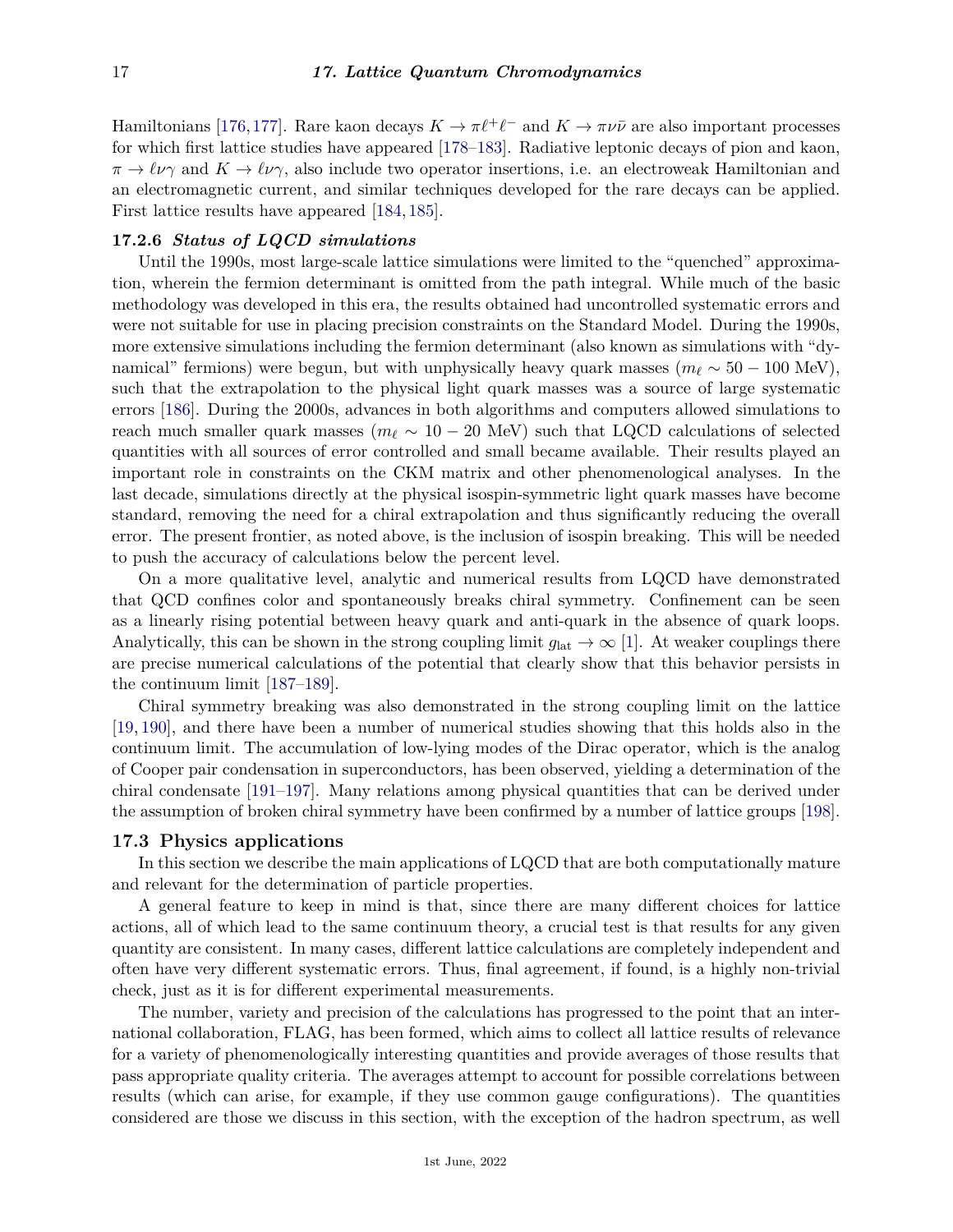as the intermediate scale-setting quantities discussed earlier. The most recent FLAG review is from 2021 [\[74\]](#page-24-14) (see also older editions, Refs. [\[54,](#page-23-28)[198\]](#page-28-9)). The interested reader can consult this review for very extensive discussions of the details of the calculations and of the sources of systematic errors.

We stress that the results we quote below are those obtained using the physical complement of light quarks (i.e.  $N_f = 2 + 1$  or  $2 + 1 + 1$  simulations).

#### <span id="page-17-0"></span>**17.3.1** *Spectrum*

The most basic prediction of LQCD is of the hadron spectrum. Once the input parameters are fixed as described in Sec. 17.1.5, the masses or resonance parameters of all other states can be predicted. This includes hadrons composed of light (*u*, *d* and *s*) quarks, as well as heavy-light and heavy-heavy hadrons. It also includes quark-model exotics (e.g.,  $J^{PC} = 1^{-+}$  mesons) and glueballs. Thus, in principle, LQCD calculations should be able to reproduce many of the experimental results compiled in the Review of Particle Properties. Doing so would test both that the error budgets of LQCD calculations are accurate and that QCD indeed describes the strong interactions in the low-energy domain. The importance of the latter test can hardly be overstated.

What is the status of this fundamental test? As discussed in Sec. 1.2, LQCD calculations are most straightforward for stable, low-lying hadrons. Calculations of the properties of resonances that can decay into only two particles are more challenging, but are becoming standard in the meson sector, with the frontier being decays involving baryons. As noted above, the formalism for resonances decaying to three particles that are a mix of pions and kaons exists, but has yet to be applied to resonant channels. It is also more technically challenging to calculate masses of flavor singlet states (which can annihilate into purely gluonic intermediate states) than those of flavor non-singlets, although again algorithmic and computational advances have begun to make such calculations accessible, including first calculations that reach physical quark masses [\[199\]](#page-28-10).

The present status for light hadrons is that fully controlled results are available for the masses of the octet light baryons, while results with less than complete control are available for the decuplet baryon resonances, the vector meson resonances and the  $\eta$  and  $\eta'$ . This is discussed in the "Quark" Model" review—see, in particular, Fig. 15.9. In addition, it has been possible to calculate the isospin splitting in light mesons and baryons (due to the up-down mass difference and the incorporation of QED). There are also extensive results for heavy-light (*D* and *B* systems) and heavy-heavy  $(J/\psi \text{ and } \Upsilon \text{ systems})$ . All present results, which are discussed in the "Quark Model" review, are consistent with experimental values, and several predictions have been made. We refer the reader to that review for references to the relevant work.

### <span id="page-17-1"></span>**17.3.2** *Decay constants and bag parameters*

The pseudoscalar decay constants can be determined from two-point correlation functions involving the axial-vector current, as discussed in Sec. 17.2.2. The decay constant *f<sup>P</sup>* of a meson *P* is extracted from the weak matrix element involving the axial-vector current using the definition  $\langle 0|A_\mu(x)|P(\bm{p})\rangle = f_P p_\mu \exp(-ip\cdot x)$ , where  $p_\mu$  is the momentum of *P* and  $A_\mu(x)$  is the axial-vector current. (In practice, results with the smallest errors are obtained using the pseudoscalar density  $P(x)$  instead of  $A_\mu(x)$ .) Since they are among the simplest quantities to calculate, decay constants provide good benchmarks for lattice methods, in addition to being important inputs for flavor physics phenomenology in their own right. Results from several lattice groups for the pion and kaon decay constants now have subpercent errors. The decay constants in the charm and bottom sectors,  $f_D$ ,  $f_{D_s}$ ,  $f_B$ , and  $f_{B_s}$ , have also been calculated to high precision, with subpercent errors for charmed mesons, and percent-level errors for bottom mesons. Lattice results for all of these decay constants are discussed in detail in the review "Leptonic Decays of Charged Pseudoscalar Mesons."

Another important lattice quantity is the kaon bag parameter, *BK*, which is needed to turn the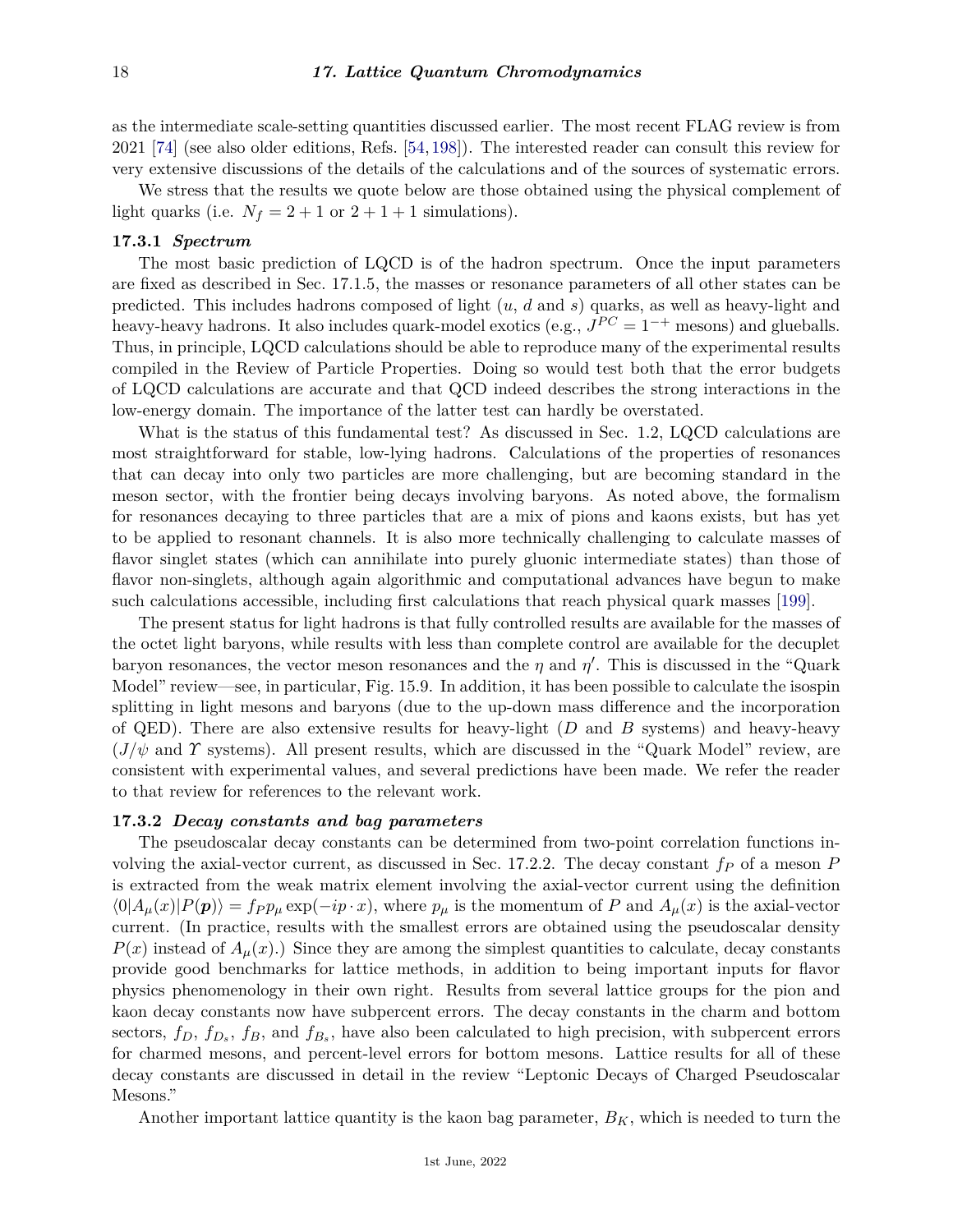precise measurement of *CP*-violation in kaon mixing into a constraint on the Standard Model. It is defined by

$$
\frac{8}{3}m_K^2 f_K^2 B_K(\mu) = \langle \overline{K}^0 | Q_{\Delta S = 2}(\mu) | K^0 \rangle, \tag{17.13}
$$

where  $m_K$  is the kaon mass,  $f_K$  is the kaon decay constant,  $Q_{\Delta S=2} = \overline{s}\gamma_\mu (1-\gamma_5)d\overline{s}\gamma_\mu (1-\gamma_5)d$  is the four-quark operator of the effective electroweak Hamiltonian and  $\mu$  is the renormalization scale. The short distance contribution to the electroweak Hamiltonian can be calculated perturbatively, but the hadronic matrix element parameterized by *B<sup>K</sup>* must be computed using non-perturbative methods. In order to be of use to phenomenology, the renormalization factor of the four-quark operator must be matched to a continuum renormalization scheme, e.g., to  $\overline{\text{MS}}$ , as described in Sec. 17.1.6.4. Determinations with percent-level precision using different fermion actions and  $N_f = 2+1$  light sea quarks are now available using DWF [\[200\]](#page-28-11) , staggered fermions [\[201\]](#page-28-12), DWF valence on staggered sea quarks [\[202\]](#page-28-13), and Wilson fermions [\[13\]](#page-22-24). The results are all consistent, and the present FLAG average is  $B_K = 0.7625(97)$  [\[74\]](#page-24-14) (for original papers, see [\[13,](#page-22-24) [202–](#page-28-13)[204\]](#page-28-14)).

The bag parameters for *B* and *B<sup>s</sup>* meson mixing are defined analogously to that for kaon mixing. The *B* and  $B_s$  mesons contain a valence *b*-quark so that calculations of these quantities must use one of the methods for heavy quarks described above. Calculations have been done using NRQCD [\[205,](#page-28-15)[206\]](#page-28-16), the Fermilab formalism [\[81\]](#page-24-18), and static heavy quarks [\[207\]](#page-28-17). All results are consistent. The FLAG averages for the quantities relevant for  $B_s$  and  $B$  mixing with  $N_f = 2+1$ , which are based on results from Refs. [\[81,](#page-24-18)[205,](#page-28-15)[207\]](#page-28-17), are  $f_{B_s}\sqrt{\hat{B}_{B_s}} = 274(8)$  MeV and  $f_B\sqrt{\hat{B}_B} = 225(9)$  MeV, with their ratio (which is somewhat better determined) being  $\xi = 1.206(17)$ . FLAG also quotes an "average" for  $N_f = 2 + 1 + 1$ , which comes from a single calculation [\[206\]](#page-28-16) and gives  $f_{B_s}\sqrt{\hat{B}_{B_s}} = 256(6)$  MeV  $f_B\sqrt{\hat{B}_B} = 211(6)$  MeV, and  $\xi = 1.216(16)$ . These are consistent with the  $N_f = 2 + 1$  results at the  $2\sigma$  level. Errors for quantities involving *b* quarks are typically larger than those for quantities involving only light quarks, although the difference has steadily decreased in recent years.

For the *K*, *D* and *B* systems, one can also consider the matrix elements of four-fermion operators that arise in beyond-the-standard-model (BSM) theories, which can have a different chiral structure. Knowledge of these matrix elements allows one to constrain the parameters of the BSM theories, and is complementary to direct searches at the LHC. Reliable results are now available from lattice calculations, and are reviewed by FLAG in the case of kaon mixing [\[74\]](#page-24-14). Complete results for *D* and *B* mixing are presented in Ref. [\[208,](#page-28-18) [209\]](#page-28-19) and Ref. [\[81,](#page-24-18) [210\]](#page-28-20), respectively.

The results for mixing matrix elements are used in the reviews "The CKM Quark-Mixing Matrix," and " $B^0 - \bar{B}^0$  Mixing."

# <span id="page-18-0"></span> $17.3.3$  *Form factors*  $(K \to \pi\ell\nu, \ D \to K\ell\nu, \ B \to \pi\ell\nu, \ B \to D^{(*)}\ell\nu)$

Semileptonic decay rates can be used to extract CKM matrix elements once the semileptonic form factors are known from lattice calculations. For example, the matrix element of a pseudoscalar meson *P* undergoing semileptonic decay to another pseudoscalar meson *D* is mediated by the vector current, and can be written in terms of form factors as

$$
\langle D(p_D) | V_{\mu} | P(p_P) \rangle = f_{+}(q^2)(p_D + p_P - \Delta)_{\mu} + f_0(q^2) \Delta_{\mu}, \qquad (17.14)
$$

where  $q = p_D - p_P$ ,  $\Delta_{\mu} = (m_D^2 - m_P^2)q_{\mu}/q^2$  and  $V_{\mu}$  is the quark vector current. The shape of the form factor is typically well determined by experiment, and the value of  $f_{+}(q^2)$  at some reference value of  $q^2$  is needed from the lattice in order to extract CKM matrix elements. Typically,  $f_+(q^2)$ dominates the decay rate, since the contribution from  $f_0(q^2)$  is suppressed when the final state lepton is light.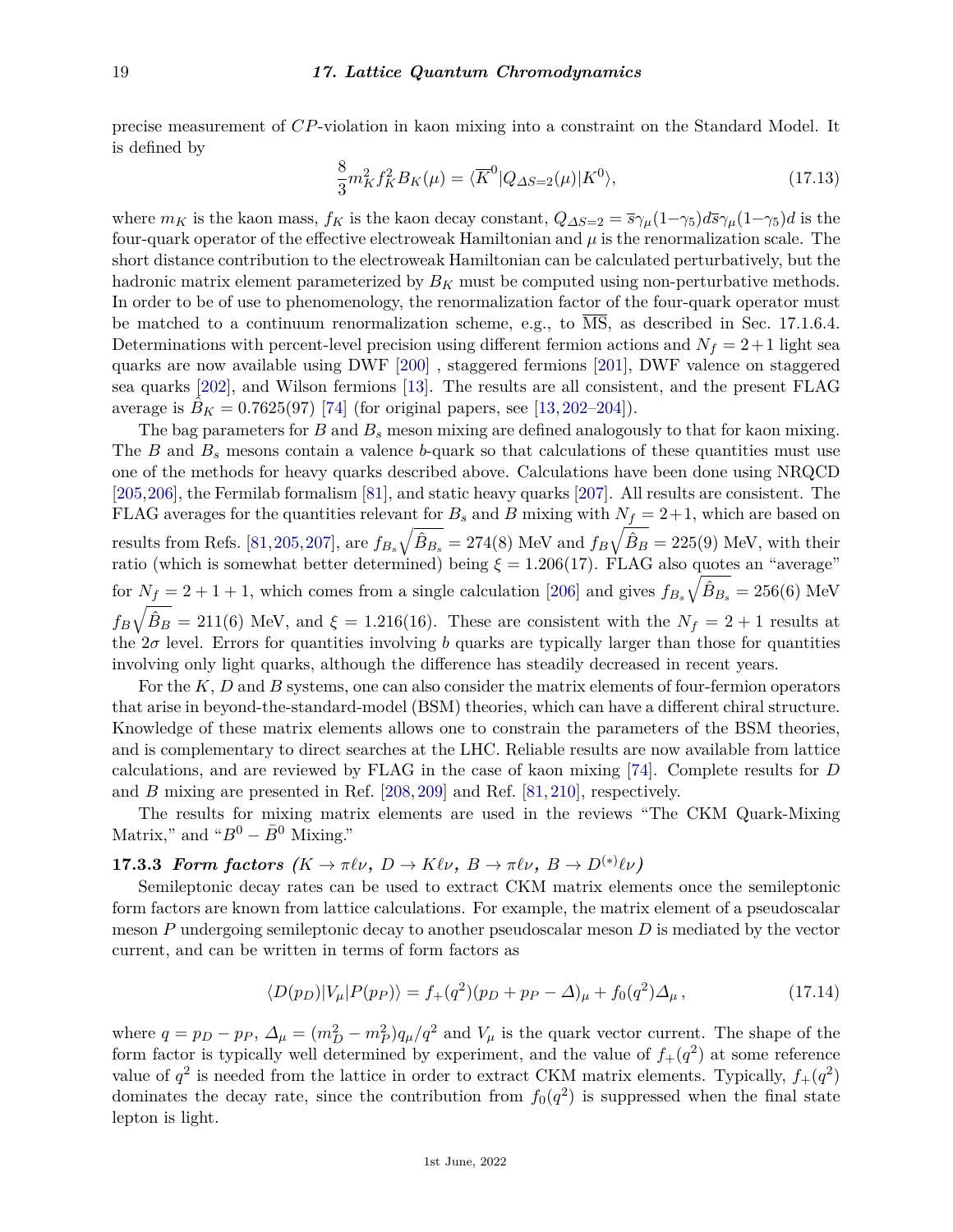The form factor  $f_+(0)$  for  $K \to \pi \ell \nu$  decays is highly constrained by the Ademollo-Gatto theorem [\[211\]](#page-28-21) and chiral symmetry. Old estimates using chiral perturbation theory combined with quark models quote sub-percent precision [\[212\]](#page-28-22), though they suffer from some model dependence. Utilizing the constraint from the vector current conservation that  $f_{+}(0)$  is normalized to unity in the limit of degenerate up and strange quark masses, the lattice calculation can be made very precise and has now matched the precision of the phenomenological estimates [\[213–](#page-28-23)[220\]](#page-29-0). The present FLAG average (from  $N_f = 2 + 1 + 1$  simulations) is  $f_+(0) = 0.9698(17)$ , based on Refs. [\[220\]](#page-29-0).

Charm meson semileptonic decays have been calculated by different groups using methods similar to those used for charm decay constants, and results are steadily improving in precision [\[221](#page-29-1)[–225\]](#page-29-2). For semileptonic decays involving a bottom quark, one uses HQET or NRQCD to control the discretization errors of the bottom quark. The form factors for the semileptonic decay  $B \to \pi \ell \nu$  have been calculated in unquenched lattice QCD by a number of groups [\[226–](#page-29-3)[231\]](#page-29-4). These *B* semileptonic form factors are difficult to calculate at low  $q^2$ , *i.e.* when the mass of the *B*-meson must be balanced by a large pion momentum, in order to transfer a large momentum to the lepton pair. The low  $q^2$  region has large discretization errors and very large statistical errors, while the high  $q^2$  region is much more accessible to the lattice. For experiment, the opposite is true. To combine lattice and experimental results it has proved helpful to use the *z*-parameter expansion [\[232\]](#page-29-5). This provides a theoretically constrained parameterization of the entire  $q^2$  range, and allows one to obtain  $|V_{ub}|$  without model dependence [\[233,](#page-29-6) [234\]](#page-29-7).

The semileptonic decays  $B \to D\ell\nu$  and  $B \to D^*\ell\nu$  (and the similar decays  $B_s \to D_s\ell\nu$  and  $B_s \to D_s^* \ell \nu$  can be used to extract  $|V_{cb}|$  once the corresponding form factors are known. The lattice calculation is most precise at zero recoil since the bulk of the systematic error cancels for appropriate ratios between  $B \to D^{(*)}$  and  $B \to B$  or  $D^{(*)} \to D^{(*)}$  [\[235,](#page-29-8) [236\]](#page-29-9). The unquenched calculation of the  $B \to D^{(*)}\ell\nu$  form factor at zero recoil has been performed with various formulations for the heavy quark [\[237](#page-29-10)[–241\]](#page-29-11). Calculations at non-zero recoil have also been performed to constrain the functional form of the form factor, which can be used to extrapolate the experimental data to the zero-recoil point or to determine  $|V_{cb}|$  directly at the non-zero recoil points [\[242\]](#page-29-12). Semileptonic decays of the  $\Lambda_b$  baryon can also be used to constrain  $|V_{cb}|$  and  $|V_{ub}|$  using lattice calculations of the relevant form factors [\[243,](#page-30-0) [244\]](#page-30-1).

The rare decays  $B \to K^{(*)}\ell^+\ell^-$  involve matrix elements similar to those needed for semileptonic decays, Eq. (17.14), except that the vector current  $V_\mu$  is replaced by the operators  $\bar{s}\gamma^\mu(1-\gamma_5)b$  or  $\bar{s}\sigma^{\mu\nu}(1 + \gamma_5)b$ . Lattice calculations of the corresponding form factors involve similar techniques to those for the semileptonic form factors. The values of  $q<sup>2</sup>$  for which lattice calculations can be done are limited as for  $B$  semileptonic decays, and, in addition, the region of  $c\bar{c}$  resonances has to be avoided. Recent lattice calculations [\[230,](#page-29-13)[245](#page-30-2)[–247\]](#page-30-3) have been used to constrain the standard model and new physics contributions.

The results discussed in this section are used in the reviews "The CKM Quark-Mixing Matrix," "*Vud*, *Vus*, the Cabibbo Angle and CKM Unitarity," and "Semileptonic *b*-hadron decays, determination of  $V_{cb}$ ,  $V_{ub}$ ."

# <span id="page-19-0"></span>**17.3.4** *Strong gauge coupling*

As explained in Sec. 17.1.5.1, for a given lattice action, the choice of bare lattice gauge coupling, *g*lat, determines the lattice spacing *a*. If one then calculates *a* as described in Sec. 17.1.5.1, one knows the strong gauge coupling in the bare lattice scheme at the scale  $1/a$ ,  $\alpha_{\text{lat}} = g_{\text{lat}}^2/(4\pi)$ . This is not, however, useful for comparing to results for  $\alpha_s$  obtained from other inputs, such as deep inelastic scattering or jet shape variables. This is because the latter results give  $\alpha_s$  in the  $\overline{\text{MS}}$ scheme, which is commonly used in such analyses, and the conversion factor between these two schemes is known to converge extremely poorly in perturbation theory. Instead, one must use a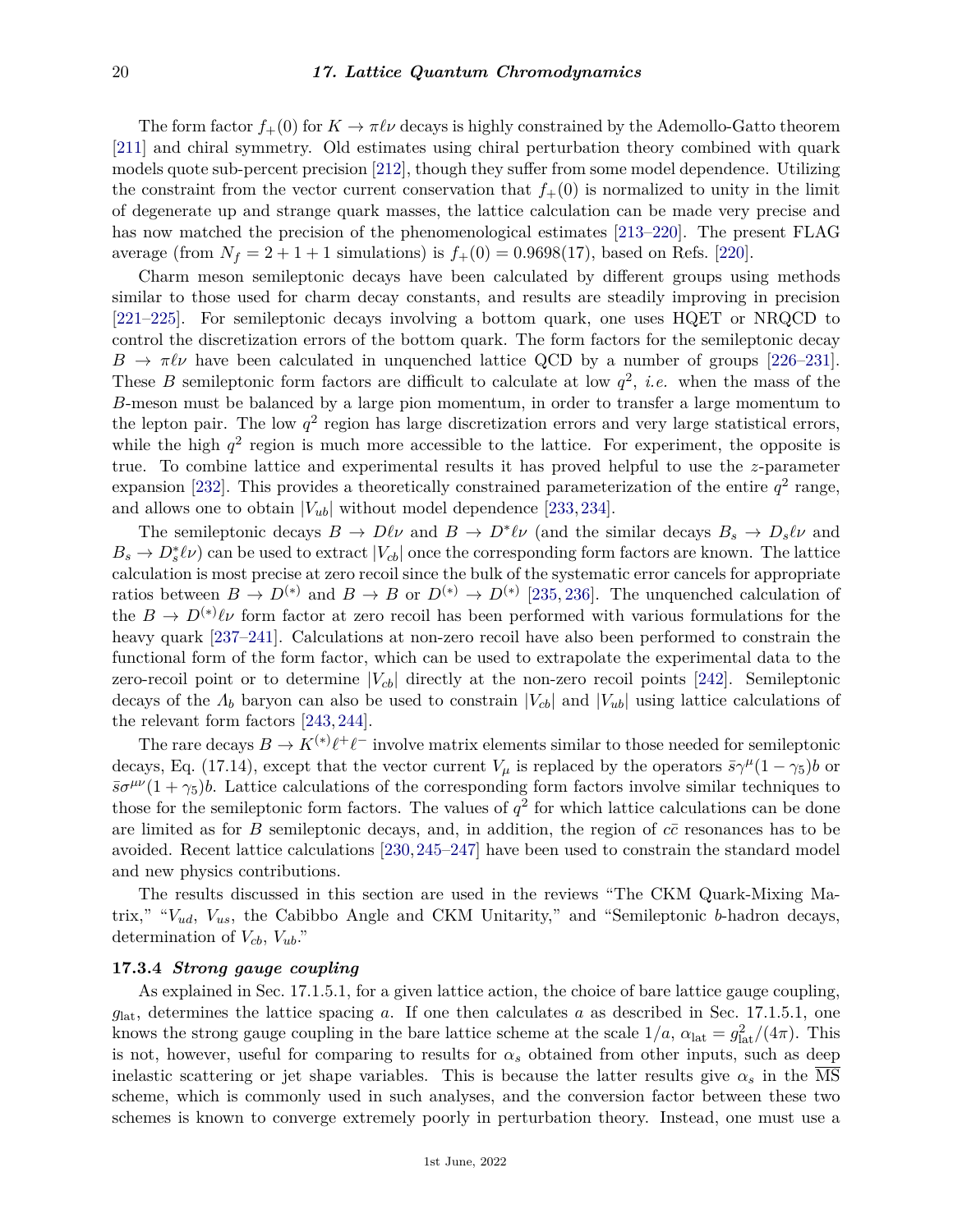method which directly determines  $\alpha_s$  on the lattice in a scheme closer to  $\overline{\text{MS}}$ .

Several such methods have been used, all following a similar strategy. One calculates a shortdistance quantity *K* both perturbatively  $(K^{PT})$  and non-perturbatively  $(K^{NP})$  on the lattice, and requires equality:  $K^{\text{NP}} = K^{\text{PT}} = \sum_{i=0}^{n} c_i \alpha_s^i$ . Solving this equation one obtains  $\alpha_s$  at a scale related to the quantity being used. Often,  $\alpha_s$  thus obtained is not defined in the conventional MS scheme, and one has to convert among the different schemes using perturbation theory. Unlike for the bare lattice scheme, the required conversion factors are reasonably convergent. As a final step, one uses the renormalization group to run the resulting coupling to a canonical scale (such as  $M_Z$ ).

In the work of the HPQCD collaboration [\[248,](#page-30-4) [249\]](#page-30-5), the short-distance quantities are Wilson loops of several sizes and their ratios. These quantities are perturbatively calculated through  $\mathcal{O}(\alpha_s^3)$  using the *V*-scheme defined through the heavy quark potential. The coefficients of even higher orders are estimated using the data at various values of a. In addition, this work obtains a result for  $\alpha_s$  by matching with  $\alpha_{\text{lat}}$  in a tadpole-improved scheme that improves convergence.

Another choice of short-distance quantities is to use current-current correlators. Appropriate moments of these correlators are ultraviolet finite, and by matching lattice results to the *continuum* perturbative predictions, one can directly extract the  $\overline{\text{MS}}$  coupling [\[250\]](#page-30-6). The method can be applied for light meson correlators [\[251](#page-30-7)[–254\]](#page-30-8) as well as heavy meson correlators [\[38,](#page-23-11) [249,](#page-30-5) [255–](#page-30-9)[258\]](#page-30-10). Yet another choice of short-distance quantity is the static-quark potential, where the lattice result for the potential is compared to perturbative calculations; this method was used to compute  $\alpha_s$ within 2+1 flavor QCD [\[259–](#page-30-11)[264\]](#page-30-12). There is also a determination of  $\alpha_s$  from a comparison of lattice data for the ghost-gluon coupling with that of perturbation theory [\[265,](#page-30-13) [266\]](#page-30-14).

With a definition of  $\alpha_s$  given using the Schrödinger functional, one can non-perturbatively control the evolution of  $\alpha_s$  to high-energy scales, such as 100 GeV, where the perturbative expansion converges very well. This method developed by the ALPHA collaboration [\[97\]](#page-25-5) has been applied to 2+1-flavor QCD in  $[267-269]$  $[267-269]$ .

The various lattice methods for calculating  $\alpha_s$  have significantly different sources of systematic error. The FLAG review [\[74\]](#page-24-14) reports an estimate  $\alpha_{\overline{MS}}^{(5)}(M_Z) = 0.1184(8)$ , based on Refs. [\[249,](#page-30-5) [254,](#page-30-8) [256,](#page-30-17) [264,](#page-30-12) [267,](#page-30-15) [269](#page-30-16)[–271\]](#page-30-18). A comparison to other phenomenological determinations can be found in the "Quantum Chromodynamics" review.

#### <span id="page-20-0"></span>**17.3.5** *Quark masses*

Once the quark mass parameters are tuned in the lattice action, the remaining task is to convert them to those of the conventional definition. Since the quarks do not appear as asymptotic states due to confinement, the pole mass of the quark propagator is not a physical quantity. Instead, one defines the quark mass after subtracting the ultra-violet divergences in some particular way. The conventional choice is again the MS scheme at a canonical scale such as 2 or 3 GeV. Ratios such as  $m_c/m_s$  and  $m_b/m_c$  are also useful as they are free from multiplicative renormalization (in a mass-independent scheme).

As discussed in Sec. 17.1.6.4, one must convert the lattice bare quark mass to that in the MS scheme. Older calculations did so directly using perturbation theory; most recent calculations use an intermediate NPR method (e.g.,  $\rm R I/MOM$  or  $\rm R I/SMOM$ ) which is then converted to the  $\overline{\rm MS}$ scheme using perturbation theory (see, e.g., [\[63,](#page-24-28) [200,](#page-28-11) [272–](#page-30-19)[276\]](#page-30-20)).

Alternatively, one can use a definition based on the Schrödinger functional, which allows one to evolve the quark mass to a high scale non-perturbatively [\[277,](#page-30-21) [278\]](#page-31-0). In practice, one can reach scales as high as ∼100 GeV, at which matching to the  $\overline{\text{MS}}$  scheme can be reliably calculated in perturbation theory.

Other approaches available for heavy quarks are to match current-current correlators at short distances calculated on the lattice to those obtained in continuum perturbation theory in the MS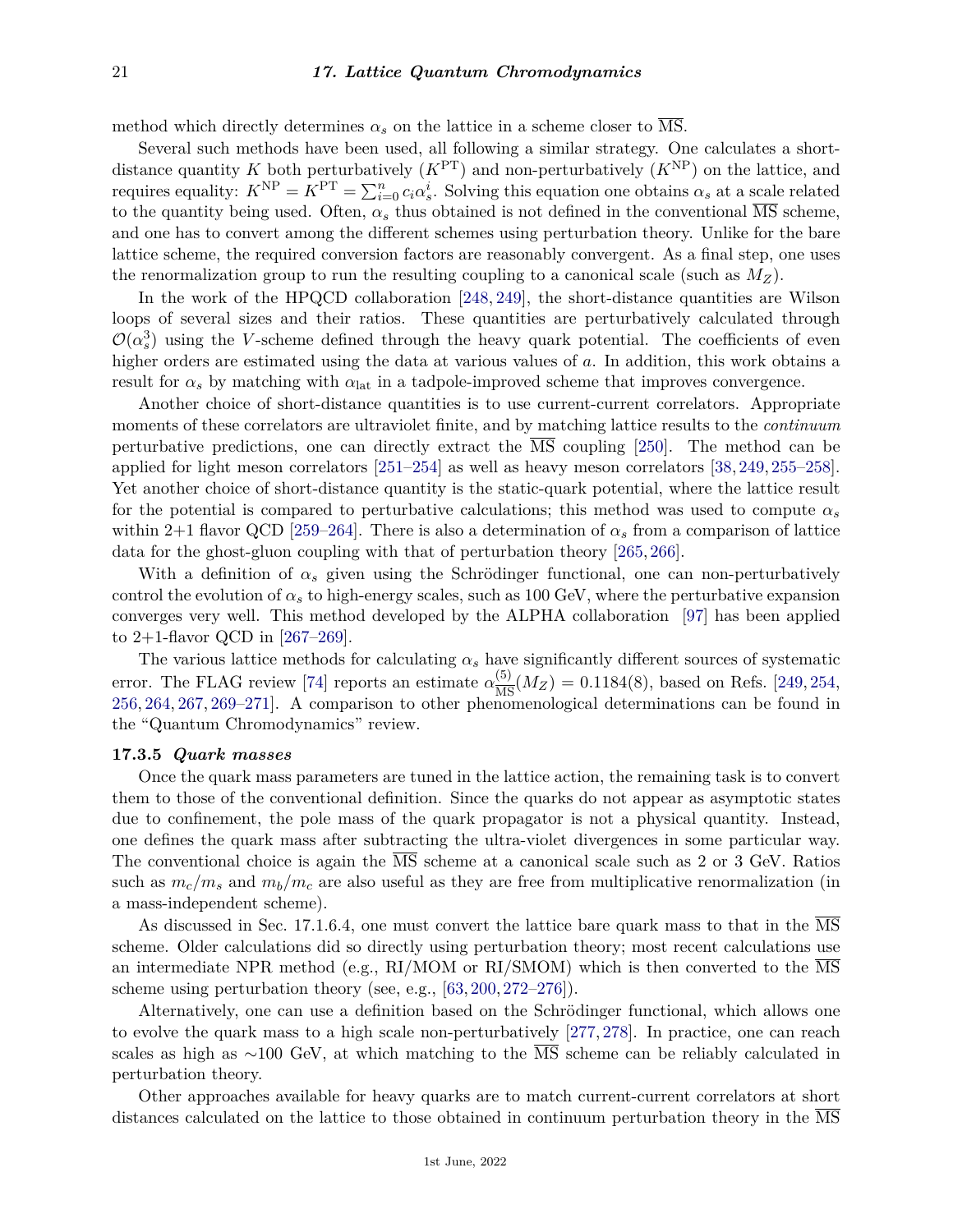scheme [\[38,](#page-23-11)[65,](#page-24-5)[249,](#page-30-5)[255–](#page-30-9)[257\]](#page-30-22), or to use HQET mass relations [\[275,](#page-30-23)[279\]](#page-31-1). This has allowed an accurate determination of  $m_c$  and  $m_b$  [\[95,](#page-25-3) [249,](#page-30-5) [256\]](#page-30-17).

The ratio method for heavy quarks (discussed earlier) can also be used to determine  $m_b$  [\[280\]](#page-31-2).

Results are summarized in the review of "Quark Masses."

#### <span id="page-21-0"></span>**17.3.6** *Other applications*

In this review we have concentrated on applications of LQCD that are relevant to the quantities discussed in the Review of Particle Properties. We have not discussed at all several other applications that are being actively pursued by simulations. Here we list the major such applications. The reader can consult the aforementioned texts [\[2](#page-22-2)[–4\]](#page-22-3) for further details, as well as the proceedings of recent lattice conferences [\[281\]](#page-31-3), and several recent white papers [\[282–](#page-31-4)[288\]](#page-31-5).

LQCD can be used, in principle, to simulate QCD at non-zero temperature and density, and in particular to study how confinement and chiral-symmetry breaking are lost as *T* and *µ* (the chemical potential) are increased. For example, as *T* is increased at  $\mu = 0$ , It is found that, for the physical values of the quark masses, the deconfinement and chiral-symmetry-restoration transitions are smooth crossovers, rather than phase transitions, and that they occur together. This is of relevance to heavy-ion collisions, the early Universe and neutron-star structure. In practice, finite temperature simulations are computationally tractable and relatively mature, while simulations at finite  $\mu$  suffer from a "sign problem" and are at a rudimentary stage.

Another topic under active investigation is nucleon structure and inter-nucleon interactions. The simplest nucleon matrix elements are calculable with a precision that is now starting to rival that for some mesonic quantities. Of particular interest are those of the axial current (leading to  $g_A$ ) and of the scalar density (with  $\langle N|\bar{s}s|N\rangle$  needed for dark matter searches), both of which are reviewed by FLAG [\[54,](#page-23-28) [74\]](#page-24-14). Other such matrix elements provide information on the parton distribution functions (PDFs) including their low moments. More recently, methods to directly access PDFs are being developed (see, e.g., Ref. [\[282\]](#page-31-4) for a recent summary).

Finally, we note that there is much recent interest in studying QCD-like theories with more fermions, possibly in other representations of the gauge group (see, e.g., [\[284\]](#page-31-6)). The main interest is to find nearly conformal theories which might be candidates for "walking technicolor" models.

# <span id="page-21-1"></span>**17.4 Outlook**

While LQCD calculations have made major strides in the last decade, and are now playing an important role in constraining the Standard Model, there are many calculations that could be done in principle but are not yet mature due to limitations in computational resources. As we move to exascale resources  $(10^{18}$  floating point operations per second), the list of mature calculations will grow. Examples that we expect to mature in the next few years are results for *B* meson and  $Λ$ <sup>*b*</sup> baryon form factors covering the full range of  $q^2$ ; results for excited hadrons, including quarkmodel exotics, at close to physical light-quark masses; results for moments of structure functions; results for the simplest nucleon matrix elements;  $K \to \pi\pi$  amplitudes (allowing a prediction of  $\epsilon'/\epsilon$ from the Standard Model); hadronic vacuum polarization contributions to  $g_{\mu}-2$ , the running of  $\alpha_{EM}$  and  $\alpha_s$  (the status of the first of which was discussed in Sec. 17.2.5);  $\pi \to \gamma \gamma$  and related amplitudes; long-distance contributions to  $\overline{K} \leftrightarrow K$  mixing; the light-by-light contribution to  $g_{\mu}-2$ ; and determinations of long distance contributions to rare kaon decays such as  $K \to \pi \nu \bar{\nu}$ . There will also be steady improvement in the precision attained for the mature quantities discussed above. As already noted, for several of these quantities, attaining the desired precision will ultimately require simulations with  $m_u \neq m_d$  and the inclusion of electromagnetic effects.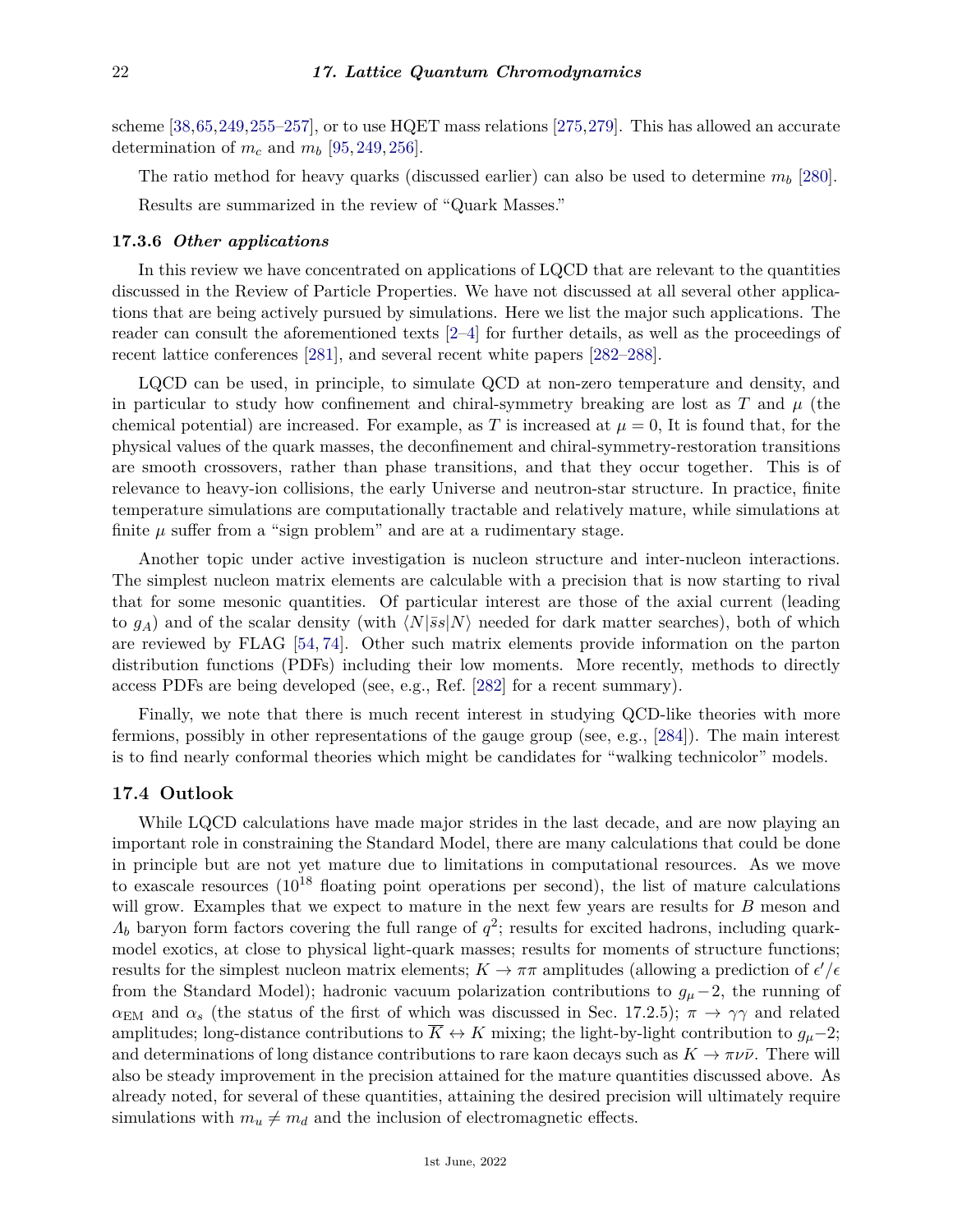# <span id="page-22-0"></span>**17.5 Acknowledgments**

We are grateful to Jack Laiho for his collaboration on previous editions of this review, and to Christine Davies, Aida El-Khadra, and Andreas Kronfeld for comments and suggestions.

# <span id="page-22-1"></span>*References*

- [1] K. G. Wilson, [Phys. Rev.](http://doi.org/10.1103/PhysRevD.10.2445) **D10**[, 2445](http://doi.org/10.1103/PhysRevD.10.2445) (1974).
- <span id="page-22-2"></span>[2] T. Degrand & C. DeTar, "Lattice Methods for Quantum Chromodynamics," World Scientific (2006).
- [3] C. Gattringer & C.B. Lang, "Quantum Chromodynamics on the Lattice: An Introductory Presentation," Springer (2009).
- <span id="page-22-3"></span>[4] "Modern Pespectives in Lattice QCD: quantum field theory and high performance computing" (Lecture notes of the Les Houches Summer School, Vol. 93) eds. L. Lellouch *et al.*, Oxford Univ. Press. (Aug. 2011).
- <span id="page-22-4"></span>[5] W. Zimmermann, in "Lectures on Elementary Particles and Quantum Field Theory", ed. S. Deser et al., MIT Press, Cambridge, MA (1971); K. Symanzik, [Nucl. Phys.](http://doi.org/10.1016/0550-3213(83)90468-6) **[B226](http://doi.org/10.1016/0550-3213(83)90468-6)**, 187 (1983); K. Symanzik, [Nucl. Phys.](http://doi.org/10.1016/0550-3213(83)90469-8) **[B226](http://doi.org/10.1016/0550-3213(83)90469-8)**, 205 (1983).
- <span id="page-22-5"></span>[6] M. Lüscher and P. Weisz, [Commun. Math. Phys.](http://doi.org/10.1007/BF01206178) **97**[, 59](http://doi.org/10.1007/BF01206178) (1985), [Erratum: Commun. Math. Phys. 98, 433(1985)].
- <span id="page-22-6"></span>[7] Y. Iwasaki (1983), UT-HEP-118, [\[arXiv:1111.7054\].](https://arxiv.org/abs/1111.7054)
- <span id="page-22-7"></span>[8] H. B. Nielsen and M. Ninomiya, [Phys. Lett.](http://doi.org/10.1016/0370-2693(81)91026-1) **[105B](http://doi.org/10.1016/0370-2693(81)91026-1)**, 219 (1981).
- <span id="page-22-8"></span>[9] B. Sheikholeslami and R. Wohlert, [Nucl. Phys.](http://doi.org/10.1016/0550-3213(85)90002-1) **[B259](http://doi.org/10.1016/0550-3213(85)90002-1)**, 572 (1985).
- <span id="page-22-9"></span>[10] K. Jansen *et al.*, [Phys. Lett.](http://doi.org/10.1016/0370-2693(96)00075-5) **[B372](http://doi.org/10.1016/0370-2693(96)00075-5)**, 275 (1996), [\[hep-lat/9512009\].](https://arxiv.org/abs/hep-lat/9512009)
- <span id="page-22-10"></span>[11] M. Lüscher, [JHEP](http://doi.org/10.1088/1126-6708/2003/05/052) **05**[, 052](http://doi.org/10.1088/1126-6708/2003/05/052) (2003), [\[hep-lat/0304007\].](https://arxiv.org/abs/hep-lat/0304007)
- <span id="page-22-23"></span>[12] M. Lüscher, [Comput. Phys. Commun.](http://doi.org/10.1016/S0010-4655(03)00486-7) **156**[, 209](http://doi.org/10.1016/S0010-4655(03)00486-7) (2004), [\[hep-lat/0310048\];](https://arxiv.org/abs/hep-lat/0310048) M. Lüscher, [Com](http://doi.org/10.1016/j.cpc.2004.10.004)[put. Phys. Commun.](http://doi.org/10.1016/j.cpc.2004.10.004) **165**[, 199](http://doi.org/10.1016/j.cpc.2004.10.004) (2005), [\[hep-lat/0409106\];](https://arxiv.org/abs/hep-lat/0409106) M. Hasenbusch, [Phys. Lett.](http://doi.org/10.1016/S0370-2693(01)01102-9) **[B519](http://doi.org/10.1016/S0370-2693(01)01102-9)**, [177](http://doi.org/10.1016/S0370-2693(01)01102-9) (2001), [\[hep-lat/0107019\];](https://arxiv.org/abs/hep-lat/0107019) C. Urbach *et al.*, [Comput. Phys. Commun.](http://doi.org/10.1016/j.cpc.2005.08.006) **[174](http://doi.org/10.1016/j.cpc.2005.08.006)**, 87 (2006), [\[hep-lat/0506011\].](https://arxiv.org/abs/hep-lat/0506011)
- <span id="page-22-24"></span>[13] S. Dürr *et al.*, [Phys. Lett. B](http://doi.org/10.1016/j.physletb.2011.10.043) **705**[, 477](http://doi.org/10.1016/j.physletb.2011.10.043) (2011), [\[arXiv:1106.3230\].](https://arxiv.org/abs/1106.3230)
- <span id="page-22-11"></span>[14] N. Ishizuka *et al.*, [Phys. Rev.](http://doi.org/10.1103/PhysRevD.92.074503) **D92**[, 7, 074503](http://doi.org/10.1103/PhysRevD.92.074503) (2015), [\[arXiv:1505.05289\].](https://arxiv.org/abs/1505.05289)
- <span id="page-22-12"></span>[15] R. Frezzotti *et al.* (Alpha), JHEP **08**, 058 (2001), [\[hep-lat/0101001\].](https://arxiv.org/abs/hep-lat/0101001)
- <span id="page-22-13"></span>[16] R. Frezzotti and G. C. Rossi, [JHEP](http://doi.org/10.1088/1126-6708/2004/08/007) **08**[, 007](http://doi.org/10.1088/1126-6708/2004/08/007) (2004), [\[hep-lat/0306014\].](https://arxiv.org/abs/hep-lat/0306014)
- <span id="page-22-14"></span>[17] R. Frezzotti and G. C. Rossi, [Nucl. Phys. Proc. Suppl.](http://doi.org/10.1016/S0920-5632(03)02477-0) **128**[, 193](http://doi.org/10.1016/S0920-5632(03)02477-0) (2004), [\[hep-lat/0311008\].](https://arxiv.org/abs/hep-lat/0311008)
- <span id="page-22-15"></span>[18] R. Frezzotti and G. C. Rossi, [JHEP](http://doi.org/10.1088/1126-6708/2004/10/070) **10**[, 070](http://doi.org/10.1088/1126-6708/2004/10/070) (2004), [\[hep-lat/0407002\].](https://arxiv.org/abs/hep-lat/0407002)
- <span id="page-22-16"></span>[19] L. Susskind, [Phys. Rev.](http://doi.org/10.1103/PhysRevD.16.3031) **D16**[, 3031](http://doi.org/10.1103/PhysRevD.16.3031) (1977); N. Kawamoto and J. Smit, [Nucl. Phys. B](http://doi.org/10.1016/0550-3213(81)90196-6) **[192](http://doi.org/10.1016/0550-3213(81)90196-6)**, [100](http://doi.org/10.1016/0550-3213(81)90196-6) (1981); H. S. Sharatchandra, H. J. Thun and P. Weisz, [Nucl. Phys. B](http://doi.org/10.1016/0550-3213(81)90200-5) **192**[, 205](http://doi.org/10.1016/0550-3213(81)90200-5) (1981).
- <span id="page-22-17"></span>[20] M. Golterman, [PoS](http://doi.org/10.22323/1.077.0014) **[CONFINEMENT8](http://doi.org/10.22323/1.077.0014)**, 014 (2008), [\[arXiv:0812.3110\].](https://arxiv.org/abs/0812.3110)
- <span id="page-22-18"></span>[21] C. Bernard, [Phys. Rev.](http://doi.org/10.1103/PhysRevD.73.114503) **D73**[, 114503](http://doi.org/10.1103/PhysRevD.73.114503) (2006), [\[hep-lat/0603011\];](https://arxiv.org/abs/hep-lat/0603011) S. R. Sharpe, [PoS](http://doi.org/10.22323/1.032.0022) **[LAT2006](http://doi.org/10.22323/1.032.0022)**, [022](http://doi.org/10.22323/1.032.0022) (2006), [\[hep-lat/0610094\].](https://arxiv.org/abs/hep-lat/0610094)
- <span id="page-22-19"></span>[22] J. A. Bailey, [Phys. Rev. D](http://doi.org/10.1103/PhysRevD.75.114505) **75**[, 114505](http://doi.org/10.1103/PhysRevD.75.114505) (2007), [\[hep-lat/0611023\];](https://arxiv.org/abs/hep-lat/0611023) Y. Lin *et al.*, [Phys. Rev. D](http://doi.org/10.1103/PhysRevD.103.054510) **103**[, 5, 054510](http://doi.org/10.1103/PhysRevD.103.054510) (2021), [\[arXiv:2010.10455\].](https://arxiv.org/abs/2010.10455)
- <span id="page-22-20"></span>[23] G. P. Lepage, [Phys. Rev.](http://doi.org/10.1103/PhysRevD.59.074502) **D59**[, 074502](http://doi.org/10.1103/PhysRevD.59.074502) (1999), [\[hep-lat/9809157\].](https://arxiv.org/abs/hep-lat/9809157)
- <span id="page-22-21"></span>[24] A. Bazavov *et al.* (MILC), [Rev. Mod. Phys.](http://doi.org/10.1103/RevModPhys.82.1349) **82**[, 1349](http://doi.org/10.1103/RevModPhys.82.1349) (2010), [\[arXiv:0903.3598\].](https://arxiv.org/abs/0903.3598)
- <span id="page-22-22"></span>[25] E. Follana *et al.* (HPQCD, UKQCD), [Phys. Rev.](http://doi.org/10.1103/PhysRevD.75.054502) **D75**[, 054502](http://doi.org/10.1103/PhysRevD.75.054502) (2007), [\[hep-lat/0610092\].](https://arxiv.org/abs/hep-lat/0610092)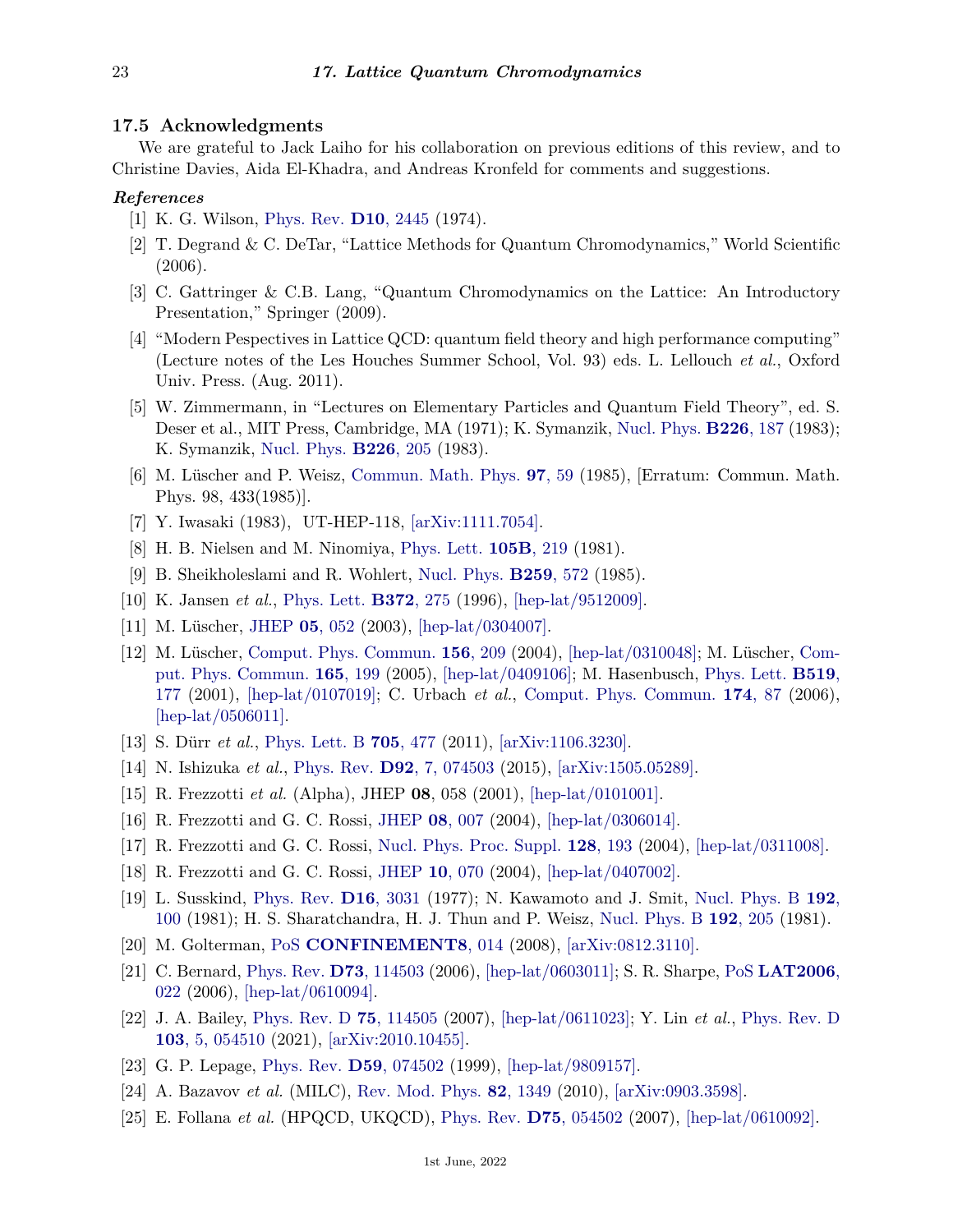- <span id="page-23-0"></span>[26] C. T. H. Davies *et al.*, [Phys. Rev.](http://doi.org/10.1103/PhysRevD.82.114504) **D82**[, 114504](http://doi.org/10.1103/PhysRevD.82.114504) (2010), [\[arXiv:1008.4018\].](https://arxiv.org/abs/1008.4018)
- <span id="page-23-12"></span>[27] C. McNeile *et al.*, [Phys. Rev.](http://doi.org/10.1103/PhysRevD.85.031503) **D85**[, 031503](http://doi.org/10.1103/PhysRevD.85.031503) (2012), [\[arXiv:1110.4510\].](https://arxiv.org/abs/1110.4510)
- <span id="page-23-1"></span>[28] G. C. Donald *et al.*, [Phys. Rev.](http://doi.org/10.1103/PhysRevD.86.094501) **D86**[, 094501](http://doi.org/10.1103/PhysRevD.86.094501) (2012), [\[arXiv:1208.2855\].](https://arxiv.org/abs/1208.2855)
- <span id="page-23-2"></span>[29] P. H. Ginsparg and K. G. Wilson, [Phys. Rev.](http://doi.org/10.1103/PhysRevD.25.2649) **D25**[, 2649](http://doi.org/10.1103/PhysRevD.25.2649) (1982).
- <span id="page-23-3"></span>[30] P. Hasenfratz, V. Laliena and F. Niedermayer, [Phys. Lett.](http://doi.org/10.1016/S0370-2693(98)00315-3) **[B427](http://doi.org/10.1016/S0370-2693(98)00315-3)**, 125 (1998), [\[hep](https://arxiv.org/abs/hep-lat/9801021)[lat/9801021\].](https://arxiv.org/abs/hep-lat/9801021)
- <span id="page-23-5"></span><span id="page-23-4"></span>[31] M. Lüscher, [Phys. Lett.](http://doi.org/10.1016/S0370-2693(98)00423-7) **[B428](http://doi.org/10.1016/S0370-2693(98)00423-7)**, 342 (1998), [\[hep-lat/9802011\].](https://arxiv.org/abs/hep-lat/9802011)
- [32] D. B. Kaplan, [Phys. Lett.](http://doi.org/10.1016/0370-2693(92)91112-M) **[B288](http://doi.org/10.1016/0370-2693(92)91112-M)**, 342 (1992), [\[hep-lat/9206013\];](https://arxiv.org/abs/hep-lat/9206013) Y. Shamir, [Nucl. Phys.](http://doi.org/10.1016/0550-3213(93)90162-I) **[B406](http://doi.org/10.1016/0550-3213(93)90162-I)**, [90](http://doi.org/10.1016/0550-3213(93)90162-I) (1993), [\[hep-lat/9303005\];](https://arxiv.org/abs/hep-lat/9303005) Y. Shamir, [Nucl. Phys.](http://doi.org/10.1016/0550-3213(94)90542-8) **[B417](http://doi.org/10.1016/0550-3213(94)90542-8)**, 167 (1994), [\[hep-lat/9310006\].](https://arxiv.org/abs/hep-lat/9310006)
- <span id="page-23-6"></span>[33] H. Neuberger, [Phys. Lett.](http://doi.org/10.1016/S0370-2693(97)01368-3) **[B417](http://doi.org/10.1016/S0370-2693(97)01368-3)**, 141 (1998), [\[hep-lat/9707022\];](https://arxiv.org/abs/hep-lat/9707022) H. Neuberger, [Phys. Lett.](http://doi.org/10.1016/S0370-2693(98)00355-4) **[B427](http://doi.org/10.1016/S0370-2693(98)00355-4)**, 353 (1998), [\[hep-lat/9801031\].](https://arxiv.org/abs/hep-lat/9801031)
- <span id="page-23-7"></span>[34] A. Borici, NATO Sci. Ser. C **553**, 41 (2000), [\[hep-lat/9912040\].](https://arxiv.org/abs/hep-lat/9912040)
- <span id="page-23-9"></span><span id="page-23-8"></span>[35] A. D. Kennedy (2006), [\[hep-lat/0607038\].](https://arxiv.org/abs/hep-lat/0607038)
- [36] E. Shintani *et al.* (JLQCD), [Phys. Rev. Lett.](http://doi.org/10.1103/PhysRevLett.101.242001) **101**[, 242001](http://doi.org/10.1103/PhysRevLett.101.242001) (2008), [\[arXiv:0806.4222\].](https://arxiv.org/abs/0806.4222)
- <span id="page-23-10"></span>[37] P. A. Boyle *et al.*, [JHEP](http://doi.org/10.1007/JHEP12(2017)008) **12**[, 008](http://doi.org/10.1007/JHEP12(2017)008) (2017), [\[arXiv:1701.02644\].](https://arxiv.org/abs/1701.02644)
- <span id="page-23-11"></span>[38] K. Nakayama, B. Fahy and S. Hashimoto, [Phys. Rev.](http://doi.org/10.1103/PhysRevD.94.054507) **D94**[, 5, 054507](http://doi.org/10.1103/PhysRevD.94.054507) (2016), [\[arXiv:1606.01002\].](https://arxiv.org/abs/1606.01002)
- <span id="page-23-13"></span>[39] A. Bazavov *et al.*, [Phys. Rev.](http://doi.org/10.1103/PhysRevD.98.074512) **D98**[, 7, 074512](http://doi.org/10.1103/PhysRevD.98.074512) (2018), [\[arXiv:1712.09262\].](https://arxiv.org/abs/1712.09262)
- <span id="page-23-14"></span>[40] A. Bazavov *et al.* (Fermilab Lattice, MILC, TUMQCD), [Phys. Rev.](http://doi.org/10.1103/PhysRevD.98.054517) **D98**[, 5, 054517](http://doi.org/10.1103/PhysRevD.98.054517) (2018), [\[arXiv:1802.04248\].](https://arxiv.org/abs/1802.04248)
- <span id="page-23-15"></span>[41] E. Eichten and B. R. Hill, [Phys. Lett.](http://doi.org/10.1016/0370-2693(90)92049-O) **[B234](http://doi.org/10.1016/0370-2693(90)92049-O)**, 511 (1990).
- <span id="page-23-16"></span>[42] J. Heitger and R. Sommer (ALPHA), [JHEP](http://doi.org/10.1088/1126-6708/2004/02/022) **02**[, 022](http://doi.org/10.1088/1126-6708/2004/02/022) (2004), [\[hep-lat/0310035\];](https://arxiv.org/abs/hep-lat/0310035) B. Blossier *et al.* (ALPHA), [JHEP](http://doi.org/10.1007/JHEP12(2010)039) **12**[, 039](http://doi.org/10.1007/JHEP12(2010)039) (2010), [\[arXiv:1006.5816\].](https://arxiv.org/abs/1006.5816)
- <span id="page-23-17"></span>[43] B. A. Thacker and G. P. Lepage, [Phys. Rev.](http://doi.org/10.1103/PhysRevD.43.196) **D43**[, 196](http://doi.org/10.1103/PhysRevD.43.196) (1991); G. P. Lepage *et al.*, [Phys.](http://doi.org/10.1103/PhysRevD.46.4052) [Rev.](http://doi.org/10.1103/PhysRevD.46.4052) **D46**[, 4052](http://doi.org/10.1103/PhysRevD.46.4052) (1992), [\[hep-lat/9205007\].](https://arxiv.org/abs/hep-lat/9205007)
- <span id="page-23-18"></span>[44] R. J. Dowdall *et al.* (HPQCD), [Phys. Rev.](http://doi.org/10.1103/PhysRevD.85.054509) **D85**[, 054509](http://doi.org/10.1103/PhysRevD.85.054509) (2012), [\[arXiv:1110.6887\].](https://arxiv.org/abs/1110.6887)
- <span id="page-23-19"></span>[45] A. X. El-Khadra, A. S. Kronfeld and P. B. Mackenzie, [Phys. Rev.](http://doi.org/10.1103/PhysRevD.55.3933) **D55**[, 3933](http://doi.org/10.1103/PhysRevD.55.3933) (1997), [\[hep](https://arxiv.org/abs/hep-lat/9604004)[lat/9604004\].](https://arxiv.org/abs/hep-lat/9604004)
- <span id="page-23-20"></span>[46] S. Aoki, Y. Kuramashi and S.-i. Tominaga, [Prog. Theor. Phys.](http://doi.org/10.1143/PTP.109.383) **109**[, 383](http://doi.org/10.1143/PTP.109.383) (2003), [\[hep](https://arxiv.org/abs/hep-lat/0107009)[lat/0107009\].](https://arxiv.org/abs/hep-lat/0107009)
- <span id="page-23-21"></span>[47] N. H. Christ, M. Li and H.-W. Lin, [Phys. Rev.](http://doi.org/10.1103/PhysRevD.76.074505) **D76**[, 074505](http://doi.org/10.1103/PhysRevD.76.074505) (2007), [\[hep-lat/0608006\].](https://arxiv.org/abs/hep-lat/0608006)
- <span id="page-23-22"></span>[48] Y. Aoki *et al.* (RBC, UKQCD), [Phys. Rev.](http://doi.org/10.1103/PhysRevD.86.116003) **D86**[, 116003](http://doi.org/10.1103/PhysRevD.86.116003) (2012), [\[arXiv:1206.2554\].](https://arxiv.org/abs/1206.2554)
- <span id="page-23-23"></span>[49] N. H. Christ *et al.*, [Phys. Rev.](http://doi.org/10.1103/PhysRevD.91.054502) **D91**[, 5, 054502](http://doi.org/10.1103/PhysRevD.91.054502) (2015), [\[arXiv:1404.4670\].](https://arxiv.org/abs/1404.4670)
- <span id="page-23-24"></span>[50] M. B. Oktay and A. S. Kronfeld, [Phys. Rev.](http://doi.org/10.1103/PhysRevD.78.014504) **D78**[, 014504](http://doi.org/10.1103/PhysRevD.78.014504) (2008), [\[arXiv:0803.0523\].](https://arxiv.org/abs/0803.0523)
- <span id="page-23-25"></span>[51] J. A. Bailey *et al.*, [Eur. Phys. J.](http://doi.org/10.1140/epjc/s10052-017-5266-y) **C77**[, 11, 768](http://doi.org/10.1140/epjc/s10052-017-5266-y) (2017), [\[arXiv:1701.00345\].](https://arxiv.org/abs/1701.00345)
- <span id="page-23-26"></span>[52] B. Blossier *et al.* (ETM), [JHEP](http://doi.org/10.1007/JHEP04(2010)049) **04**[, 049](http://doi.org/10.1007/JHEP04(2010)049) (2010), [\[arXiv:0909.3187\].](https://arxiv.org/abs/0909.3187)
- <span id="page-23-27"></span>[53] S. Borsanyi *et al.*, [Science](http://doi.org/10.1126/science.1257050) **347**[, 1452](http://doi.org/10.1126/science.1257050) (2015), [\[arXiv:1406.4088\].](https://arxiv.org/abs/1406.4088)
- <span id="page-23-28"></span>[54] S. Aoki *et al.* (Flavour Lattice Averaging Group) (2019), [\[arXiv:1902.08191\].](https://arxiv.org/abs/1902.08191)
- <span id="page-23-29"></span>[55] R. Horsley *et al.*, [J. Phys. G](http://doi.org/10.1088/0954-3899/43/10/10LT02) **43**[, 10, 10LT02](http://doi.org/10.1088/0954-3899/43/10/10LT02) (2016), [\[arXiv:1508.06401\].](https://arxiv.org/abs/1508.06401)
- [56] R. Horsley *et al.* (CSSM, QCDSF, UKQCD), [J. Phys. G](http://doi.org/10.1088/1361-6471/ab32c1) **46**[, 115004](http://doi.org/10.1088/1361-6471/ab32c1) (2019), [\[arXiv:1904.02304\].](https://arxiv.org/abs/1904.02304)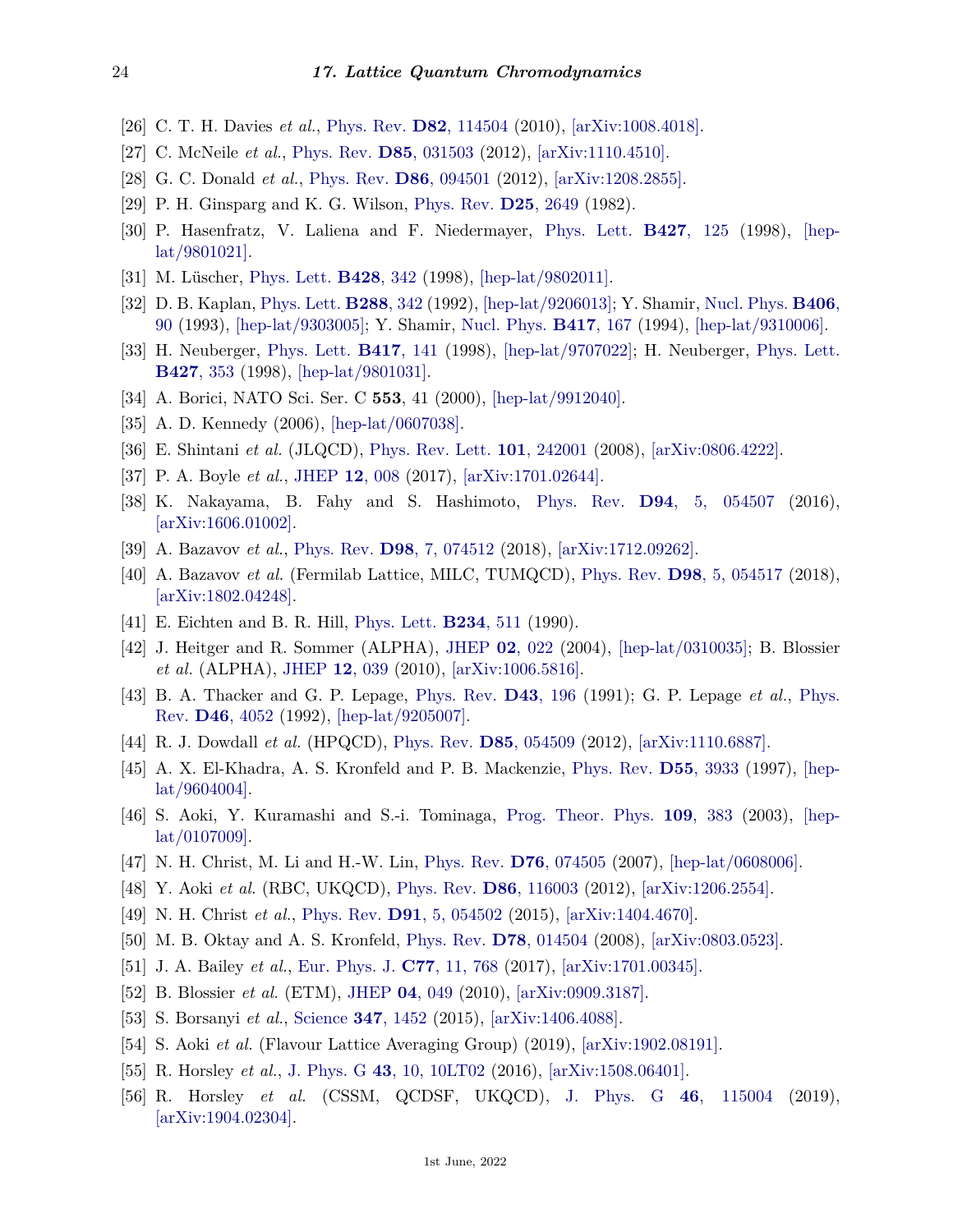- <span id="page-24-0"></span>[57] Z. R. Kordov *et al.* (CSSM/QCDSF/UKQCD), [Phys. Rev. D](http://doi.org/10.1103/PhysRevD.101.034517) **101**[, 3, 034517](http://doi.org/10.1103/PhysRevD.101.034517) (2020), [\[arXiv:1911.02186\].](https://arxiv.org/abs/1911.02186)
- <span id="page-24-1"></span>[58] S. Aoki *et al.* (HAL QCD), [PTEP](http://doi.org/10.1093/ptep/pts010) **2012**[, 01A105](http://doi.org/10.1093/ptep/pts010) (2012), [\[arXiv:1206.5088\].](https://arxiv.org/abs/1206.5088)
- <span id="page-24-2"></span>[59] T. Ishikawa *et al.*, [Phys. Rev. Lett.](http://doi.org/10.1103/PhysRevLett.109.072002) **109**[, 072002](http://doi.org/10.1103/PhysRevLett.109.072002) (2012), [\[arXiv:1202.6018\].](https://arxiv.org/abs/1202.6018)
- <span id="page-24-3"></span>[60] G. M. de Divitiis *et al.* (RM123), [Phys. Rev.](http://doi.org/10.1103/PhysRevD.87.114505) **D87**[, 11, 114505](http://doi.org/10.1103/PhysRevD.87.114505) (2013), [\[arXiv:1303.4896\].](https://arxiv.org/abs/1303.4896)
- <span id="page-24-4"></span>[61] P. Boyle *et al.*, [JHEP](http://doi.org/10.1007/JHEP09(2017)153) **09**[, 153](http://doi.org/10.1007/JHEP09(2017)153) (2017), [\[arXiv:1706.05293\].](https://arxiv.org/abs/1706.05293)
- [62] S. Basak *et al.* (MILC), [Phys. Rev. D](http://doi.org/10.1103/PhysRevD.99.034503) **99**[, 3, 034503](http://doi.org/10.1103/PhysRevD.99.034503) (2019), [\[arXiv:1807.05556\].](https://arxiv.org/abs/1807.05556)
- <span id="page-24-28"></span>[63] D. Hatton *et al.* (HPQCD), [Phys. Rev. D](http://doi.org/10.1103/PhysRevD.102.054511) **102**[, 5, 054511](http://doi.org/10.1103/PhysRevD.102.054511) (2020), [\[arXiv:2005.01845\].](https://arxiv.org/abs/2005.01845)
- [64] D. Hatton, C. T. H. Davies and G. P. Lepage, [Phys. Rev. D](http://doi.org/10.1103/PhysRevD.102.094514) **102**[, 9, 094514](http://doi.org/10.1103/PhysRevD.102.094514) (2020), [\[arXiv:2009.07667\].](https://arxiv.org/abs/2009.07667)
- <span id="page-24-5"></span>[65] D. Hatton *et al.*, [Phys. Rev. D](http://doi.org/10.1103/PhysRevD.103.114508) **103**[, 11, 114508](http://doi.org/10.1103/PhysRevD.103.114508) (2021), [\[arXiv:2102.09609\].](https://arxiv.org/abs/2102.09609)
- <span id="page-24-6"></span>[66] F. Bloch and A. Nordsieck, [Phys. Rev.](http://doi.org/10.1103/PhysRev.52.54) **52**[, 54](http://doi.org/10.1103/PhysRev.52.54) (1937).
- <span id="page-24-7"></span>[67] N. Carrasco *et al.*, [Phys. Rev.](http://doi.org/10.1103/PhysRevD.91.074506) **D91**[, 7, 074506](http://doi.org/10.1103/PhysRevD.91.074506) (2015), [\[arXiv:1502.00257\].](https://arxiv.org/abs/1502.00257)
- <span id="page-24-8"></span>[68] D. Giusti *et al.*, [Phys. Rev. Lett.](http://doi.org/10.1103/PhysRevLett.120.072001) **120**[, 7, 072001](http://doi.org/10.1103/PhysRevLett.120.072001) (2018), [\[arXiv:1711.06537\].](https://arxiv.org/abs/1711.06537)
- <span id="page-24-9"></span>[69] M. Di Carlo *et al.*, [Phys. Rev. D](http://doi.org/10.1103/PhysRevD.100.034514) **100**[, 3, 034514](http://doi.org/10.1103/PhysRevD.100.034514) (2019), [\[arXiv:1904.08731\].](https://arxiv.org/abs/1904.08731)
- <span id="page-24-10"></span>[70] C. T. Sachrajda *et al.*, [PoS](http://doi.org/10.22323/1.363.0162) **[LATTICE2019](http://doi.org/10.22323/1.363.0162)**, 162 (2019), [\[arXiv:1910.07342\].](https://arxiv.org/abs/1910.07342)
- <span id="page-24-11"></span>[71] C.-Y. Seng *et al.*, [JHEP](http://doi.org/10.1007/JHEP10(2020)179) **10**[, 179](http://doi.org/10.1007/JHEP10(2020)179) (2020), [\[arXiv:2009.00459\].](https://arxiv.org/abs/2009.00459)
- <span id="page-24-12"></span>[72] R. Sommer, [Nucl. Phys. B](http://doi.org/10.1016/0550-3213(94)90473-1) **411**[, 839](http://doi.org/10.1016/0550-3213(94)90473-1) (1994), [\[hep-lat/9310022\].](https://arxiv.org/abs/hep-lat/9310022)
- <span id="page-24-14"></span><span id="page-24-13"></span>[73] M. Lüscher, [JHEP](http://doi.org/10.1007/JHEP08(2010)071) **08**[, 071](http://doi.org/10.1007/JHEP08(2010)071) (2010), [Erratum: JHEP 03, 092 (2014)], [\[arXiv:1006.4518\].](https://arxiv.org/abs/1006.4518)
- [74] Y. Aoki *et al.* (2021), [\[arXiv:2111.09849\].](https://arxiv.org/abs/2111.09849)
- <span id="page-24-15"></span>[75] M. Bruno *et al.* (ALPHA), [Phys. Rev. Lett.](http://doi.org/10.1103/PhysRevLett.114.102001) **114**[, 10, 102001](http://doi.org/10.1103/PhysRevLett.114.102001) (2015), [\[arXiv:1410.8374\].](https://arxiv.org/abs/1410.8374)
- [76] F. Knechtli *et al.* (ALPHA), [Phys. Lett.](http://doi.org/10.1016/j.physletb.2017.10.025) **[B774](http://doi.org/10.1016/j.physletb.2017.10.025)**, 649 (2017), [\[arXiv:1706.04982\].](https://arxiv.org/abs/1706.04982)
- [77] A. Athenodorou *et al.* (ALPHA), [Nucl. Phys.](http://doi.org/10.1016/j.nuclphysb.2019.114612) **B943**[, 114612](http://doi.org/10.1016/j.nuclphysb.2019.114612) (2019), [\[arXiv:1809.03383\].](https://arxiv.org/abs/1809.03383)
- [78] S. Cali, F. Knechtli and T. Korzec, [Eur. Phys. J.](http://doi.org/10.1140/epjc/s10052-019-7108-6) **C79**[, 7, 607](http://doi.org/10.1140/epjc/s10052-019-7108-6) (2019), [\[arXiv:1905.12971\].](https://arxiv.org/abs/1905.12971)
- <span id="page-24-16"></span>[79] S. Cali *et al.* (2021), [\[arXiv:2105.12278\].](https://arxiv.org/abs/2105.12278)
- <span id="page-24-17"></span>[80] D. Giusti *et al.*, [Phys. Rev.](http://doi.org/10.1103/PhysRevD.95.114504) **D95**[, 11, 114504](http://doi.org/10.1103/PhysRevD.95.114504) (2017), [\[arXiv:1704.06561\].](https://arxiv.org/abs/1704.06561)
- <span id="page-24-18"></span>[81] A. Bazavov *et al.* (Fermilab Lattice, MILC), [Phys. Rev.](http://doi.org/10.1103/PhysRevD.93.113016) **D93**[, 11, 113016](http://doi.org/10.1103/PhysRevD.93.113016) (2016), [\[arXiv:1602.03560\].](https://arxiv.org/abs/1602.03560)
- <span id="page-24-19"></span>[82] R. J. Dowdall *et al.*, [Phys. Rev.](http://doi.org/10.1103/PhysRevD.86.094510) **D86**[, 094510](http://doi.org/10.1103/PhysRevD.86.094510) (2012), [\[arXiv:1207.5149\].](https://arxiv.org/abs/1207.5149)
- <span id="page-24-20"></span>[83] C. McNeile *et al.*, [Phys. Rev.](http://doi.org/10.1103/PhysRevD.86.074503) **D86**[, 074503](http://doi.org/10.1103/PhysRevD.86.074503) (2012), [\[arXiv:1207.0994\].](https://arxiv.org/abs/1207.0994)
- <span id="page-24-21"></span>[84] S. Schaefer, R. Sommer and F. Virotta (ALPHA), [Nucl. Phys.](http://doi.org/10.1016/j.nuclphysb.2010.11.020) **[B845](http://doi.org/10.1016/j.nuclphysb.2010.11.020)**, 93 (2011), [\[arXiv:1009.5228\].](https://arxiv.org/abs/1009.5228)
- <span id="page-24-22"></span>[85] M. Lüscher, [PoS](http://doi.org/10.22323/1.105.0015) **[LATTICE2010](http://doi.org/10.22323/1.105.0015)**, 015 (2010), [\[arXiv:1009.5877\].](https://arxiv.org/abs/1009.5877)
- <span id="page-24-23"></span>[86] R. Brower *et al.*, [Phys. Lett.](http://doi.org/10.1016/S0370-2693(03)00369-1) **[B560](http://doi.org/10.1016/S0370-2693(03)00369-1)**, 64 (2003), [\[hep-lat/0302005\].](https://arxiv.org/abs/hep-lat/0302005)
- [87] S. Aoki *et al.*, [Phys. Rev.](http://doi.org/10.1103/PhysRevD.76.054508) **D76**[, 054508](http://doi.org/10.1103/PhysRevD.76.054508) (2007), [\[arXiv:0707.0396\].](https://arxiv.org/abs/0707.0396)
- <span id="page-24-24"></span>[88] C. Bernard and D. Toussaint (MILC), [Phys. Rev. D](http://doi.org/10.1103/PhysRevD.97.074502) **97**[, 7, 074502](http://doi.org/10.1103/PhysRevD.97.074502) (2018), [\[arXiv:1707.05430\].](https://arxiv.org/abs/1707.05430)
- <span id="page-24-25"></span>[89] N. Husung, P. Marquard and R. Sommer, [Eur. Phys. J. C](http://doi.org/10.1140/epjc/s10052-020-7685-4) **80**[, 3, 200](http://doi.org/10.1140/epjc/s10052-020-7685-4) (2020), [\[arXiv:1912.08498\].](https://arxiv.org/abs/1912.08498)
- <span id="page-24-26"></span>[90] G. Colangelo, S. Dürr and C. Haefeli, [Nucl. Phys.](http://doi.org/10.1016/j.nuclphysb.2005.05.015) **[B721](http://doi.org/10.1016/j.nuclphysb.2005.05.015)**, 136 (2005), [\[hep-lat/0503014\].](https://arxiv.org/abs/hep-lat/0503014)
- <span id="page-24-27"></span>[91] M. Lüscher, [Commun. Math. Phys.](http://doi.org/10.1007/BF01211589) **104**[, 177](http://doi.org/10.1007/BF01211589) (1986).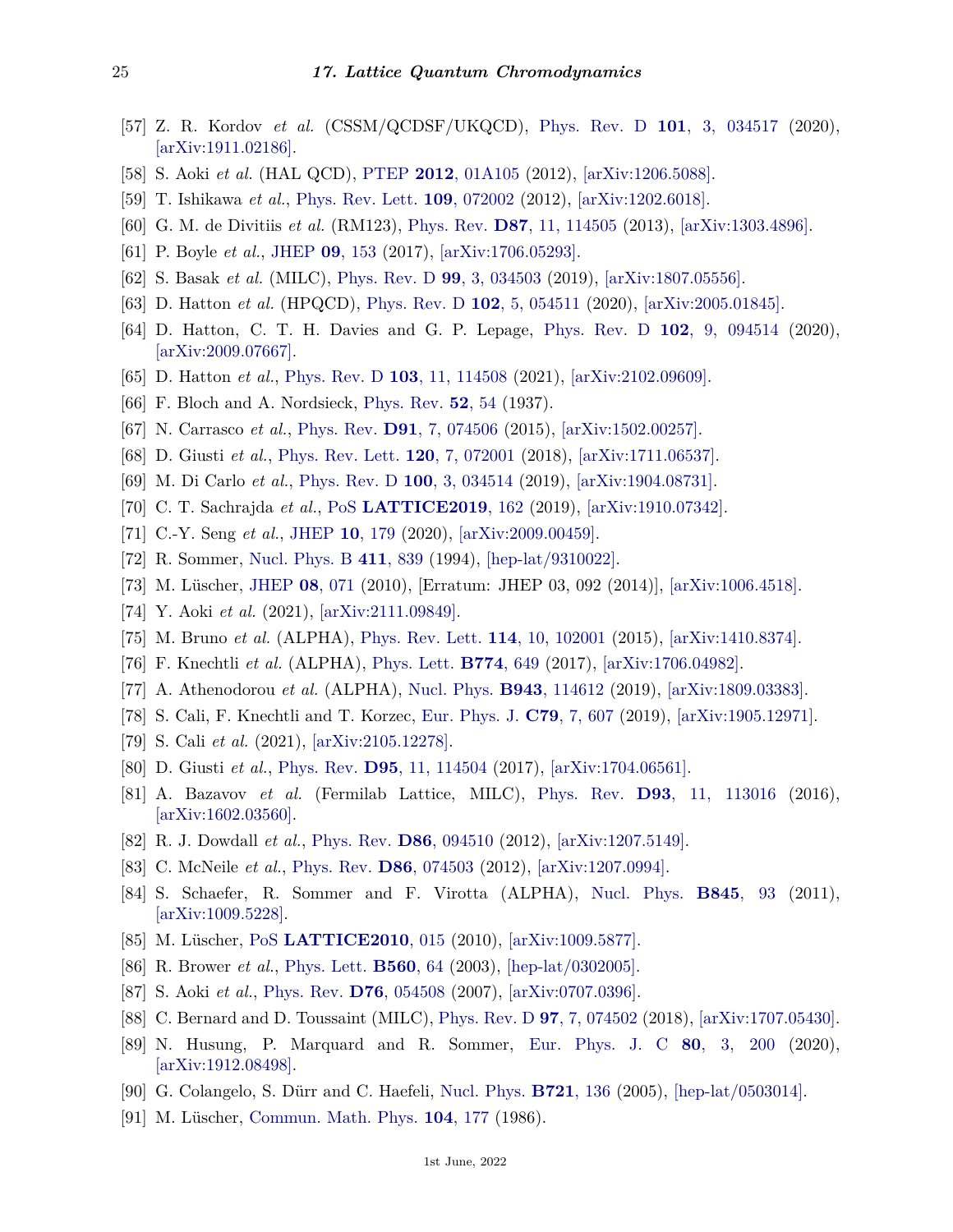- <span id="page-25-0"></span>[92] G. Martinelli *et al.*, [Nucl. Phys.](http://doi.org/10.1016/0550-3213(95)00126-D) **[B445](http://doi.org/10.1016/0550-3213(95)00126-D)**, 81 (1995), [\[hep-lat/9411010\].](https://arxiv.org/abs/hep-lat/9411010)
- <span id="page-25-1"></span>[93] M. Lüscher *et al.*, [Nucl. Phys.](http://doi.org/10.1016/0550-3213(92)90466-O) **[B384](http://doi.org/10.1016/0550-3213(92)90466-O)**, 168 (1992), [\[hep-lat/9207009\].](https://arxiv.org/abs/hep-lat/9207009)
- <span id="page-25-2"></span>[94] G. Martinelli *et al.*, [Phys. Lett.](http://doi.org/10.1016/S0370-2693(97)01007-1) **[B411](http://doi.org/10.1016/S0370-2693(97)01007-1)**, 141 (1997), [\[hep-lat/9705018\].](https://arxiv.org/abs/hep-lat/9705018)
- <span id="page-25-3"></span>[95] B. Colquhoun *et al.*, [Phys. Rev.](http://doi.org/10.1103/PhysRevD.91.074514) **D91**[, 7, 074514](http://doi.org/10.1103/PhysRevD.91.074514) (2015), [\[arXiv:1408.5768\].](https://arxiv.org/abs/1408.5768)
- <span id="page-25-4"></span>[96] D. Hatton *et al.* (HPQCD), [Phys. Rev. D](http://doi.org/10.1103/PhysRevD.100.114513) **100**[, 11, 114513](http://doi.org/10.1103/PhysRevD.100.114513) (2019), [\[arXiv:1909.00756\].](https://arxiv.org/abs/1909.00756)
- <span id="page-25-5"></span>[97] M. Lüscher *et al.*, [Nucl. Phys.](http://doi.org/10.1016/0550-3213(94)90629-7) **[B413](http://doi.org/10.1016/0550-3213(94)90629-7)**, 481 (1994), [\[hep-lat/9309005\];](https://arxiv.org/abs/hep-lat/9309005) M. Della Morte *et al.* (ALPHA), [Nucl. Phys.](http://doi.org/10.1016/j.nuclphysb.2005.02.013) **[B713](http://doi.org/10.1016/j.nuclphysb.2005.02.013)**, 378 (2005), [\[hep-lat/0411025\].](https://arxiv.org/abs/hep-lat/0411025)
- <span id="page-25-6"></span>[98] M. Tomii *et al.* (JLQCD), [Phys. Rev.](http://doi.org/10.1103/PhysRevD.94.054504) **D94**[, 5, 054504](http://doi.org/10.1103/PhysRevD.94.054504) (2016), [\[arXiv:1604.08702\].](https://arxiv.org/abs/1604.08702)
- <span id="page-25-7"></span>[99] S. Duane *et al.*, [Phys. Lett.](http://doi.org/10.1016/0370-2693(87)91197-X) **[B195](http://doi.org/10.1016/0370-2693(87)91197-X)**, 216 (1987).
- <span id="page-25-8"></span>[100] M. A. Clark and A. D. Kennedy, [Phys. Rev. Lett.](http://doi.org/10.1103/PhysRevLett.98.051601) **98**[, 051601](http://doi.org/10.1103/PhysRevLett.98.051601) (2007), [\[hep-lat/0608015\].](https://arxiv.org/abs/hep-lat/0608015)
- <span id="page-25-9"></span>[101] M. Lüscher, [JHEP](http://doi.org/10.1088/1126-6708/2007/07/081) **07**[, 081](http://doi.org/10.1088/1126-6708/2007/07/081) (2007), [\[arXiv:0706.2298\].](https://arxiv.org/abs/0706.2298)
- [102] M. Lüscher, [JHEP](http://doi.org/10.1088/1126-6708/2007/12/011) **12**[, 011](http://doi.org/10.1088/1126-6708/2007/12/011) (2007), [\[arXiv:0710.5417\].](https://arxiv.org/abs/0710.5417)
- [103] A. Stathopoulos and K. Orginos, [SIAM J. Sci. Comput.](http://doi.org/10.1137/080725532) **32**[, 439](http://doi.org/10.1137/080725532) (2010), [\[arXiv:0707.0131\].](https://arxiv.org/abs/0707.0131)
- <span id="page-25-10"></span>[104] P. A. Boyle (2014), [\[arXiv:1402.2585\].](https://arxiv.org/abs/1402.2585)
- <span id="page-25-11"></span>[105] R. Babich *et al.*, [Phys. Rev. Lett.](http://doi.org/10.1103/PhysRevLett.105.201602) **105**[, 201602](http://doi.org/10.1103/PhysRevLett.105.201602) (2010), [\[arXiv:1005.3043\].](https://arxiv.org/abs/1005.3043)
- <span id="page-25-12"></span>[106] A. Frommer *et al.*, [SIAM J. Sci. Comput.](http://doi.org/10.1137/130919507) **36**[, A1581](http://doi.org/10.1137/130919507) (2014), [\[arXiv:1303.1377\].](https://arxiv.org/abs/1303.1377)
- <span id="page-25-13"></span>[107] M. Bruno, S. Schaefer and R. Sommer (ALPHA), [JHEP](http://doi.org/10.1007/JHEP08(2014)150) **08**[, 150](http://doi.org/10.1007/JHEP08(2014)150) (2014), [\[arXiv:1406.5363\].](https://arxiv.org/abs/1406.5363)
- <span id="page-25-14"></span>[108] M. Creutz, [Phys. Rev.](http://doi.org/10.1103/PhysRevD.38.1228) **D38**[, 1228](http://doi.org/10.1103/PhysRevD.38.1228) (1988); R. Gupta, G. W. Kilcup and S. R. Sharpe, [Phys.](http://doi.org/10.1103/PhysRevD.38.1278) [Rev.](http://doi.org/10.1103/PhysRevD.38.1278) **D38**[, 1278](http://doi.org/10.1103/PhysRevD.38.1278) (1988).
- <span id="page-25-15"></span>[109] M. Lüscher and U. Wolff, [Nucl. Phys.](http://doi.org/10.1016/0550-3213(90)90540-T) **[B339](http://doi.org/10.1016/0550-3213(90)90540-T)**, 222 (1990).
- <span id="page-25-16"></span>[110] J. J. Dudek *et al.*, [Phys. Rev.](http://doi.org/10.1103/PhysRevD.82.034508) **D82**[, 034508](http://doi.org/10.1103/PhysRevD.82.034508) (2010), [\[arXiv:1004.4930\];](https://arxiv.org/abs/1004.4930) J. J. Dudek *et al.*, [Phys. Rev.](http://doi.org/10.1103/PhysRevD.83.111502) **D83**[, 111502](http://doi.org/10.1103/PhysRevD.83.111502) (2011), [\[arXiv:1102.4299\];](https://arxiv.org/abs/1102.4299) R. G. Edwards *et al.*, [Phys. Rev.](http://doi.org/10.1103/PhysRevD.84.074508) **[D84](http://doi.org/10.1103/PhysRevD.84.074508)**, [074508](http://doi.org/10.1103/PhysRevD.84.074508) (2011), [\[arXiv:1104.5152\].](https://arxiv.org/abs/1104.5152)
- [111] G. P. Engel *et al.* (BGR [Bern-Graz-Regensburg]), [Phys. Rev.](http://doi.org/10.1103/PhysRevD.82.034505) **D82**[, 034505](http://doi.org/10.1103/PhysRevD.82.034505) (2010), [\[arXiv:1005.1748\];](https://arxiv.org/abs/1005.1748) D. Mohler *et al.*, [Phys. Rev. Lett.](http://doi.org/10.1103/PhysRevLett.111.222001) **111**[, 22, 222001](http://doi.org/10.1103/PhysRevLett.111.222001) (2013), [\[arXiv:1308.3175\].](https://arxiv.org/abs/1308.3175)
- [112] M. S. Mahbub *et al.*, [Annals Phys.](http://doi.org/10.1016/j.aop.2014.01.004) **342**[, 270](http://doi.org/10.1016/j.aop.2014.01.004) (2014), [\[arXiv:1310.6803\].](https://arxiv.org/abs/1310.6803)
- [113] J. Bulava *et al.*, [Nucl. Phys.](http://doi.org/10.1016/j.nuclphysb.2016.07.024) **[B910](http://doi.org/10.1016/j.nuclphysb.2016.07.024)**, 842 (2016), [\[arXiv:1604.05593\].](https://arxiv.org/abs/1604.05593)
- [114] R. Brett *et al.*, [Nucl. Phys.](http://doi.org/10.1016/j.nuclphysb.2018.05.008) **[B932](http://doi.org/10.1016/j.nuclphysb.2018.05.008)**, 29 (2018), [\[arXiv:1802.03100\].](https://arxiv.org/abs/1802.03100)
- <span id="page-25-17"></span>[115] B. Hörz and A. Hanlon, [Phys. Rev. Lett.](http://doi.org/10.1103/PhysRevLett.123.142002) **123**[, 14, 142002](http://doi.org/10.1103/PhysRevLett.123.142002) (2019), [\[arXiv:1905.04277\].](https://arxiv.org/abs/1905.04277)
- <span id="page-25-18"></span>[116] J. E. Mandula, G. Zweig and J. Govaerts, [Nucl. Phys.](http://doi.org/10.1016/0550-3213(83)90399-1) **[B228](http://doi.org/10.1016/0550-3213(83)90399-1)**, 91 (1983); J. E. Mandula and E. Shpiz, [Nucl. Phys.](http://doi.org/10.1016/0550-3213(84)90366-3) **[B232](http://doi.org/10.1016/0550-3213(84)90366-3)**, 180 (1984).
- <span id="page-25-19"></span>[117] H. B. Meyer and M. J. Teper, [Nucl. Phys.](http://doi.org/10.1016/S0550-3213(03)00183-4) **[B658](http://doi.org/10.1016/S0550-3213(03)00183-4)**, 113 (2003), [\[hep-lat/0212026\].](https://arxiv.org/abs/hep-lat/0212026)
- <span id="page-25-20"></span>[118] M. Lüscher, [Commun. Math. Phys.](http://doi.org/10.1007/BF01211097) **105**[, 153](http://doi.org/10.1007/BF01211097) (1986); M. Lüscher, [Nucl. Phys.](http://doi.org/10.1016/0550-3213(91)90584-K) **[B364](http://doi.org/10.1016/0550-3213(91)90584-K)**, 237 (1991).
- <span id="page-25-21"></span>[119] L. Maiani and M. Testa, [Phys. Lett.](http://doi.org/10.1016/0370-2693(90)90695-3) **[B245](http://doi.org/10.1016/0370-2693(90)90695-3)**, 585 (1990).
- <span id="page-25-22"></span>[120] M. T. Hansen, H. B. Meyer and D. Robaina, [Phys. Rev.](http://doi.org/10.1103/PhysRevD.96.094513) **D96**[, 9, 094513](http://doi.org/10.1103/PhysRevD.96.094513) (2017), [\[arXiv:1704.08993\].](https://arxiv.org/abs/1704.08993)
- [121] M. Hansen, A. Lupo and N. Tantalo, [Phys. Rev.](http://doi.org/10.1103/PhysRevD.99.094508) **D99**[, 9, 094508](http://doi.org/10.1103/PhysRevD.99.094508) (2019), [\[arXiv:1903.06476\].](https://arxiv.org/abs/1903.06476)
- [122] J. Bulava and M. T. Hansen, [Phys. Rev. D](http://doi.org/10.1103/PhysRevD.100.034521) **100**[, 3, 034521](http://doi.org/10.1103/PhysRevD.100.034521) (2019), [\[arXiv:1903.11735\].](https://arxiv.org/abs/1903.11735)
- <span id="page-25-23"></span>[123] M. Bruno and M. T. Hansen (2020), [\[arXiv:2012.11488\].](https://arxiv.org/abs/2012.11488)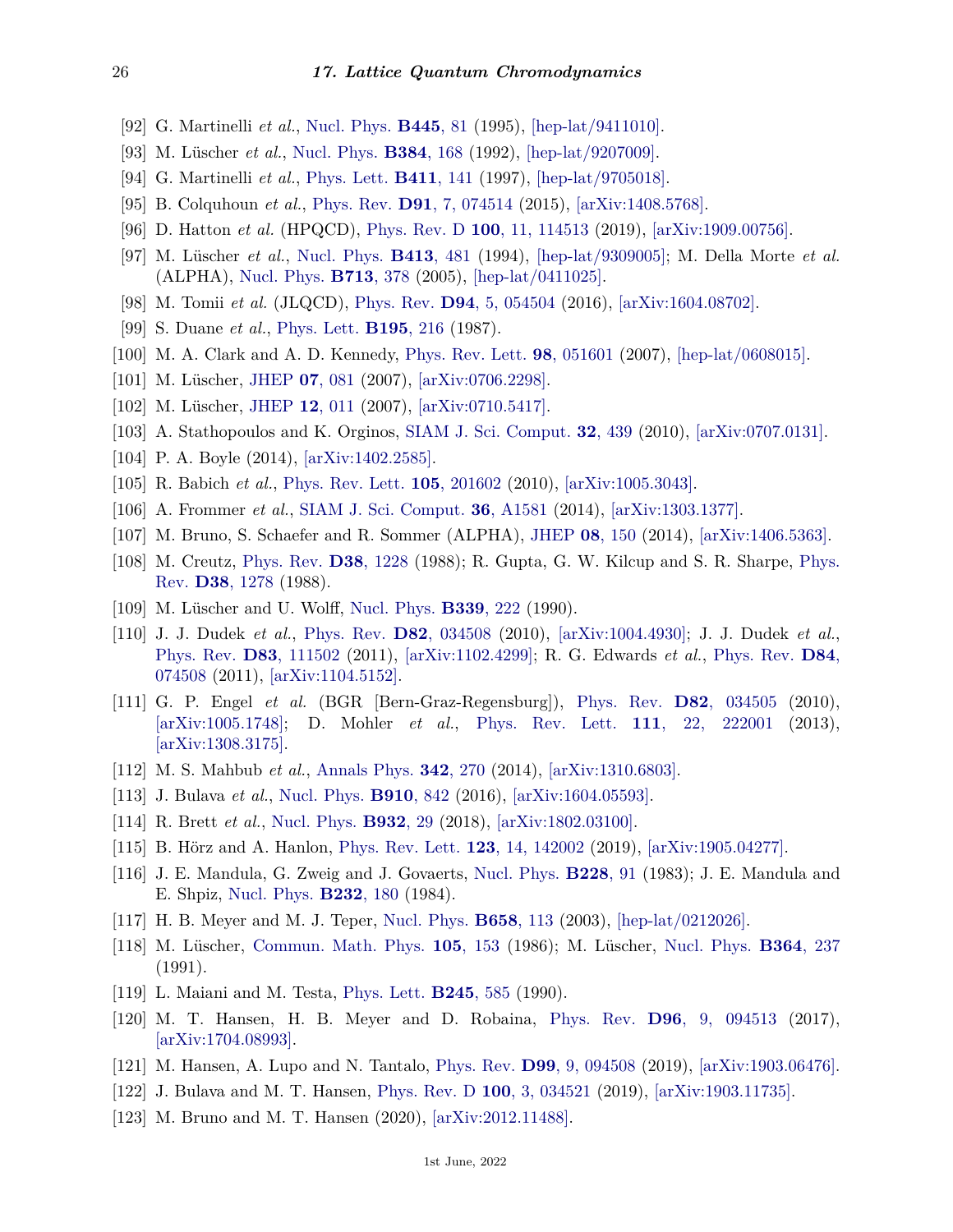- <span id="page-26-0"></span>[124] R. A. Briceno, J. J. Dudek and R. D. Young, [Rev. Mod. Phys.](http://doi.org/10.1103/RevModPhys.90.025001) **90**[, 2, 025001](http://doi.org/10.1103/RevModPhys.90.025001) (2018), [\[arXiv:1706.06223\];](https://arxiv.org/abs/1706.06223) N. Brambilla *et al.* (2019), [\[arXiv:1907.07583\].](https://arxiv.org/abs/1907.07583)
- <span id="page-26-1"></span>[125] M. J. Savage, [Prog. Part. Nucl. Phys.](http://doi.org/10.1016/j.ppnp.2011.12.008) **67**[, 140](http://doi.org/10.1016/j.ppnp.2011.12.008) (2012), [\[arXiv:1110.5943\];](https://arxiv.org/abs/1110.5943) T. Inoue *et al.* (HAL QCD), [Phys. Rev.](http://doi.org/10.1103/PhysRevC.91.011001) **C91**[, 1, 011001](http://doi.org/10.1103/PhysRevC.91.011001) (2015), [\[arXiv:1408.4892\];](https://arxiv.org/abs/1408.4892) B. Hörz *et al.*, [Phys. Rev. C](http://doi.org/10.1103/PhysRevC.103.014003) **103**[, 1, 014003](http://doi.org/10.1103/PhysRevC.103.014003) (2021), [\[arXiv:2009.11825\].](https://arxiv.org/abs/2009.11825)
- <span id="page-26-2"></span>[126] K. Polejaeva and A. Rusetsky, [Eur. Phys. J.](http://doi.org/10.1140/epja/i2012-12067-8) **[A48](http://doi.org/10.1140/epja/i2012-12067-8)**, 67 (2012), [\[arXiv:1203.1241\];](https://arxiv.org/abs/1203.1241) R. A. Briceno and Z. Davoudi, [Phys. Rev.](http://doi.org/10.1103/PhysRevD.87.094507) **D87**[, 9, 094507](http://doi.org/10.1103/PhysRevD.87.094507) (2013), [\[arXiv:1212.3398\];](https://arxiv.org/abs/1212.3398) M. T. Hansen and S. R. Sharpe, [Phys. Rev.](http://doi.org/10.1103/PhysRevD.90.116003) **D90**[, 11, 116003](http://doi.org/10.1103/PhysRevD.90.116003) (2014), [\[arXiv:1408.5933\];](https://arxiv.org/abs/1408.5933) M. T. Hansen and S. R. Sharpe, [Phys. Rev.](http://doi.org/10.1103/PhysRevD.92.114509) **D92**[, 11, 114509](http://doi.org/10.1103/PhysRevD.92.114509) (2015), [\[arXiv:1504.04248\];](https://arxiv.org/abs/1504.04248) R. Briceño, M. T. Hansen and S. R. Sharpe, [Phys. Rev.](http://doi.org/10.1103/PhysRevD.95.074510) **D95**[, 7, 074510](http://doi.org/10.1103/PhysRevD.95.074510) (2017), [\[arXiv:1701.07465\];](https://arxiv.org/abs/1701.07465) H. W. Hammer, J. Y. Pang and A. Rusetsky, [JHEP](http://doi.org/10.1007/JHEP10(2017)115) **10**[, 115](http://doi.org/10.1007/JHEP10(2017)115) (2017), [\[arXiv:1707.02176\];](https://arxiv.org/abs/1707.02176) R. A. Briceno, M. T. Hansen and S. R. Sharpe, [Phys. Rev.](http://doi.org/10.1103/PhysRevD.99.014516) **D99**[, 1, 014516](http://doi.org/10.1103/PhysRevD.99.014516) (2019), [\[arXiv:1810.01429\];](https://arxiv.org/abs/1810.01429) M. Mai and M. Döring, [Eur. Phys. J.](http://doi.org/10.1140/epja/i2017-12440-1) **A53**[, 12, 240](http://doi.org/10.1140/epja/i2017-12440-1) (2017), [\[arXiv:1709.08222\];](https://arxiv.org/abs/1709.08222) M. T. Hansen, F. Romero-López and S. R. Sharpe, [JHEP](http://doi.org/10.1007/JHEP07(2020)047) **07**[, 047](http://doi.org/10.1007/JHEP07(2020)047) (2020), [Erratum: JHEP 02, 014 (2021)], [\[arXiv:2003.10974\];](https://arxiv.org/abs/2003.10974) T. D. Blanton and S. R. Sharpe, [Phys. Rev. D](http://doi.org/10.1103/PhysRevD.103.054503) **103**[, 5, 054503](http://doi.org/10.1103/PhysRevD.103.054503) (2021), [\[arXiv:2011.05520\].](https://arxiv.org/abs/2011.05520)
- <span id="page-26-3"></span>[127] T. D. Blanton, F. Romero-López and S. R. Sharpe, [Phys. Rev. Lett.](http://doi.org/10.1103/PhysRevLett.124.032001) **124**[, 3, 032001](http://doi.org/10.1103/PhysRevLett.124.032001) (2020), [\[arXiv:1909.02973\];](https://arxiv.org/abs/1909.02973) C. Culver *et al.*, [Phys. Rev. D](http://doi.org/10.1103/PhysRevD.101.114507) **101**[, 11, 114507](http://doi.org/10.1103/PhysRevD.101.114507) (2020), [\[arXiv:1911.09047\];](https://arxiv.org/abs/1911.09047) A. Alexandru *et al.*, [Phys. Rev. D](http://doi.org/10.1103/PhysRevD.102.114523) **102**[, 11, 114523](http://doi.org/10.1103/PhysRevD.102.114523) (2020), [\[arXiv:2009.12358\].](https://arxiv.org/abs/2009.12358)
- <span id="page-26-4"></span>[128] M. T. Hansen and S. R. Sharpe (2019), [\[arXiv:1901.00483\];](https://arxiv.org/abs/1901.00483) M. Mai, M. Döring and A. Rusetsky, [Eur. Phys. J. ST](http://doi.org/10.1140/epjs/s11734-021-00146-5) **230**[, 6, 1623](http://doi.org/10.1140/epjs/s11734-021-00146-5) (2021), [\[arXiv:2103.00577\].](https://arxiv.org/abs/2103.00577)
- <span id="page-26-5"></span>[129] L. Lellouch and M. Lüscher, [Commun. Math. Phys.](http://doi.org/10.1007/s002200100410) **[219](http://doi.org/10.1007/s002200100410)**, 31 (2001), [\[hep-lat/0003023\].](https://arxiv.org/abs/hep-lat/0003023)
- <span id="page-26-6"></span>[130] T. Blum *et al.*, [Phys. Rev. Lett.](http://doi.org/10.1103/PhysRevLett.108.141601) **108**[, 141601](http://doi.org/10.1103/PhysRevLett.108.141601) (2012), [\[arXiv:1111.1699\];](https://arxiv.org/abs/1111.1699) T. Blum *et al.*, [Phys.](http://doi.org/10.1103/PhysRevD.86.074513) [Rev.](http://doi.org/10.1103/PhysRevD.86.074513) **D86**[, 074513](http://doi.org/10.1103/PhysRevD.86.074513) (2012), [\[arXiv:1206.5142\].](https://arxiv.org/abs/1206.5142)
- <span id="page-26-9"></span>[131] Z. Bai *et al.* (RBC, UKQCD), [Phys. Rev. Lett.](http://doi.org/10.1103/PhysRevLett.115.212001) **115**[, 21, 212001](http://doi.org/10.1103/PhysRevLett.115.212001) (2015), [\[arXiv:1505.07863\].](https://arxiv.org/abs/1505.07863)
- <span id="page-26-7"></span>[132] R. Abbott *et al.* (RBC, UKQCD), [Phys. Rev. D](http://doi.org/10.1103/PhysRevD.102.054509) **102**[, 5, 054509](http://doi.org/10.1103/PhysRevD.102.054509) (2020), [\[arXiv:2004.09440\].](https://arxiv.org/abs/2004.09440)
- <span id="page-26-8"></span>[133] T. Blum *et al.*, [Phys. Rev.](http://doi.org/10.1103/PhysRevD.91.074502) **D91**[, 7, 074502](http://doi.org/10.1103/PhysRevD.91.074502) (2015), [\[arXiv:1502.00263\].](https://arxiv.org/abs/1502.00263)
- <span id="page-26-10"></span>[134] V. Bernard *et al.*, [JHEP](http://doi.org/10.1007/JHEP01(2011)019) **01**[, 019](http://doi.org/10.1007/JHEP01(2011)019) (2011), [\[arXiv:1010.6018\];](https://arxiv.org/abs/1010.6018) M. Doring *et al.*, [Eur. Phys. J.](http://doi.org/10.1140/epja/i2011-11139-7) **A47**[, 139](http://doi.org/10.1140/epja/i2011-11139-7) (2011), [\[arXiv:1107.3988\];](https://arxiv.org/abs/1107.3988) M. T. Hansen and S. R. Sharpe, [Phys. Rev.](http://doi.org/10.1103/PhysRevD.86.016007) **D86**[, 016007](http://doi.org/10.1103/PhysRevD.86.016007) (2012), [\[arXiv:1204.0826\];](https://arxiv.org/abs/1204.0826) R. A. Briceño and Z. Davoudi, [Phys. Rev.](http://doi.org/10.1103/PhysRevD.88.094507) **D88**[, 9, 094507](http://doi.org/10.1103/PhysRevD.88.094507) (2013), [\[arXiv:1204.1110\].](https://arxiv.org/abs/1204.1110)
- <span id="page-26-11"></span>[135] R. Briceño, M. T. Hansen and A. Walker-Loud, [Phys. Rev.](http://doi.org/10.1103/PhysRevD.91.034501) **D91**[, 3, 034501](http://doi.org/10.1103/PhysRevD.91.034501) (2015), [\[arXiv:1406.5965\].](https://arxiv.org/abs/1406.5965)
- <span id="page-26-12"></span>[136] R. Briceño and M. T. Hansen, [Phys. Rev.](http://doi.org/10.1103/PhysRevD.94.013008) **D94**[, 1, 013008](http://doi.org/10.1103/PhysRevD.94.013008) (2016), [\[arXiv:1509.08507\].](https://arxiv.org/abs/1509.08507)
- <span id="page-26-13"></span>[137] R. Briceño *et al.*, [Phys. Rev.](http://doi.org/10.1103/PhysRevD.93.114508) **D93**[, 11, 114508](http://doi.org/10.1103/PhysRevD.93.114508) (2016), [\[arXiv:1604.03530\].](https://arxiv.org/abs/1604.03530)
- <span id="page-26-14"></span>[138] F. Müller and A. Rusetsky, [JHEP](http://doi.org/10.1007/JHEP03(2021)152) **03**[, 152](http://doi.org/10.1007/JHEP03(2021)152) (2021), [\[arXiv:2012.13957\].](https://arxiv.org/abs/2012.13957)
- <span id="page-26-15"></span>[139] M. T. Hansen, F. Romero-López and S. R. Sharpe, [JHEP](http://doi.org/10.1007/JHEP04(2021)113) **04**[, 113](http://doi.org/10.1007/JHEP04(2021)113) (2021), [\[arXiv:2101.10246\].](https://arxiv.org/abs/2101.10246)
- <span id="page-26-16"></span>[140] D. Agadjanov *et al.*, [JHEP](http://doi.org/10.1007/JHEP06(2016)043) **06**[, 043](http://doi.org/10.1007/JHEP06(2016)043) (2016), [\[arXiv:1603.07205\].](https://arxiv.org/abs/1603.07205)
- <span id="page-26-17"></span>[141] S. Hashimoto, [PTEP](http://doi.org/10.1093/ptep/ptx052) **2017**[, 5, 053B03](http://doi.org/10.1093/ptep/ptx052) (2017), [\[arXiv:1703.01881\].](https://arxiv.org/abs/1703.01881)
- <span id="page-26-18"></span>[142] P. Gambino and S. Hashimoto, [Phys. Rev. Lett.](http://doi.org/10.1103/PhysRevLett.125.032001) **125**[, 3, 032001](http://doi.org/10.1103/PhysRevLett.125.032001) (2020), [\[arXiv:2005.13730\].](https://arxiv.org/abs/2005.13730)
- <span id="page-26-19"></span>[143] H. Fukaya *et al.*, [Phys. Rev. D](http://doi.org/10.1103/PhysRevD.102.114516) **102**[, 11, 114516](http://doi.org/10.1103/PhysRevD.102.114516) (2020), [\[arXiv:2010.01253\].](https://arxiv.org/abs/2010.01253)
- <span id="page-26-20"></span>[144] X. Feng *et al.*, [Phys. Rev. Lett.](http://doi.org/10.1103/PhysRevLett.107.081802) **107**[, 081802](http://doi.org/10.1103/PhysRevLett.107.081802) (2011), [\[arXiv:1103.4818\].](https://arxiv.org/abs/1103.4818)
- [145] P. Boyle *et al.*, [Phys. Rev.](http://doi.org/10.1103/PhysRevD.85.074504) **D85**[, 074504](http://doi.org/10.1103/PhysRevD.85.074504) (2012), [\[arXiv:1107.1497\].](https://arxiv.org/abs/1107.1497)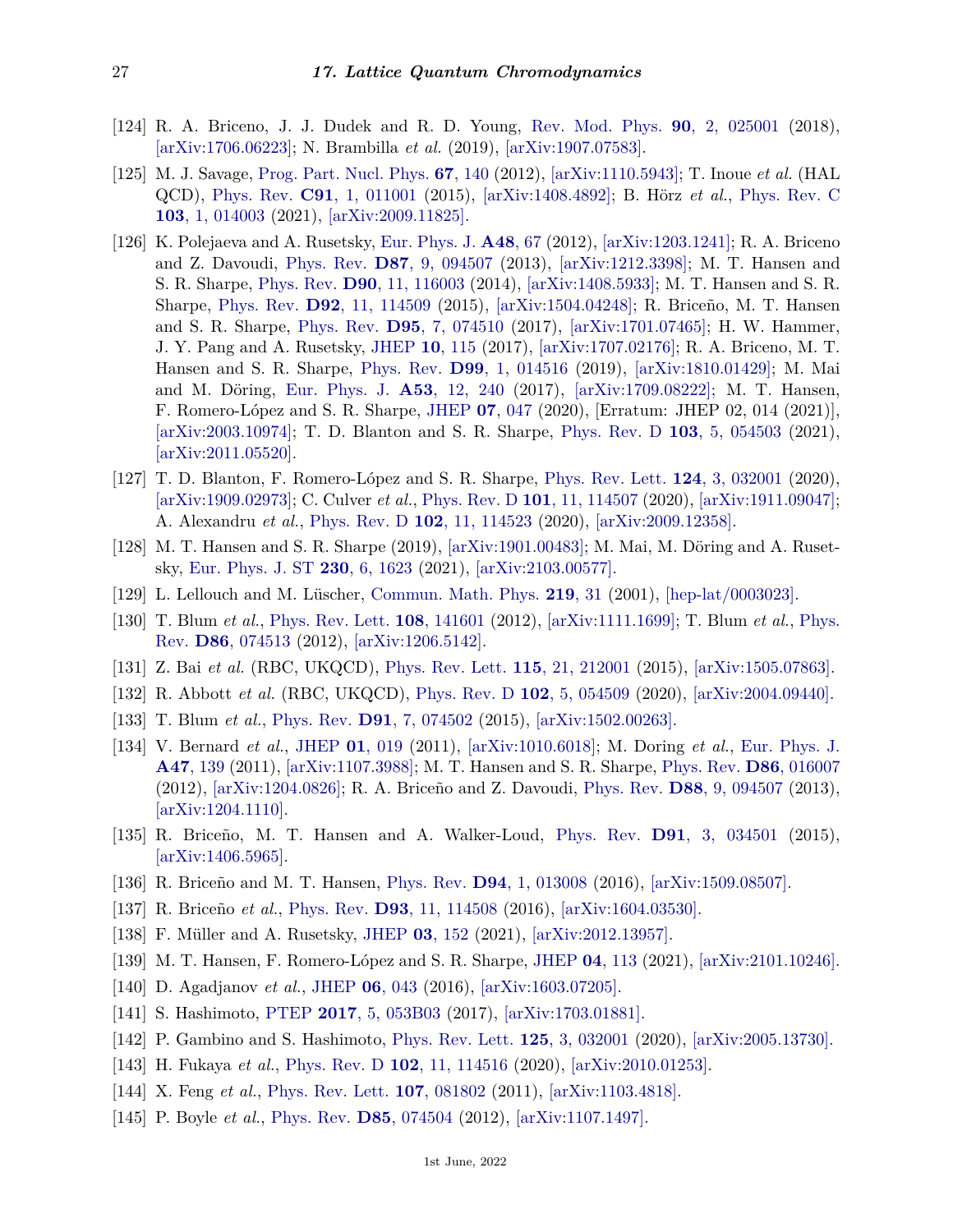- [146] M. Della Morte *et al.*, [JHEP](http://doi.org/10.1007/JHEP03(2012)055) **03**[, 055](http://doi.org/10.1007/JHEP03(2012)055) (2012), [\[arXiv:1112.2894\].](https://arxiv.org/abs/1112.2894)
- [147] F. Burger *et al.* (ETM), [JHEP](http://doi.org/10.1007/JHEP02(2014)099) **02**[, 099](http://doi.org/10.1007/JHEP02(2014)099) (2014), [\[arXiv:1308.4327\].](https://arxiv.org/abs/1308.4327)
- [148] B. Chakraborty *et al.* (HPQCD), [Phys. Rev.](http://doi.org/10.1103/PhysRevD.89.114501) **D89**[, 11, 114501](http://doi.org/10.1103/PhysRevD.89.114501) (2014), [\[arXiv:1403.1778\].](https://arxiv.org/abs/1403.1778)
- [149] F. Burger *et al.*, [Eur. Phys. J. C](http://doi.org/10.1140/epjc/s10052-016-4307-2) **76**[, 8, 464](http://doi.org/10.1140/epjc/s10052-016-4307-2) (2016), [\[arXiv:1501.05110\].](https://arxiv.org/abs/1501.05110)
- <span id="page-27-8"></span>[150] B. Chakraborty *et al.*, [Phys. Rev.](http://doi.org/10.1103/PhysRevD.93.074509) **D93**[, 7, 074509](http://doi.org/10.1103/PhysRevD.93.074509) (2016), [\[arXiv:1512.03270\].](https://arxiv.org/abs/1512.03270)
- [151] B. Chakraborty *et al.*, [Phys. Rev.](http://doi.org/10.1103/PhysRevD.96.034516) **D96**[, 3, 034516](http://doi.org/10.1103/PhysRevD.96.034516) (2017), [\[arXiv:1601.03071\].](https://arxiv.org/abs/1601.03071)
- [152] T. Blum *et al.* (RBC/UKQCD), [JHEP](http://doi.org/10.1007/JHEP05(2017)034) **04**[, 063](http://doi.org/10.1007/JHEP05(2017)034) (2016), [Erratum: JHEP05, 034(2017)], [\[arXiv:1602.01767\].](https://arxiv.org/abs/1602.01767)
- [153] S. Borsanyi *et al.*, [Phys. Rev.](http://doi.org/10.1103/PhysRevD.96.074507) **D96**[, 7, 074507](http://doi.org/10.1103/PhysRevD.96.074507) (2017), [\[arXiv:1612.02364\].](https://arxiv.org/abs/1612.02364)
- [154] M. Della Morte *et al.*, [JHEP](http://doi.org/10.1007/JHEP10(2017)020) **10**[, 020](http://doi.org/10.1007/JHEP10(2017)020) (2017), [\[arXiv:1705.01775\].](https://arxiv.org/abs/1705.01775)
- [155] S. Borsanyi *et al.* (Budapest-Marseille-Wuppertal), [Phys. Rev. Lett.](http://doi.org/10.1103/PhysRevLett.121.022002) **121**[, 2, 022002](http://doi.org/10.1103/PhysRevLett.121.022002) (2018), [\[arXiv:1711.04980\].](https://arxiv.org/abs/1711.04980)
- <span id="page-27-5"></span>[156] T. Blum *et al.* (RBC, UKQCD), [Phys. Rev. Lett.](http://doi.org/10.1103/PhysRevLett.121.022003) **121**[, 2, 022003](http://doi.org/10.1103/PhysRevLett.121.022003) (2018), [\[arXiv:1801.07224\].](https://arxiv.org/abs/1801.07224)
- [157] D. Giusti, F. Sanfilippo and S. Simula, [Phys. Rev.](http://doi.org/10.1103/PhysRevD.98.114504) **D98**[, 11, 114504](http://doi.org/10.1103/PhysRevD.98.114504) (2018), [\[arXiv:1808.00887\].](https://arxiv.org/abs/1808.00887)
- [158] C. T. H. Davies *et al.* (Fermilab Lattice, HPQCD, MILC), [Phys. Rev. D](http://doi.org/10.1103/PhysRevD.101.034512) **101**[, 3, 034512](http://doi.org/10.1103/PhysRevD.101.034512) (2020), [\[arXiv:1902.04223\].](https://arxiv.org/abs/1902.04223)
- [159] A. Gérardin *et al.*, [Phys. Rev. D](http://doi.org/10.1103/PhysRevD.100.014510) **100**[, 1, 014510](http://doi.org/10.1103/PhysRevD.100.014510) (2019), [\[arXiv:1904.03120\].](https://arxiv.org/abs/1904.03120)
- <span id="page-27-0"></span>[160] C. Aubin *et al.*, [Phys. Rev. D](http://doi.org/10.1103/PhysRevD.101.014503) **101**[, 1, 014503](http://doi.org/10.1103/PhysRevD.101.014503) (2020), [\[arXiv:1905.09307\].](https://arxiv.org/abs/1905.09307)
- <span id="page-27-1"></span>[161] T. Blum, [Phys. Rev. Lett.](http://doi.org/10.1103/PhysRevLett.91.052001) **91**[, 052001](http://doi.org/10.1103/PhysRevLett.91.052001) (2003), [\[hep-lat/0212018\].](https://arxiv.org/abs/hep-lat/0212018)
- <span id="page-27-2"></span>[162] T. Aoyama *et al.*, [Phys. Rept.](http://doi.org/10.1016/j.physrep.2020.07.006) **[887](http://doi.org/10.1016/j.physrep.2020.07.006)**, 1 (2020), [\[arXiv:2006.04822\].](https://arxiv.org/abs/2006.04822)
- <span id="page-27-3"></span>[163] T. Izubuchi *et al.* (PACS), [Phys. Rev. D](http://doi.org/10.1103/PhysRevD.98.054505) **98**[, 5, 054505](http://doi.org/10.1103/PhysRevD.98.054505) (2018), [\[arXiv:1805.04250\].](https://arxiv.org/abs/1805.04250)
- <span id="page-27-4"></span>[164] E. Shintani and Y. Kuramashi (PACS), [Phys. Rev. D](http://doi.org/10.1103/PhysRevD.100.034517) **100**[, 3, 034517](http://doi.org/10.1103/PhysRevD.100.034517) (2019), [\[arXiv:1902.00885\].](https://arxiv.org/abs/1902.00885)
- <span id="page-27-6"></span>[165] B. Chakraborty *et al.* (Fermilab Lattice, HPQCD, MILC), [Phys. Rev. Lett.](http://doi.org/10.1103/PhysRevLett.120.152001) **120**[, 15, 152001](http://doi.org/10.1103/PhysRevLett.120.152001) (2018), [\[arXiv:1710.11212\].](https://arxiv.org/abs/1710.11212)
- <span id="page-27-7"></span>[166] D. Giusti *et al.*, [Phys. Rev. D](http://doi.org/10.1103/PhysRevD.99.114502) **99**[, 11, 114502](http://doi.org/10.1103/PhysRevD.99.114502) (2019), [\[arXiv:1901.10462\].](https://arxiv.org/abs/1901.10462)
- <span id="page-27-9"></span>[167] S. Borsanyi *et al.*, [Nature](http://doi.org/10.1038/s41586-021-03418-1) **593**[, 7857, 51](http://doi.org/10.1038/s41586-021-03418-1) (2021), [\[arXiv:2002.12347\].](https://arxiv.org/abs/2002.12347)
- <span id="page-27-10"></span>[168] T. Blum *et al.*, [Phys. Rev. Lett.](http://doi.org/10.1103/PhysRevLett.114.012001) **114**[, 1, 012001](http://doi.org/10.1103/PhysRevLett.114.012001) (2015), [\[arXiv:1407.2923\].](https://arxiv.org/abs/1407.2923)
- [169] T. Blum *et al.*, [Phys. Rev.](http://doi.org/10.1103/PhysRevD.93.014503) **D93**[, 1, 014503](http://doi.org/10.1103/PhysRevD.93.014503) (2016), [\[arXiv:1510.07100\].](https://arxiv.org/abs/1510.07100)
- [170] J. Green *et al.*, [Phys. Rev. Lett.](http://doi.org/10.1103/PhysRevLett.115.222003) **115**[, 22, 222003](http://doi.org/10.1103/PhysRevLett.115.222003) (2015), [\[arXiv:1507.01577\].](https://arxiv.org/abs/1507.01577)
- [171] T. Blum *et al.*, [Phys. Rev. Lett.](http://doi.org/10.1103/PhysRevLett.118.022005) **118**[, 2, 022005](http://doi.org/10.1103/PhysRevLett.118.022005) (2017), [\[arXiv:1610.04603\].](https://arxiv.org/abs/1610.04603)
- [172] T. Blum *et al.*, [Phys. Rev.](http://doi.org/10.1103/PhysRevD.96.034515) **D96**[, 3, 034515](http://doi.org/10.1103/PhysRevD.96.034515) (2017), [\[arXiv:1705.01067\].](https://arxiv.org/abs/1705.01067)
- [173] T. Blum *et al.*, "Hadronic Light-by-Light Scattering Contribution to the Muon Anomalous Magnetic Moment from Lattice QCD," (2020), [\[arXiv:1911.08123\].](https://arxiv.org/abs/1911.08123)
- [174] E.-H. Chao *et al.*, [Eur. Phys. J. C](http://doi.org/10.1140/epjc/s10052-020-08444-3) **80**[, 9, 869](http://doi.org/10.1140/epjc/s10052-020-08444-3) (2020), [\[arXiv:2006.16224\].](https://arxiv.org/abs/2006.16224)
- <span id="page-27-11"></span>[175] E.-H. Chao *et al.*, [Eur. Phys. J. C](http://doi.org/10.1140/epjc/s10052-021-09455-4) **81**[, 7, 651](http://doi.org/10.1140/epjc/s10052-021-09455-4) (2021), [\[arXiv:2104.02632\].](https://arxiv.org/abs/2104.02632)
- <span id="page-27-12"></span>[176] Z. Bai *et al.*, [Phys. Rev. Lett.](http://doi.org/10.1103/PhysRevLett.113.112003) **113**[, 112003](http://doi.org/10.1103/PhysRevLett.113.112003) (2014), [\[arXiv:1406.0916\].](https://arxiv.org/abs/1406.0916)
- <span id="page-27-13"></span>[177] N. H. Christ *et al.*, [Phys. Rev. D](http://doi.org/10.1103/PhysRevD.91.114510) **91**[, 11, 114510](http://doi.org/10.1103/PhysRevD.91.114510) (2015), [\[arXiv:1504.01170\].](https://arxiv.org/abs/1504.01170)
- <span id="page-27-14"></span>[178] N. H. Christ *et al.* (RBC, UKQCD), [Phys. Rev.](http://doi.org/10.1103/PhysRevD.92.094512) **D92**[, 9, 094512](http://doi.org/10.1103/PhysRevD.92.094512) (2015), [\[arXiv:1507.03094\].](https://arxiv.org/abs/1507.03094)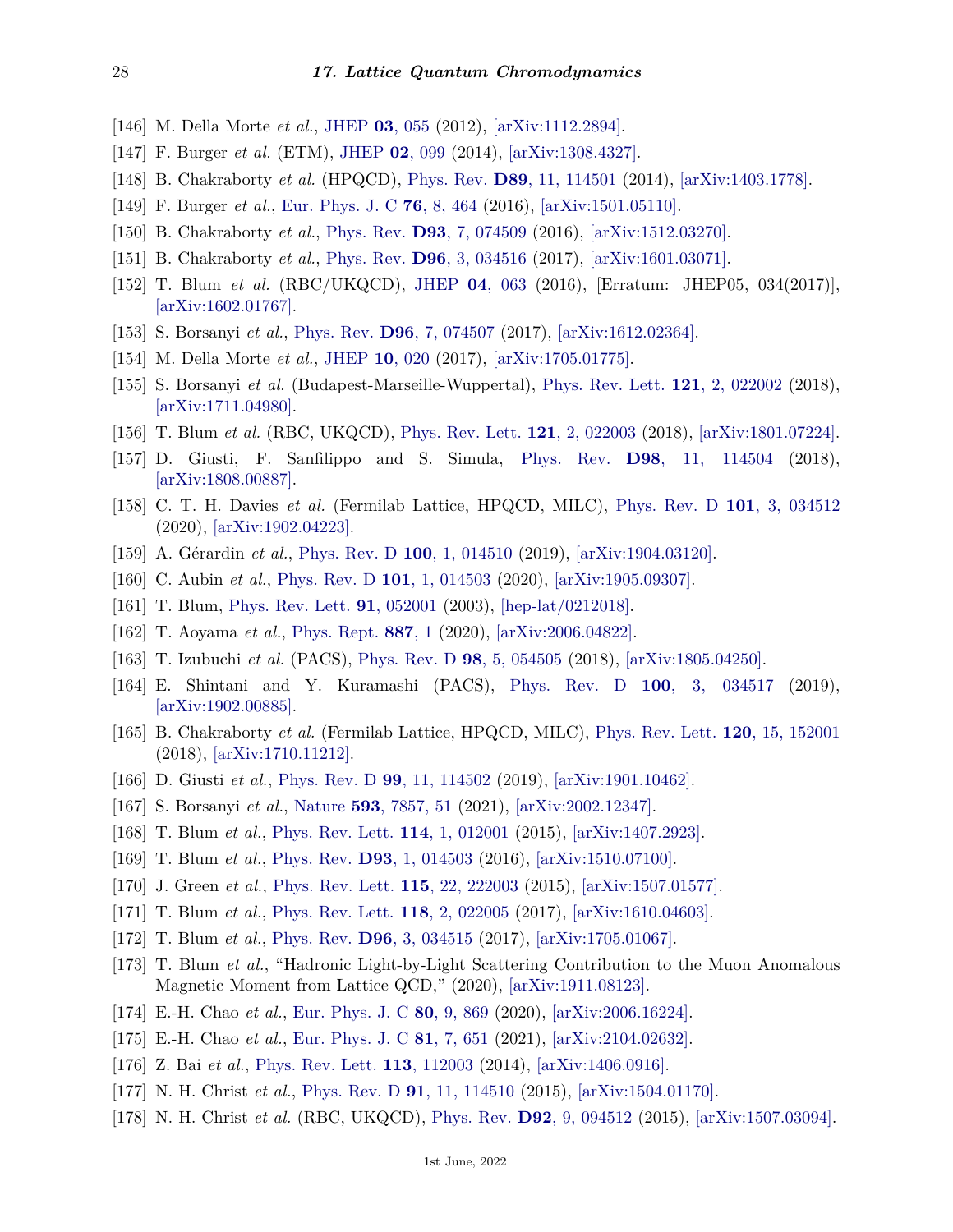- [179] N. H. Christ *et al.* (RBC, UKQCD), [Phys. Rev.](http://doi.org/10.1103/PhysRevD.93.114517) **D93**[, 11, 114517](http://doi.org/10.1103/PhysRevD.93.114517) (2016), [\[arXiv:1605.04442\].](https://arxiv.org/abs/1605.04442)
- [180] N. H. Christ *et al.*, [Phys. Rev.](http://doi.org/10.1103/PhysRevD.94.114516) **D94**[, 11, 114516](http://doi.org/10.1103/PhysRevD.94.114516) (2016), [\[arXiv:1608.07585\].](https://arxiv.org/abs/1608.07585)
- [181] Z. Bai *et al.*, [Phys. Rev. Lett.](http://doi.org/10.1103/PhysRevLett.118.252001) **118**[, 25, 252001](http://doi.org/10.1103/PhysRevLett.118.252001) (2017), [\[arXiv:1701.02858\].](https://arxiv.org/abs/1701.02858)
- [182] Z. Bai *et al.*, [Phys. Rev.](http://doi.org/10.1103/PhysRevD.98.074509) **D98**[, 7, 074509](http://doi.org/10.1103/PhysRevD.98.074509) (2018), [\[arXiv:1806.11520\].](https://arxiv.org/abs/1806.11520)
- <span id="page-28-0"></span>[183] N. H. Christ *et al.* (RBC, UKQCD), [Phys. Rev. D](http://doi.org/10.1103/PhysRevD.100.114506) **100**[, 11, 114506](http://doi.org/10.1103/PhysRevD.100.114506) (2019), [\[arXiv:1910.10644\].](https://arxiv.org/abs/1910.10644)
- <span id="page-28-1"></span>[184] C. Kane *et al.*, [PoS](http://doi.org/10.22323/1.363.0134) **[LATTICE2019](http://doi.org/10.22323/1.363.0134)**, 134 (2019), [\[arXiv:1907.00279\].](https://arxiv.org/abs/1907.00279)
- <span id="page-28-2"></span>[185] A. Desiderio *et al.*, [Phys. Rev. D](http://doi.org/10.1103/PhysRevD.103.014502) **103**[, 1, 014502](http://doi.org/10.1103/PhysRevD.103.014502) (2021), [\[arXiv:2006.05358\].](https://arxiv.org/abs/2006.05358)
- <span id="page-28-3"></span>[186] C. Bernard *et al.*, [Nucl. Phys. Proc. Suppl.](http://doi.org/10.1016/S0920-5632(03)01505-6) **119**[, 170](http://doi.org/10.1016/S0920-5632(03)01505-6) (2003), [\[hep-lat/0209086\].](https://arxiv.org/abs/hep-lat/0209086)
- <span id="page-28-4"></span>[187] S. Perantonis and C. Michael, [Nucl. Phys.](http://doi.org/10.1016/0550-3213(90)90386-R) **[B347](http://doi.org/10.1016/0550-3213(90)90386-R)**, 854 (1990).
- [188] G. S. Bali and K. Schilling, [Phys. Rev.](http://doi.org/10.1103/PhysRevD.46.2636) **D46**[, 2636](http://doi.org/10.1103/PhysRevD.46.2636) (1992).
- <span id="page-28-5"></span>[189] S. Necco and R. Sommer, [Nucl. Phys.](http://doi.org/10.1016/S0550-3213(01)00582-X) **[B622](http://doi.org/10.1016/S0550-3213(01)00582-X)**, 328 (2002), [\[hep-lat/0108008\].](https://arxiv.org/abs/hep-lat/0108008)
- <span id="page-28-6"></span>[190] J. M. Blairon *et al.*, [Nucl. Phys.](http://doi.org/10.1016/0550-3213(81)90061-4) **[B180](http://doi.org/10.1016/0550-3213(81)90061-4)**, 439 (1981).
- <span id="page-28-7"></span>[191] H. Fukaya *et al.* (JLQCD), [Phys. Rev. Lett.](http://doi.org/10.1103/PhysRevLett.104.122002) **104**[, 122002](http://doi.org/10.1103/PhysRevLett.104.122002) (2010), [Erratum: Phys. Rev. Lett.105,159901(2010)], [\[arXiv:0911.5555\].](https://arxiv.org/abs/0911.5555)
- [192] H. Fukaya *et al.* (JLQCD, TWQCD), [Phys. Rev.](http://doi.org/10.1103/PhysRevD.83.074501) **D83**[, 074501](http://doi.org/10.1103/PhysRevD.83.074501) (2011), [\[arXiv:1012.4052\].](https://arxiv.org/abs/1012.4052)
- [193] L. Giusti and M. Lüscher, [JHEP](http://doi.org/10.1088/1126-6708/2009/03/013) **03**[, 013](http://doi.org/10.1088/1126-6708/2009/03/013) (2009), [\[arXiv:0812.3638\].](https://arxiv.org/abs/0812.3638)
- [194] K. Cichy, E. Garcia-Ramos and K. Jansen, [JHEP](http://doi.org/10.1007/JHEP10(2013)175) **10**[, 175](http://doi.org/10.1007/JHEP10(2013)175) (2013), [\[arXiv:1303.1954\].](https://arxiv.org/abs/1303.1954)
- [195] G. P. Engel *et al.*, [Phys. Rev. Lett.](http://doi.org/10.1103/PhysRevLett.114.112001) **114**[, 11, 112001](http://doi.org/10.1103/PhysRevLett.114.112001) (2015), [\[arXiv:1406.4987\].](https://arxiv.org/abs/1406.4987)
- [196] G. P. Engel *et al.*, [Phys. Rev.](http://doi.org/10.1103/PhysRevD.91.054505) **D91**[, 5, 054505](http://doi.org/10.1103/PhysRevD.91.054505) (2015), [\[arXiv:1411.6386\].](https://arxiv.org/abs/1411.6386)
- <span id="page-28-8"></span>[197] G. Cossu *et al.*, [PTEP](http://doi.org/10.1093/ptep/ptw129) **2016**[, 9, 093B06](http://doi.org/10.1093/ptep/ptw129) (2016), [\[arXiv:1607.01099\].](https://arxiv.org/abs/1607.01099)
- <span id="page-28-9"></span>[198] S. Aoki *et al.*, [Eur. Phys. J.](http://doi.org/10.1140/epjc/s10052-016-4509-7) **C77**[, 2, 112](http://doi.org/10.1140/epjc/s10052-016-4509-7) (2017), [\[arXiv:1607.00299\].](https://arxiv.org/abs/1607.00299)
- <span id="page-28-10"></span>[199] G. S. Bali *et al.* (2021), [\[arXiv:2106.05398\].](https://arxiv.org/abs/2106.05398)
- <span id="page-28-11"></span>[200] T. Blum *et al.* (RBC, UKQCD), [Phys. Rev.](http://doi.org/10.1103/PhysRevD.93.074505) **D93**[, 7, 074505](http://doi.org/10.1103/PhysRevD.93.074505) (2016), [\[arXiv:1411.7017\].](https://arxiv.org/abs/1411.7017)
- <span id="page-28-12"></span>[201] B. J. Choi *et al.* (SWME), [Phys. Rev.](http://doi.org/10.1103/PhysRevD.93.014511) **D93**[, 1, 014511](http://doi.org/10.1103/PhysRevD.93.014511) (2016), [\[arXiv:1509.00592\].](https://arxiv.org/abs/1509.00592)
- <span id="page-28-13"></span>[202] J. Laiho and R. S. Van de Water, [PoS](http://doi.org/10.22323/1.139.0293) **[LATTICE2011](http://doi.org/10.22323/1.139.0293)**, 293 (2011), [\[arXiv:1112.4861\].](https://arxiv.org/abs/1112.4861)
- [203] T. Blum *et al.* (RBC, UKQCD), [Phys. Rev. D](http://doi.org/10.1103/PhysRevD.93.074505) **93**[, 7, 074505](http://doi.org/10.1103/PhysRevD.93.074505) (2016), [\[arXiv:1411.7017\].](https://arxiv.org/abs/1411.7017)
- <span id="page-28-14"></span>[204] B. J. Choi *et al.* (SWME), [Phys. Rev. D](http://doi.org/10.1103/PhysRevD.93.014511) **93**[, 1, 014511](http://doi.org/10.1103/PhysRevD.93.014511) (2016), [\[arXiv:1509.00592\].](https://arxiv.org/abs/1509.00592)
- <span id="page-28-15"></span>[205] E. Gamiz *et al.* (HPQCD), [Phys. Rev.](http://doi.org/10.1103/PhysRevD.80.014503) **D80**[, 014503](http://doi.org/10.1103/PhysRevD.80.014503) (2009), [\[arXiv:0902.1815\].](https://arxiv.org/abs/0902.1815)
- <span id="page-28-16"></span>[206] R. J. Dowdall *et al.*, [Phys. Rev. D](http://doi.org/10.1103/PhysRevD.100.094508) **100**[, 9, 094508](http://doi.org/10.1103/PhysRevD.100.094508) (2019), [\[arXiv:1907.01025\].](https://arxiv.org/abs/1907.01025)
- <span id="page-28-17"></span>[207] Y. Aoki *et al.*, [Phys. Rev.](http://doi.org/10.1103/PhysRevD.91.114505) **D91**[, 11, 114505](http://doi.org/10.1103/PhysRevD.91.114505) (2015), [\[arXiv:1406.6192\].](https://arxiv.org/abs/1406.6192)
- <span id="page-28-18"></span>[208] N. Carrasco *et al.* (ETM), [Phys. Rev. D](http://doi.org/10.1103/PhysRevD.92.034516) **92**[, 3, 034516](http://doi.org/10.1103/PhysRevD.92.034516) (2015), [\[arXiv:1505.06639\].](https://arxiv.org/abs/1505.06639)
- <span id="page-28-19"></span>[209] A. Bazavov *et al.*, [Phys. Rev.](http://doi.org/10.1103/PhysRevD.97.034513) **D97**[, 3, 034513](http://doi.org/10.1103/PhysRevD.97.034513) (2018), [\[arXiv:1706.04622\].](https://arxiv.org/abs/1706.04622)
- <span id="page-28-20"></span>[210] C. T. H. Davies *et al.* (HPQCD), [Phys. Rev. Lett.](http://doi.org/10.1103/PhysRevLett.124.082001) **124**[, 8, 082001](http://doi.org/10.1103/PhysRevLett.124.082001) (2020), [\[arXiv:1910.00970\].](https://arxiv.org/abs/1910.00970)
- <span id="page-28-21"></span>[211] M. Ademollo and R. Gatto, [Phys. Rev. Lett.](http://doi.org/10.1103/PhysRevLett.13.264) **13**[, 264](http://doi.org/10.1103/PhysRevLett.13.264) (1964).
- <span id="page-28-22"></span>[212] H. Leutwyler and M. Roos, [Z. Phys.](http://doi.org/10.1007/BF01571961) **[C25](http://doi.org/10.1007/BF01571961)**, 91 (1984).
- <span id="page-28-23"></span>[213] P. A. Boyle *et al.*, [Phys. Rev. Lett.](http://doi.org/10.1103/PhysRevLett.100.141601) **100**[, 141601](http://doi.org/10.1103/PhysRevLett.100.141601) (2008), [\[arXiv:0710.5136\].](https://arxiv.org/abs/0710.5136)
- [214] V. Lubicz *et al.* (ETM), [Phys. Rev.](http://doi.org/10.1103/PhysRevD.80.111502) **D80**[, 111502](http://doi.org/10.1103/PhysRevD.80.111502) (2009), [\[arXiv:0906.4728\];](https://arxiv.org/abs/0906.4728) V. Lubicz *et al.* (ETM), [PoS](http://doi.org/10.22323/1.105.0316) **[LATTICE2010](http://doi.org/10.22323/1.105.0316)**, 316 (2010), [\[arXiv:1012.3573\].](https://arxiv.org/abs/1012.3573)
- [215] P. A. Boyle *et al.* (RBC-UKQCD), [Eur. Phys. J.](http://doi.org/10.1140/epjc/s10052-010-1405-4) **C69**[, 159](http://doi.org/10.1140/epjc/s10052-010-1405-4) (2010), [\[arXiv:1004.0886\].](https://arxiv.org/abs/1004.0886)
- [216] A. Bazavov *et al.*, [Phys. Rev.](http://doi.org/10.1103/PhysRevD.87.073012) **D87**[, 073012](http://doi.org/10.1103/PhysRevD.87.073012) (2013), [\[arXiv:1212.4993\].](https://arxiv.org/abs/1212.4993)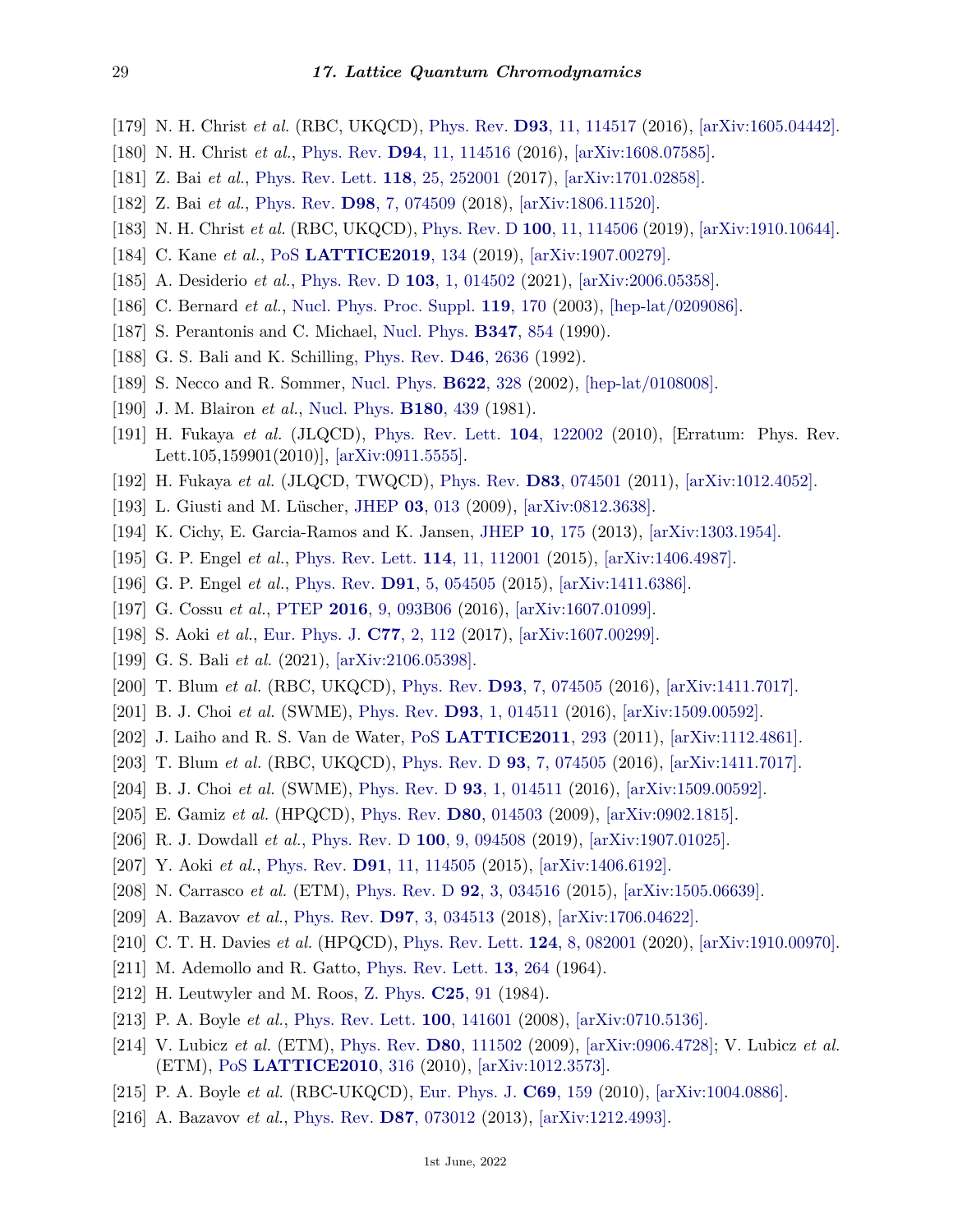- [217] T. Kaneko *et al.* (JLQCD), [PoS](http://doi.org/10.22323/1.164.0111) **[LATTICE2012](http://doi.org/10.22323/1.164.0111)**, 111 (2012), [\[arXiv:1211.6180\].](https://arxiv.org/abs/1211.6180)
- [218] P. A. Boyle *et al.*, [JHEP](http://doi.org/10.1007/JHEP08(2013)132) **08**[, 132](http://doi.org/10.1007/JHEP08(2013)132) (2013), [\[arXiv:1305.7217\].](https://arxiv.org/abs/1305.7217)
- [219] P. A. Boyle *et al.* (RBC/UKQCD), [JHEP](http://doi.org/10.1007/JHEP06(2015)164) **06**[, 164](http://doi.org/10.1007/JHEP06(2015)164) (2015), [\[arXiv:1504.01692\].](https://arxiv.org/abs/1504.01692)
- <span id="page-29-0"></span>[220] N. Carrasco *et al.*, [Phys. Rev.](http://doi.org/10.1103/PhysRevD.93.114512) **D93**[, 11, 114512](http://doi.org/10.1103/PhysRevD.93.114512) (2016), [\[arXiv:1602.04113\];](https://arxiv.org/abs/1602.04113) A. Bazavov *et al.* (Fermilab Lattice, MILC), [Phys. Rev. D](http://doi.org/10.1103/PhysRevD.99.114509) **99**[, 11, 114509](http://doi.org/10.1103/PhysRevD.99.114509) (2019), [\[arXiv:1809.02827\].](https://arxiv.org/abs/1809.02827)
- <span id="page-29-1"></span>[221] H. Na *et al.*, [Phys. Rev.](http://doi.org/10.1103/PhysRevD.82.114506) **D82**[, 114506](http://doi.org/10.1103/PhysRevD.82.114506) (2010), [\[arXiv:1008.4562\].](https://arxiv.org/abs/1008.4562)
- [222] H. Na *et al.*, [Phys. Rev.](http://doi.org/10.1103/PhysRevD.84.114505) **D84**[, 114505](http://doi.org/10.1103/PhysRevD.84.114505) (2011), [\[arXiv:1109.1501\].](https://arxiv.org/abs/1109.1501)
- [223] V. Lubicz *et al.* (ETM), [Phys. Rev.](http://doi.org/10.1103/PhysRevD.96.054514) **D96**[, 5, 054514](http://doi.org/10.1103/PhysRevD.96.054514) (2017), [Erratum: Phys. Rev. D99, 099902(2019)], [\[arXiv:1706.03017\].](https://arxiv.org/abs/1706.03017)
- [224] T. Kaneko *et al.* (JLQCD), [EPJ Web Conf.](http://doi.org/10.1051/epjconf/201817513007) **175**[, 13007](http://doi.org/10.1051/epjconf/201817513007) (2018), [\[arXiv:1711.11235\].](https://arxiv.org/abs/1711.11235)
- <span id="page-29-2"></span>[225] B. Chakraborty *et al.* (2021), [\[arXiv:2104.09883\].](https://arxiv.org/abs/2104.09883)
- <span id="page-29-3"></span>[226] E. Dalgic *et al.*, [Phys. Rev.](http://doi.org/10.1103/PhysRevD.75.119906) **D73**[, 074502](http://doi.org/10.1103/PhysRevD.75.119906) (2006), [Erratum: Phys. Rev. D75,119906(2007)], [\[hep-lat/0601021\].](https://arxiv.org/abs/hep-lat/0601021)
- [227] J. M. Flynn *et al.*, [Phys. Rev.](http://doi.org/10.1103/PhysRevD.91.074510) **D91**[, 7, 074510](http://doi.org/10.1103/PhysRevD.91.074510) (2015), [\[arXiv:1501.05373\].](https://arxiv.org/abs/1501.05373)
- [228] J. A. Bailey *et al.* (Fermilab Lattice, MILC), [Phys. Rev.](http://doi.org/10.1103/PhysRevD.92.014024) **D92**[, 1, 014024](http://doi.org/10.1103/PhysRevD.92.014024) (2015), [\[arXiv:1503.07839\].](https://arxiv.org/abs/1503.07839)
- [229] B. Colquhoun *et al.*, [Phys. Rev.](http://doi.org/10.1103/PhysRevD.93.034502) **D93**[, 3, 034502](http://doi.org/10.1103/PhysRevD.93.034502) (2016), [\[arXiv:1510.07446\].](https://arxiv.org/abs/1510.07446)
- <span id="page-29-13"></span>[230] Z. Gelzer *et al.*, [EPJ Web Conf.](http://doi.org/10.1051/epjconf/201817513024) **175**[, 13024](http://doi.org/10.1051/epjconf/201817513024) (2018), [\[arXiv:1710.09442\].](https://arxiv.org/abs/1710.09442)
- <span id="page-29-4"></span>[231] B. Colquhoun, S. Hashimoto and T. Kaneko, [PoS](http://doi.org/10.22323/1.334.0274) **[LATTICE2018](http://doi.org/10.22323/1.334.0274)**, 274 (2018), [\[arXiv:1811.00227\].](https://arxiv.org/abs/1811.00227)
- <span id="page-29-5"></span>[232] C. Bourrely, B. Machet and E. de Rafael, [Nucl. Phys.](http://doi.org/10.1016/0550-3213(81)90086-9) **[B189](http://doi.org/10.1016/0550-3213(81)90086-9)**, 157 (1981); C. G. Boyd, B. Grinstein and R. F. Lebed, [Phys. Rev. Lett.](http://doi.org/10.1103/PhysRevLett.74.4603) **74**[, 4603](http://doi.org/10.1103/PhysRevLett.74.4603) (1995), [\[hep-ph/9412324\];](https://arxiv.org/abs/hep-ph/9412324) T. Becher and R. J. Hill, [Phys. Lett.](http://doi.org/10.1016/j.physletb.2005.11.063) **[B633](http://doi.org/10.1016/j.physletb.2005.11.063)**, 61 (2006), [\[hep-ph/0509090\];](https://arxiv.org/abs/hep-ph/0509090) C. Bourrely, I. Caprini and L. Lellouch, [Phys. Rev.](http://doi.org/10.1103/PhysRevD.82.099902) **D79**[, 013008](http://doi.org/10.1103/PhysRevD.82.099902) (2009), [Erratum: Phys. Rev. D82, 099902(2010)], [\[arXiv:0807.2722\].](https://arxiv.org/abs/0807.2722)
- <span id="page-29-6"></span>[233] M. C. Arnesen *et al.*, [Phys. Rev. Lett.](http://doi.org/10.1103/PhysRevLett.95.071802) **95**[, 071802](http://doi.org/10.1103/PhysRevLett.95.071802) (2005), [\[hep-ph/0504209\].](https://arxiv.org/abs/hep-ph/0504209)
- <span id="page-29-7"></span>[234] J. A. Bailey *et al.*, [Phys. Rev.](http://doi.org/10.1103/PhysRevD.79.054507) **D79**[, 054507](http://doi.org/10.1103/PhysRevD.79.054507) (2009), [\[arXiv:0811.3640\].](https://arxiv.org/abs/0811.3640)
- <span id="page-29-8"></span>[235] S. Hashimoto *et al.*, [Phys. Rev.](http://doi.org/10.1103/PhysRevD.61.014502) **D61**[, 014502](http://doi.org/10.1103/PhysRevD.61.014502) (1999), [\[hep-ph/9906376\].](https://arxiv.org/abs/hep-ph/9906376)
- <span id="page-29-9"></span>[236] S. Hashimoto *et al.*, [Phys. Rev.](http://doi.org/10.1103/PhysRevD.66.014503) **D66**[, 014503](http://doi.org/10.1103/PhysRevD.66.014503) (2002), [\[hep-ph/0110253\].](https://arxiv.org/abs/hep-ph/0110253)
- <span id="page-29-10"></span>[237] C. Bernard *et al.*, [Phys. Rev.](http://doi.org/10.1103/PhysRevD.79.014506) **D79**[, 014506](http://doi.org/10.1103/PhysRevD.79.014506) (2009), [\[arXiv:0808.2519\].](https://arxiv.org/abs/0808.2519)
- [238] J. A. Bailey *et al.* (Fermilab Lattice, MILC), [Phys. Rev.](http://doi.org/10.1103/PhysRevD.89.114504) **D89**[, 11, 114504](http://doi.org/10.1103/PhysRevD.89.114504) (2014), [\[arXiv:1403.0635\].](https://arxiv.org/abs/1403.0635)
- [239] J. Harrison, C. Davies and M. Wingate (HPQCD), [Phys. Rev.](http://doi.org/10.1103/PhysRevD.97.054502) **D97**[, 5, 054502](http://doi.org/10.1103/PhysRevD.97.054502) (2018), [\[arXiv:1711.11013\].](https://arxiv.org/abs/1711.11013)
- [240] E. McLean *et al.*, [Phys. Rev.](http://doi.org/10.1103/PhysRevD.99.114512) **D99**[, 11, 114512](http://doi.org/10.1103/PhysRevD.99.114512) (2019), [\[arXiv:1904.02046\].](https://arxiv.org/abs/1904.02046)
- <span id="page-29-11"></span>[241] T. Bhattacharya *et al.* (LANL/SWME), [PoS](http://doi.org/10.22323/1.334.0283) **[LATTICE2018](http://doi.org/10.22323/1.334.0283)**, 283 (2018).
- <span id="page-29-12"></span>[242] J. A. Bailey *et al.* (MILC), [Phys. Rev.](http://doi.org/10.1103/PhysRevD.92.034506) **D92**[, 3, 034506](http://doi.org/10.1103/PhysRevD.92.034506) (2015), [\[arXiv:1503.07237\];](https://arxiv.org/abs/1503.07237) H. Na *et al.* (HPQCD), [Phys. Rev.](http://doi.org/10.1103/PhysRevD.93.119906) **D92**[, 5, 054510](http://doi.org/10.1103/PhysRevD.93.119906) (2015), [Erratum: Phys. Rev. D93, 19906(2016)], [\[arXiv:1505.03925\];](https://arxiv.org/abs/1505.03925) T. Kaneko *et al.* (JLQCD), [PoS](http://doi.org/10.22323/1.334.0311) **[LATTICE2018](http://doi.org/10.22323/1.334.0311)**, [311](http://doi.org/10.22323/1.334.0311) (2018), [\[arXiv:1811.00794\];](https://arxiv.org/abs/1811.00794) E. McLean *et al.*, [Phys. Rev. D](http://doi.org/10.1103/PhysRevD.101.074513) **101**[, 7, 074513](http://doi.org/10.1103/PhysRevD.101.074513) (2020), [\[arXiv:1906.00701\];](https://arxiv.org/abs/1906.00701) J. Harrison and C. T. H. Davies (HPQCD) (2021), [\[arXiv:2105.11433\];](https://arxiv.org/abs/2105.11433) A. Bazavov *et al.* (Fermilab Lattice, MILC) (2021), [\[arXiv:2105.14019\].](https://arxiv.org/abs/2105.14019)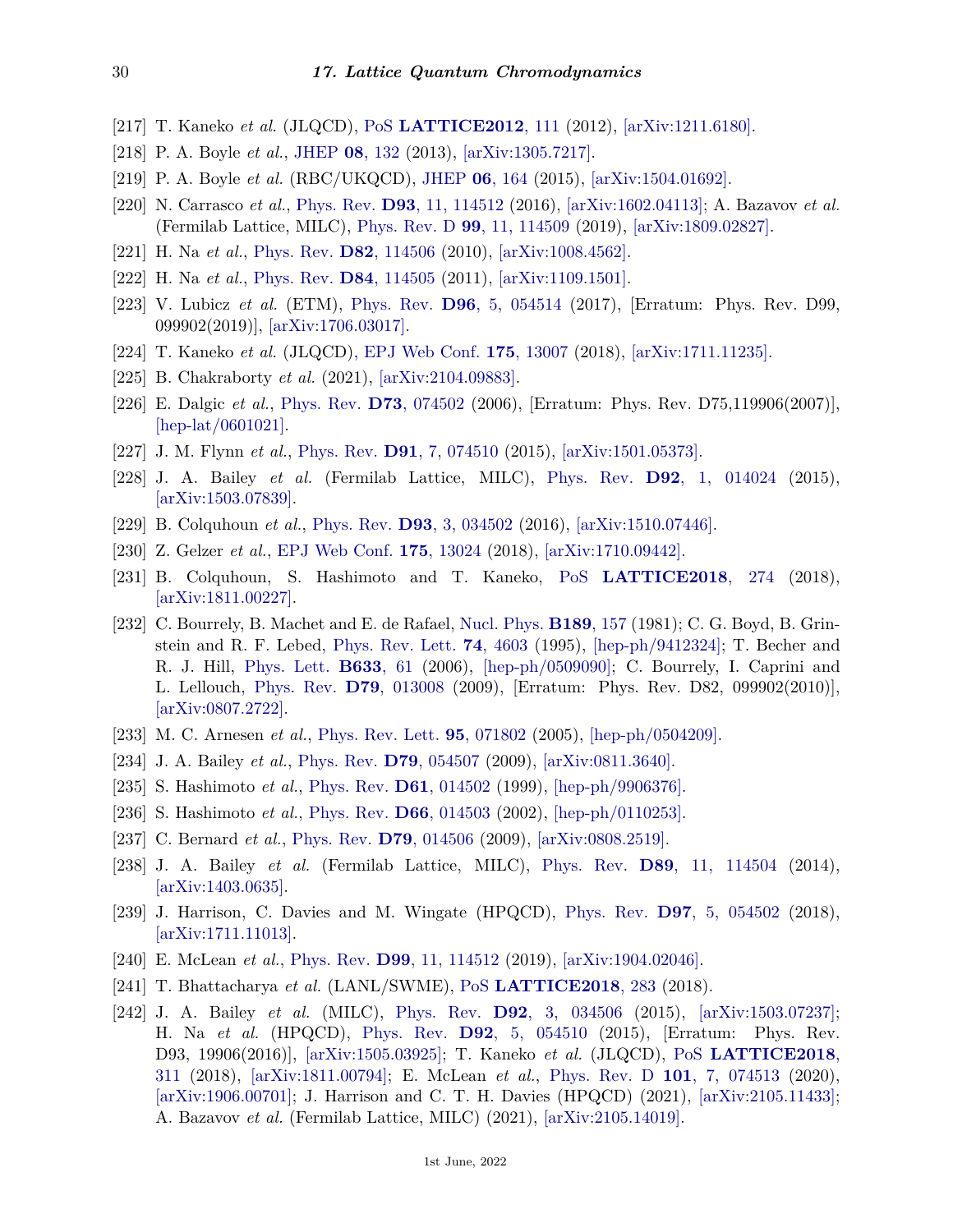- <span id="page-30-0"></span>[243] W. Detmold, C. Lehner and S. Meinel, [Phys. Rev.](http://doi.org/10.1103/PhysRevD.92.034503) **D92**[, 3, 034503](http://doi.org/10.1103/PhysRevD.92.034503) (2015), [\[arXiv:1503.01421\].](https://arxiv.org/abs/1503.01421)
- <span id="page-30-1"></span>[244] W. Detmold and S. Meinel, [Phys. Rev.](http://doi.org/10.1103/PhysRevD.93.074501) **D93**[, 7, 074501](http://doi.org/10.1103/PhysRevD.93.074501) (2016), [\[arXiv:1602.01399\].](https://arxiv.org/abs/1602.01399)
- <span id="page-30-2"></span>[245] R. R. Horgan *et al.*, [Phys. Rev.](http://doi.org/10.1103/PhysRevD.89.094501) **D89**[, 9, 094501](http://doi.org/10.1103/PhysRevD.89.094501) (2014), [\[arXiv:1310.3722\].](https://arxiv.org/abs/1310.3722)
- [246] J. A. Bailey *et al.*, [Phys. Rev.](http://doi.org/10.1103/PhysRevD.93.025026) **D93**[, 2, 025026](http://doi.org/10.1103/PhysRevD.93.025026) (2016), [\[arXiv:1509.06235\].](https://arxiv.org/abs/1509.06235)
- <span id="page-30-3"></span>[247] D. Du *et al.*, [Phys. Rev.](http://doi.org/10.1103/PhysRevD.93.034005) **D93**[, 3, 034005](http://doi.org/10.1103/PhysRevD.93.034005) (2016), [\[arXiv:1510.02349\].](https://arxiv.org/abs/1510.02349)
- <span id="page-30-4"></span>[248] C. T. H. Davies *et al.* (HPQCD), [Phys. Rev.](http://doi.org/10.1103/PhysRevD.78.114507) **D78**[, 114507](http://doi.org/10.1103/PhysRevD.78.114507) (2008), [\[arXiv:0807.1687\].](https://arxiv.org/abs/0807.1687)
- <span id="page-30-5"></span>[249] C. McNeile *et al.*, [Phys. Rev.](http://doi.org/10.1103/PhysRevD.82.034512) **D82**[, 034512](http://doi.org/10.1103/PhysRevD.82.034512) (2010), [\[arXiv:1004.4285\].](https://arxiv.org/abs/1004.4285)
- <span id="page-30-6"></span>[250] A. Bochkarev and P. de Forcrand, [Nucl. Phys. B](http://doi.org/10.1016/0550-3213(96)00396-3) **477**[, 489](http://doi.org/10.1016/0550-3213(96)00396-3) (1996), [\[hep-lat/9505025\].](https://arxiv.org/abs/hep-lat/9505025)
- <span id="page-30-7"></span>[251] E. Shintani *et al.*, [Phys. Rev.](http://doi.org/10.1103/PhysRevD.82.074505) **D82**[, 7, 074505](http://doi.org/10.1103/PhysRevD.82.074505) (2010), [Erratum: Phys. Rev. D89, 099903(2014)], [\[arXiv:1002.0371\].](https://arxiv.org/abs/1002.0371)
- [252] R. J. Hudspith *et al.*, [Mod. Phys. Lett.](http://doi.org/10.1142/S0217732316300378) **A31**[, 32, 1630037](http://doi.org/10.1142/S0217732316300378) (2016).
- [253] R. J. Hudspith *et al.* (2018), [\[arXiv:1804.10286\].](https://arxiv.org/abs/1804.10286)
- <span id="page-30-8"></span>[254] S. Cali *et al.*, [Phys. Rev. Lett.](http://doi.org/10.1103/PhysRevLett.125.242002) **125**[, 242002](http://doi.org/10.1103/PhysRevLett.125.242002) (2020), [\[arXiv:2003.05781\].](https://arxiv.org/abs/2003.05781)
- <span id="page-30-9"></span>[255] I. Allison *et al.* (HPQCD), [Phys. Rev.](http://doi.org/10.1103/PhysRevD.78.054513) **D78**[, 054513](http://doi.org/10.1103/PhysRevD.78.054513) (2008), [\[arXiv:0805.2999\].](https://arxiv.org/abs/0805.2999)
- <span id="page-30-17"></span>[256] B. Chakraborty *et al.*, [Phys. Rev.](http://doi.org/10.1103/PhysRevD.91.054508) **D91**[, 5, 054508](http://doi.org/10.1103/PhysRevD.91.054508) (2015), [\[arXiv:1408.4169\].](https://arxiv.org/abs/1408.4169)
- <span id="page-30-22"></span>[257] Y. Maezawa and P. Petreczky, [Phys. Rev.](http://doi.org/10.1103/PhysRevD.94.034507) **D94**[, 3, 034507](http://doi.org/10.1103/PhysRevD.94.034507) (2016), [\[arXiv:1606.08798\].](https://arxiv.org/abs/1606.08798)
- <span id="page-30-10"></span>[258] P. Petreczky and J. H. Weber, [Phys. Rev. D](http://doi.org/10.1103/PhysRevD.100.034519) **100**[, 3, 034519](http://doi.org/10.1103/PhysRevD.100.034519) (2019), [\[arXiv:1901.06424\].](https://arxiv.org/abs/1901.06424)
- <span id="page-30-11"></span>[259] Q. Mason *et al.* (HPQCD, UKQCD), [Phys. Rev. Lett.](http://doi.org/10.1103/PhysRevLett.95.052002) **95**[, 052002](http://doi.org/10.1103/PhysRevLett.95.052002) (2005), [\[hep-lat/0503005\].](https://arxiv.org/abs/hep-lat/0503005)
- [260] A. Bazavov *et al.*, [Phys. Rev.](http://doi.org/10.1103/PhysRevD.86.114031) **D86**[, 114031](http://doi.org/10.1103/PhysRevD.86.114031) (2012), [\[arXiv:1205.6155\].](https://arxiv.org/abs/1205.6155)
- [261] A. Bazavov *et al.*, [Phys. Rev.](http://doi.org/10.1103/PhysRevD.90.074038) **D90**[, 7, 074038](http://doi.org/10.1103/PhysRevD.90.074038) (2014), [\[arXiv:1407.8437\].](https://arxiv.org/abs/1407.8437)
- [262] F. Karbstein, M. Wagner and M. Weber, [Phys. Rev.](http://doi.org/10.1103/PhysRevD.98.114506) **D98**[, 11, 114506](http://doi.org/10.1103/PhysRevD.98.114506) (2018), [\[arXiv:1804.10909\].](https://arxiv.org/abs/1804.10909)
- [263] H. Takaura *et al.*, [JHEP](http://doi.org/10.1007/JHEP04(2019)155) **04**[, 155](http://doi.org/10.1007/JHEP04(2019)155) (2019), [\[arXiv:1808.01643\].](https://arxiv.org/abs/1808.01643)
- <span id="page-30-12"></span>[264] A. Bazavov *et al.* (TUMQCD), [Phys. Rev. D](http://doi.org/10.1103/PhysRevD.100.114511) **100**[, 11, 114511](http://doi.org/10.1103/PhysRevD.100.114511) (2019), [\[arXiv:1907.11747\].](https://arxiv.org/abs/1907.11747)
- <span id="page-30-13"></span>[265] B. Blossier *et al.*, [Phys. Rev.](http://doi.org/10.1103/PhysRevD.85.034503) **D85**[, 034503](http://doi.org/10.1103/PhysRevD.85.034503) (2012), [\[arXiv:1110.5829\];](https://arxiv.org/abs/1110.5829) B. Blossier *et al.*, [Phys.](http://doi.org/10.1103/PhysRevLett.108.262002) [Rev. Lett.](http://doi.org/10.1103/PhysRevLett.108.262002) **108**[, 262002](http://doi.org/10.1103/PhysRevLett.108.262002) (2012), [\[arXiv:1201.5770\].](https://arxiv.org/abs/1201.5770)
- <span id="page-30-14"></span>[266] S. Zafeiropoulos *et al.*, [Phys. Rev. Lett.](http://doi.org/10.1103/PhysRevLett.122.162002) **122**[, 16, 162002](http://doi.org/10.1103/PhysRevLett.122.162002) (2019), [\[arXiv:1902.08148\].](https://arxiv.org/abs/1902.08148)
- <span id="page-30-15"></span>[267] S. Aoki *et al.* (PACS-CS), [JHEP](http://doi.org/10.1088/1126-6708/2009/10/053) **10**[, 053](http://doi.org/10.1088/1126-6708/2009/10/053) (2009), [\[arXiv:0906.3906\].](https://arxiv.org/abs/0906.3906)
- [268] P. Fritzsch *et al.*, [PoS](http://doi.org/10.22323/1.214.0291) **[LATTICE2014](http://doi.org/10.22323/1.214.0291)**, 291 (2014), [\[arXiv:1411.7648\].](https://arxiv.org/abs/1411.7648)
- <span id="page-30-16"></span>[269] M. Bruno *et al.* (ALPHA), [Phys. Rev. Lett.](http://doi.org/10.1103/PhysRevLett.119.102001) **119**[, 10, 102001](http://doi.org/10.1103/PhysRevLett.119.102001) (2017), [\[arXiv:1706.03821\].](https://arxiv.org/abs/1706.03821)
- [270] C. Ayala, X. Lobregat and A. Pineda, [JHEP](http://doi.org/10.1007/JHEP09(2020)016) **09**[, 016](http://doi.org/10.1007/JHEP09(2020)016) (2020), [\[arXiv:2005.12301\].](https://arxiv.org/abs/2005.12301)
- <span id="page-30-18"></span>[271] K. Maltman *et al.*, [Phys. Rev. D](http://doi.org/10.1103/PhysRevD.78.114504) **78**[, 114504](http://doi.org/10.1103/PhysRevD.78.114504) (2008), [\[arXiv:0807.2020\].](https://arxiv.org/abs/0807.2020)
- <span id="page-30-19"></span>[272] S. Dürr *et al.*, [Phys. Lett.](http://doi.org/10.1016/j.physletb.2011.05.053) **[B701](http://doi.org/10.1016/j.physletb.2011.05.053)**, 265 (2011), [\[arXiv:1011.2403\].](https://arxiv.org/abs/1011.2403)
- [273] S. Dürr *et al.*, [JHEP](http://doi.org/10.1007/JHEP08(2011)148) **08**[, 148](http://doi.org/10.1007/JHEP08(2011)148) (2011), [\[arXiv:1011.2711\].](https://arxiv.org/abs/1011.2711)
- [274] A. T. Lytle *et al.* (HPQCD), [Phys. Rev. D](http://doi.org/10.1103/PhysRevD.98.014513) **98**[, 1, 014513](http://doi.org/10.1103/PhysRevD.98.014513) (2018), [\[arXiv:1805.06225\].](https://arxiv.org/abs/1805.06225)
- <span id="page-30-23"></span>[275] A. Bazavov *et al.* (Fermilab Lattice, MILC, TUMQCD), [Phys. Rev. D](http://doi.org/10.1103/PhysRevD.98.054517) **98**[, 5, 054517](http://doi.org/10.1103/PhysRevD.98.054517) (2018), [\[arXiv:1802.04248\].](https://arxiv.org/abs/1802.04248)
- <span id="page-30-20"></span>[276] C. Alexandrou *et al.* (2021), [\[arXiv:2104.13408\].](https://arxiv.org/abs/2104.13408)
- <span id="page-30-21"></span>[277] S. Capitani *et al.*, [Nucl. Phys.](http://doi.org/10.1016/S0550-3213(00)00163-2) **[B544](http://doi.org/10.1016/S0550-3213(00)00163-2)**, 669 (1999), [Erratum: Nucl. Phys. B582, 762(2000)], [\[hep-lat/9810063\].](https://arxiv.org/abs/hep-lat/9810063)